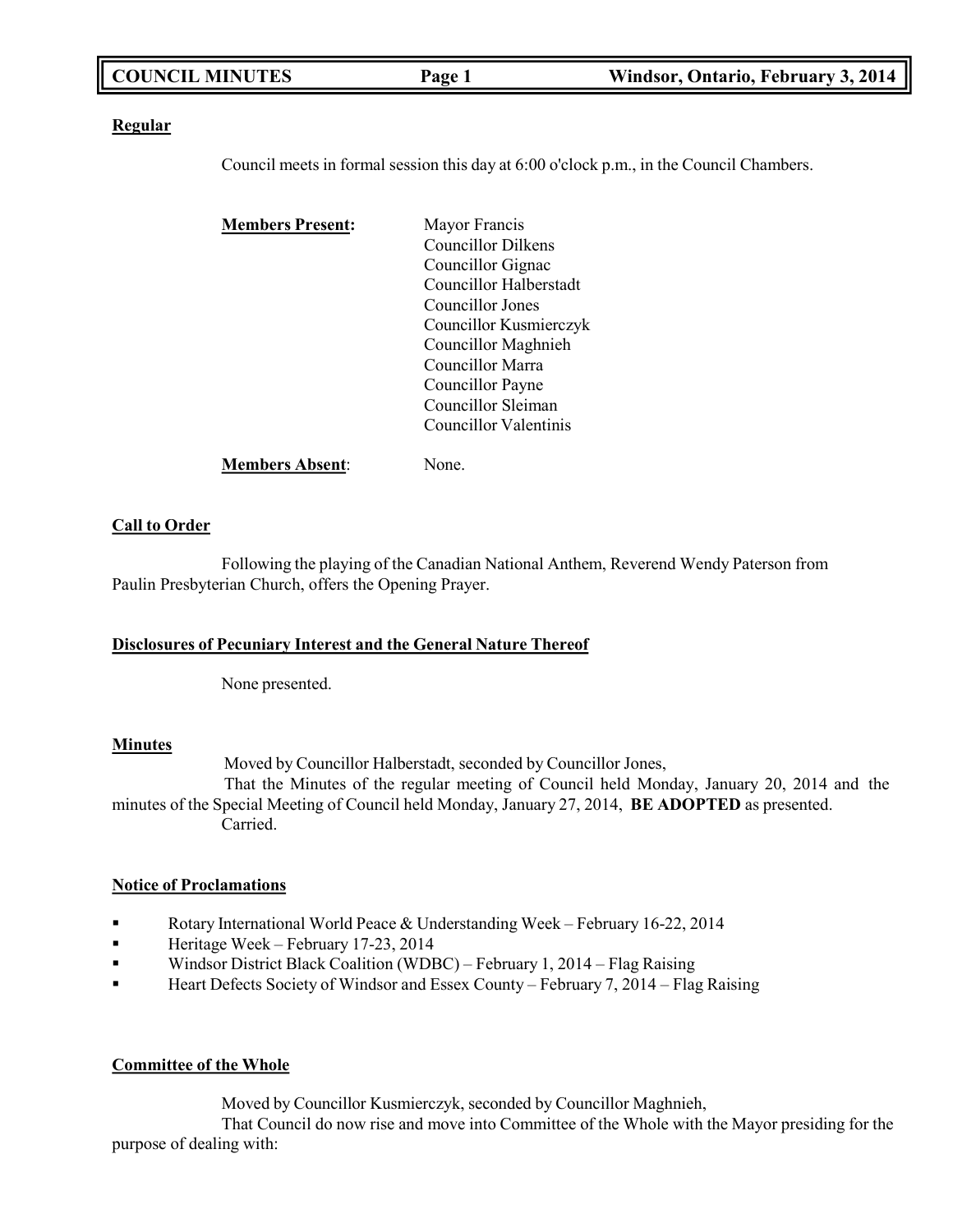- (a) communication items;
- (b) consent agenda;
- © hearing requests for deferrals or referrals of any items of business;
- (d) hearing presentations and delegations;
- (e) consideration of business items;
- (f) consideration of Committee reports:
	- (i) **Report of Special In-Camera Meeting or other Committee as may be held prior to Council** (if scheduled); and
	- (ii) **Report of the Striking Committee** of its meeting held prior to Council; and
	- (iii) **Report No. 37 of the International Relations Committee** dated January 22, 2014.

(g) consideration of by-laws 16 -2014 through 20-2014 (inclusive). Carried.

### **Communications**

Moved by Councillor Marra, seconded by Councillor Payne,

**M79–2014** That the following Communication Items 1, 2, 4, 5, 6, 8 and 10 to 19 inclusive, as set forth in the Council Agenda **BE REFERRED** as noted; that Communication No. 19 **BE APPROVED**; and that Communication No. 3, 7 and 9 be dealt with as follows:

### **Communication No. 3:**

Moved by Councillor Gignac, seconded by Councillor Marra,

**M80-2014** That the request from the Windsor Minor Hockey Association dated January 15, 2014 regarding the "2014 Ontario Hockey Federation (OHF) Bantam "AA" Championship Tournament" **BE RECEIVED**, and further, that the request for sponsorship to cover the \$5,184.00 ice rental fee **BE APPROVED**, and that it **BE CHARGED** to the Sports Bid fund (events bid fund).

**SR2014**

Carried.

### **Communication No. 7:**

Moved by Councillor Sleiman, seconded by Councillor Halberstadt,

**M81-2014** That the correspondence from the CEO, Goodwill EKL dated January 10, 2014, regarding a proposed by-law to limit donation bin usage to help to keep donor dollars in the community, **BE RECEIVED,** and further, that this **BE REFERRED** to Administration for a council report on this matter. Carried.

**GM2014**

#### **Communication No. 9:**

Moved by Councillor Sleiman, seconded by Councillor Halberstadt, **M82-2014** That the correspondence from the Essex-Windsor Solid Waste Authority dated January 20, 2014 regarding a request for Council support in favour of Mandatory Recycling in Municipal Buildings and at Special Events **BE REFERRED** to Administration for a council report on this matter.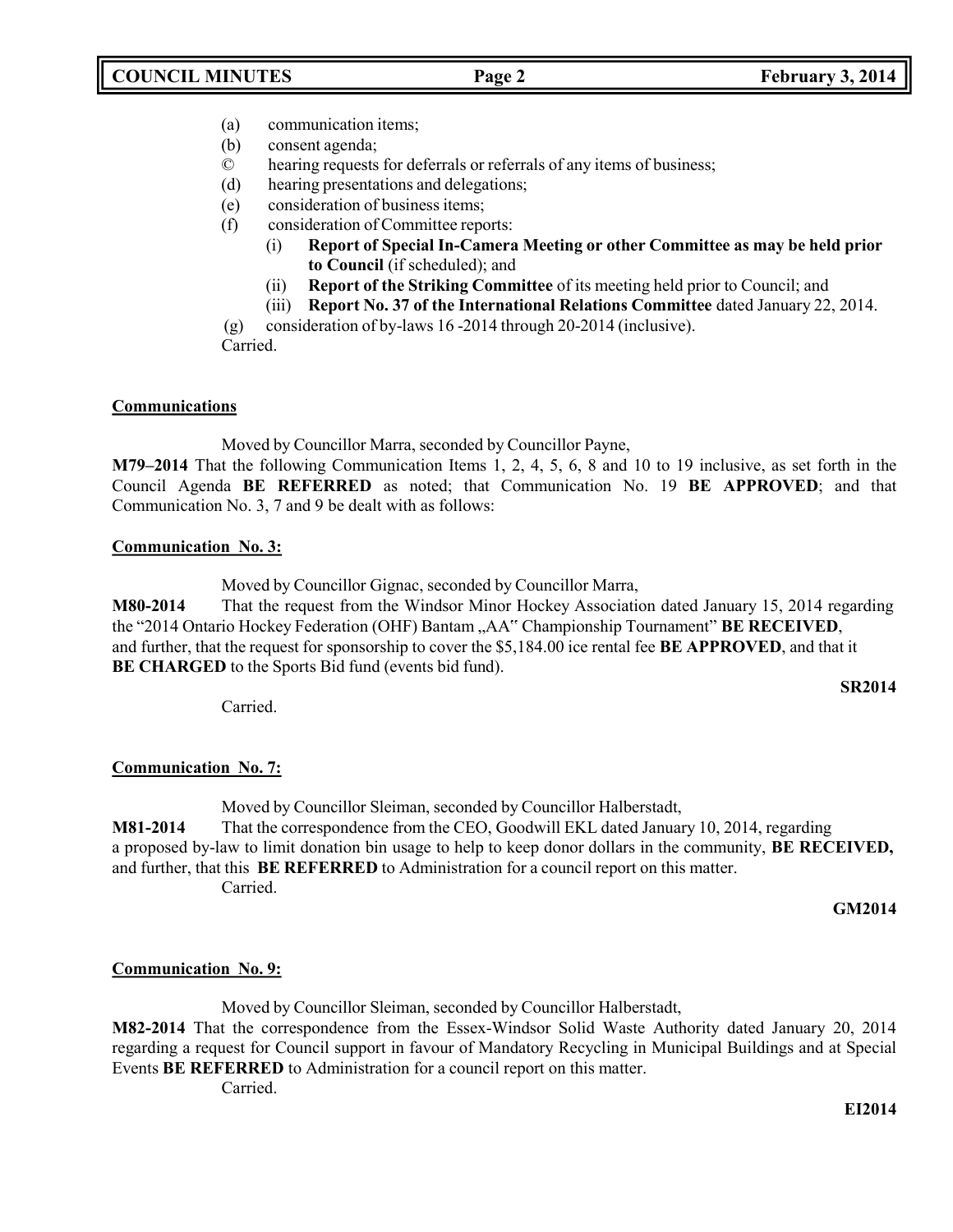# **COUNCIL MINUTES Page 3 February 3, 2014**

| <b>Item</b>    | From                                           | <b>Description</b>                                                                                                                                                  |
|----------------|------------------------------------------------|---------------------------------------------------------------------------------------------------------------------------------------------------------------------|
| $\mathbf{1}$   | Office of the Prime<br>Minister; and Office of | Acknowledgement correspondence and resolution from Windsor City<br>Council regarding the proposed Deep Geologic Repository for nuclear<br>waste                     |
|                | the Minister of Natural<br>Resources           | <b>City Engineer</b><br>Note & File<br>GP2014                                                                                                                       |
| $\overline{2}$ | City of Toronto - Deputy<br>Mayor              | Thank you for the assistance in the recovery effort to help the City of<br>Toronto pull through the worst ice storm in recent history<br>Note & File                |
|                |                                                | <b>APR2014</b>                                                                                                                                                      |
| $\mathfrak{Z}$ | Windsor Minor Hockey                           | Sponsorship request for the 2014 Ontario Hockey Federation (OHF)<br>Bantam "AA" Championship Tournament                                                             |
|                | Association (WMHA)                             | <b>COUNCIL DIRECTION REQUESTED</b><br><b>SR2014</b>                                                                                                                 |
| $\overline{4}$ | Champions Off-Track                            | Request from Woodbine Entertainment Group to open a Champions<br>Teletheatre at "Dirty Jerseys Sports Grill", 6675 Tecumseh Road East<br>Windsor                    |
|                | Wagering                                       | <b>Licence Commissioner</b><br>Note & File<br><b>GPL2014</b>                                                                                                        |
| $\mathfrak{S}$ | Goodfellows Club                               | Acknowledgement letter for approving the participation of volunteers<br>from CUPE Local 82 for newspaper sales which raised \$10,875.00 for<br>local needy families |
|                |                                                | Note & File<br><b>APR2014</b>                                                                                                                                       |
|                |                                                | Great Lakes 2013 Annual Reports Available Online                                                                                                                    |
| 6              | Environment Canada -<br>Ontario Region         | <b>City Engineer</b><br>Note & File                                                                                                                                 |
|                |                                                | <b>EW9643</b>                                                                                                                                                       |
|                |                                                | A proposed by-law to limit donation bin usage to help to keep donor<br>dollars in the community, and to end deceptive business practice.                            |
| $\tau$         | Goodwill Industries ELK                        | <b>City Solicitor</b>                                                                                                                                               |
|                |                                                | <b>COUNCIL DIRECTION REQUESTED</b><br><b>GM2014</b>                                                                                                                 |
|                | Municipal Employer                             | Update                                                                                                                                                              |
| $8\phantom{1}$ | Pension Centre Ontario                         | <b>Executive Director of Human Resources</b><br>Note & File                                                                                                         |
|                | (MEPCO)                                        | <b>MMA2014</b>                                                                                                                                                      |
|                | Essex-Windsor Solid                            | Request for Council support in favour of Mandatory Recycling in                                                                                                     |
| 9              | <b>Waste Authority</b>                         | Municipal Buildings and at Special Events<br><b>City Engineer</b>                                                                                                   |
|                | (EWSWA)                                        | <b>Council Direction Requested</b><br>EI2014                                                                                                                        |
|                |                                                | Project Management Masters Certification Program (March 4-7, 2014:                                                                                                  |
| 10             | Institute of Project<br>Management America     | Toronto ON)<br>Note & File                                                                                                                                          |
|                |                                                | <b>ME2014</b>                                                                                                                                                       |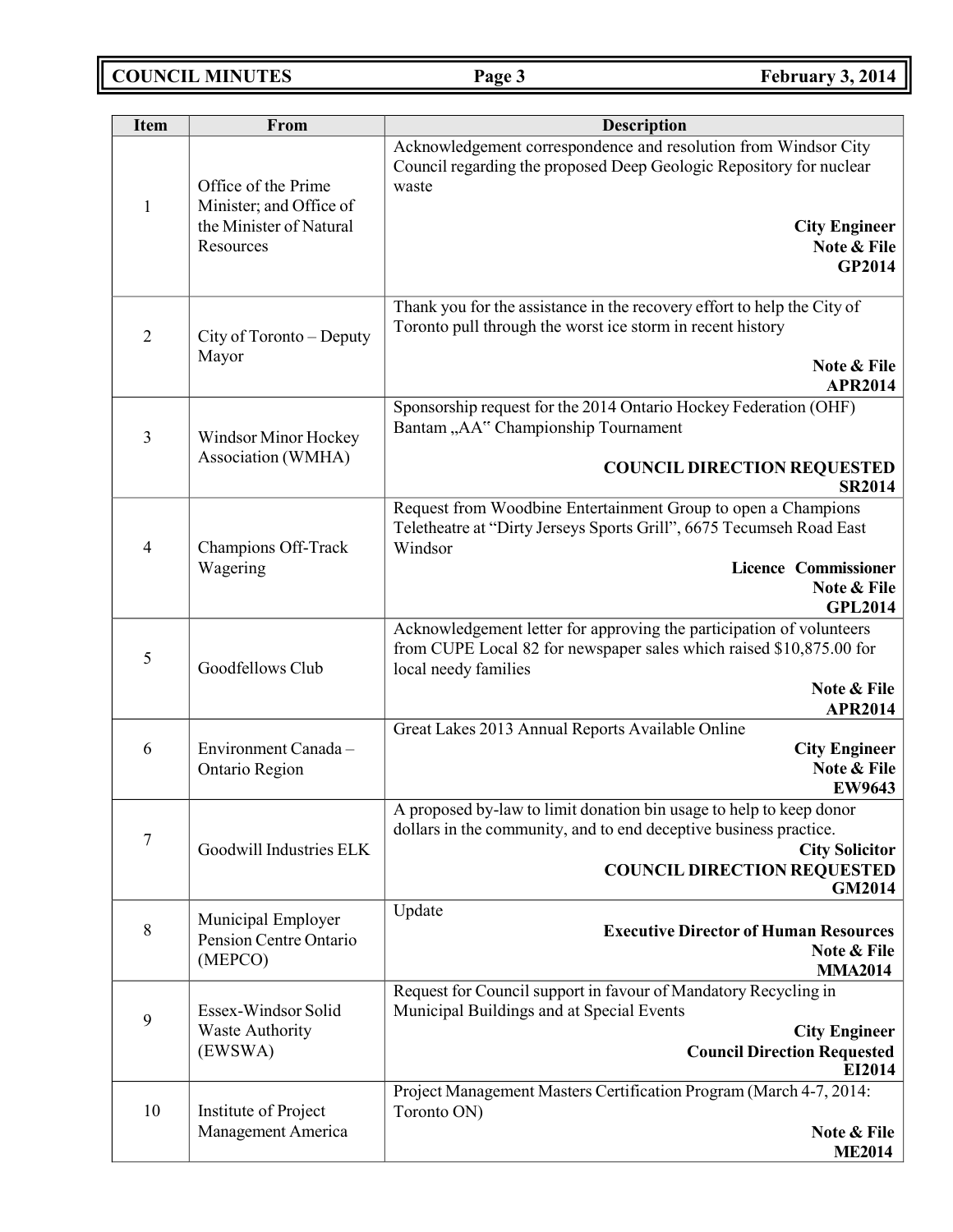**COUNCIL MINUTES Page 4 February 3, 2014**

| 11 | Manager of Urban Design                       | Application for Site Plan Approval – Architecttura Inc. Architects – 6200<br>Edgar St for a full-time daycare addition (1 classroom) |
|----|-----------------------------------------------|--------------------------------------------------------------------------------------------------------------------------------------|
|    |                                               | Note & File<br>ZS/11832                                                                                                              |
|    |                                               | Application for Site Plan Approval - Mr. Paul Bezaire - 0 Chandler Rd                                                                |
|    |                                               | (Assessment Roll Number 010-350-08900-0000) for a new elementary                                                                     |
| 12 | Manager of Urban Design                       | school plus 5 future classrooms with associated playground, parking and<br>drop-off                                                  |
|    |                                               | Note & File                                                                                                                          |
|    |                                               | ZS/11833                                                                                                                             |
| 13 | <b>Executive Director of</b>                  | Performance Appraisal Report (for period of January – December 31,<br>2013                                                           |
|    | <b>Human Resources</b>                        | Note & File<br>AS2014                                                                                                                |
|    |                                               | City of Windsor Carrier Safety Rating                                                                                                |
| 14 | City Engineer                                 | Note & File                                                                                                                          |
|    |                                               | <b>ST2014</b>                                                                                                                        |
|    |                                               | Committee of Adjustment/Consent Authority Agenda Record for                                                                          |
| 15 | Committee of                                  | Thursday, February 13, 2014, Council Chambers, 3rd Floor, 350 City Hall                                                              |
|    | Adjustment/Consent<br>Authority Agenda Record | Square West, Windsor, Ontario<br>Note & File                                                                                         |
|    |                                               | <b>ZC2014</b>                                                                                                                        |
|    |                                               | Acknowledgement of resolution from Windsor City Council regarding                                                                    |
| 16 |                                               | the proposed Deep Geologic Repository for nuclear waste                                                                              |
|    | Canadian Nuclear Safety<br>Commission         | <b>City Engineer</b>                                                                                                                 |
|    |                                               | Note & File<br>GP2014                                                                                                                |
|    |                                               |                                                                                                                                      |
| 17 | Federation of Canadian                        | Update on Canada Post plan to phase out home delivery                                                                                |
|    | Municipalities (FCM)                          | Note & File                                                                                                                          |
|    |                                               | <b>MMF2014</b>                                                                                                                       |
| 18 |                                               | Oakwood Sanctuary<br>Note & File                                                                                                     |
|    | City Solicitor                                | <b>APM2014</b>                                                                                                                       |
|    |                                               | Windsor Star Advertisement Recognizing Assistance to the                                                                             |
| 19 | Office of Mayor                               | Jamieson Family                                                                                                                      |
|    |                                               | <b>Livelink 17000 APR2014</b>                                                                                                        |

Carried.

#### **Consent Agenda**

Moved by Councillor Sleiman, seconded by Councillor Valentinis,

That the following Consent Agenda and the recommendations contained in the administrative reports **BE APPROVED** as amended:

- Item 1 Acquisition of an easement from Nicodemo and Crowder required for improvements to the Walker Road Corridor
- Item 3 Newspaper Vendor Boxes Encroachment Toronto Sun
- Item 5 Asset Planning Work Plan and Capital Project Re-Allocation
- Item 6 Request to close portion of Twin Oaks Drive and Valtec Court to the north and east of Twin Oaks Drive and Valtec Court intersection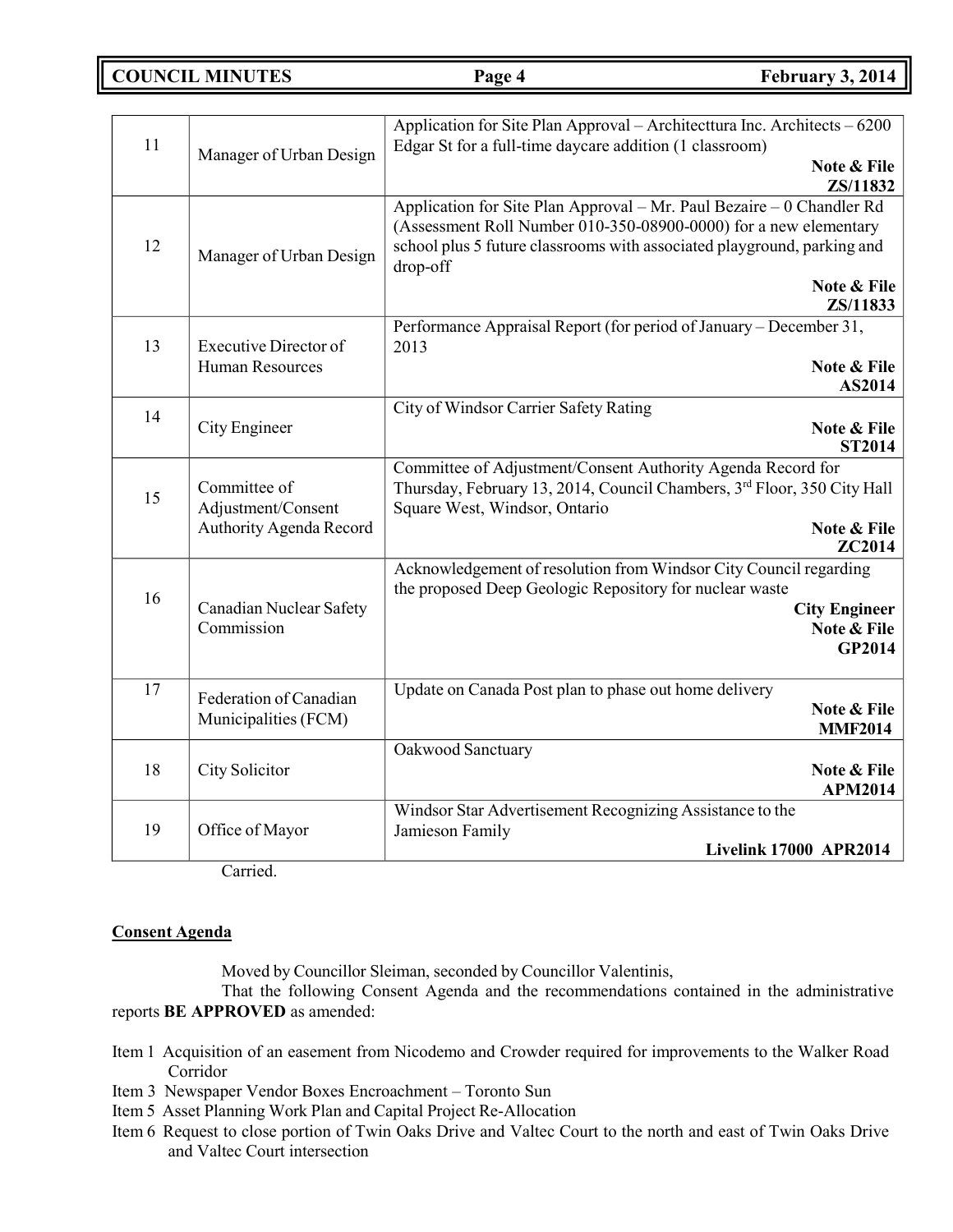Item 7 New Disposal of Land Policy, Amendments to Delegation of Authority By-Law 208-2008

- Item 8 Construction of Curbs and Gutters and Boulevard Restoration on Baby Street from Chippawa Street to approximately 85 metres southerly
- Item 9 Additional Provincial Grant Funding Agreement for the "Windsor Combined Sewer Retention Treatment Basin Optimization Study"
- Item 10 Proposed Concrete Curb and Gutters and Boulevard Restoration on Hanna Street East from Benjamin Avenue to alley east of Benjamin Avenue
- Item 11 RFP 90-13 Purchase of One (1) Sewer Cleaner/Vacuum Truck
- Item 12 Bridge Rehabilitation of CASO Overpass at west/bound E. C. Row Expressway Tender No. 5-14 MIII Provincial Grant

| <b>Planning &amp; Economic Development Standing Committee</b> |                |                                                                                         |  |
|---------------------------------------------------------------|----------------|-----------------------------------------------------------------------------------------|--|
| No.                                                           |                | <b>Description</b>                                                                      |  |
| л.                                                            | Report No. 199 | Housekeeping Amendment 2013 -2                                                          |  |
| $\overline{2}$                                                | Report No. 201 | Request to close the portion of the east-west alley situated on the east side of Lauzon |  |
|                                                               |                | Road, north of Clairview Avenue, and abutting the south lot line of the property        |  |
|                                                               |                | known as 262 Lauzon Road                                                                |  |
| $\overline{3}$                                                | Report No. 202 | Request to close part of the north/south alley between Giles Boulevard East and         |  |
|                                                               |                | Erie Street East, between Windsor Avenue and Goyeau Street, and abutting                |  |
|                                                               |                | 1140 Goyeau Street                                                                      |  |
| $\overline{4}$                                                | Report No. 203 | Request to close part of the east-west and north-south alleys north of Seminole         |  |
|                                                               |                | Street, between Albert Road and Hickory Road                                            |  |
| 5                                                             | Report No. 205 | The minutes of the International Relations Committee meeting held September 26,         |  |
|                                                               |                | 2013                                                                                    |  |
| 6                                                             | Report No. 206 | The minutes of the Windsor Heritage Committee meeting held November 14, 2013            |  |
| 7                                                             | Report No. 207 | The minutes of the Windsor Business Improvement Association Advisory                    |  |
|                                                               |                | Committee meeting held October 16, 2013                                                 |  |
| 8                                                             | Report No. 208 | Report No. 9 of the Windsor Business Improvement Association Advisory                   |  |
|                                                               |                | Committee (BIA Capital Works Program Fund)                                              |  |
| 9                                                             | Report No. 209 | The minutes of the Property Standards Committee meeting held October 28, 2013           |  |

#### **Consent Committee Reports**

| <b>Executive Committee</b> |                    |                                                      |  |
|----------------------------|--------------------|------------------------------------------------------|--|
| No.                        | <b>Description</b> |                                                      |  |
|                            | Report No. 157     | Engagement of Consulting Services for Aquatic Events |  |

Carried. Councillor Halberstadt voting nay on Report No. 157 of the Executive Committee.

#### **Deferrals and/or Referrals and Withdrawals**

#### **Item 4 Newspaper Vendor Boxes Encroachment – Toronto Star**

As the Applicant has advised they will be removing the newspaper boxes currently on the public right-ofway, this matter is withdrawn from the February 3, 2014 Council Agenda.

**SE2014**

(For final disposition of this matter, see Clause **CR27/2014** in Schedule "A" attached hereto.)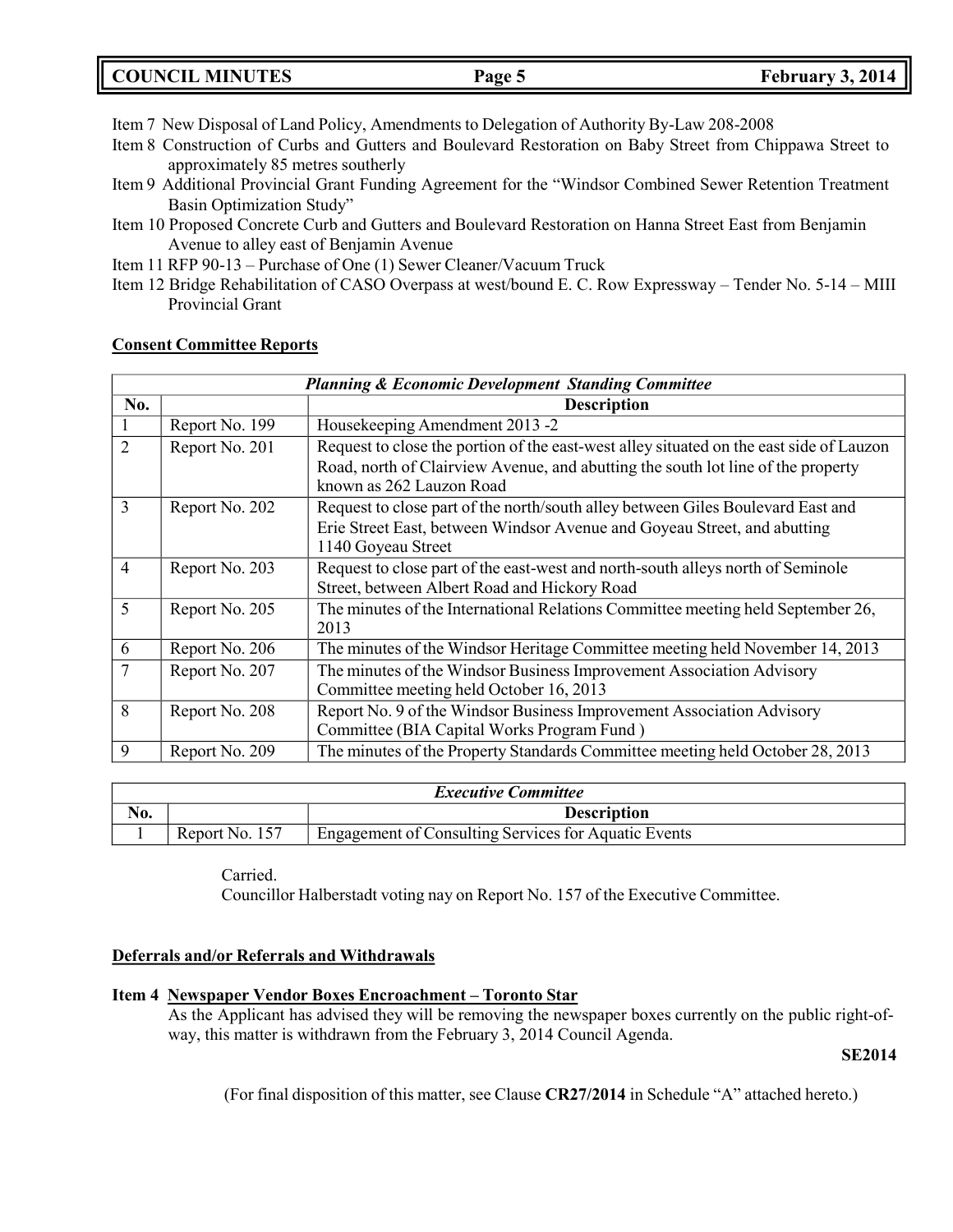# **COUNCIL MINUTES Page 6 February 3, 2014**

#### **Presentations & Delegations:**

### **DELEGATIONS**

### **Newspaper Vendor Boxes Encroachment – Urbanite Media Inc.**

#### **Natasha Marar, Publisher and Jon Liedtke, Editor - Urbanite Media Inc.**

Natasha Marar, Publisher and Jon Liedtke, Editor - Urbanite Media Inc., appear before Council and are available for questions regarding their request to permit newspaper vendor boxes onto the right-of-way.

SE2014 2

(For final disposition of this matter, see Clause **CR25/2014** in Schedule "A" attached hereto.)

### **Report No. 200 of the Planning & Economic Development Standing Committee (East Pelton Secondary Plan: North Portion OPA No. 94)**

#### **Frank Fazio, Solicitor**

Frank Fazio, Solicitor, appears before Council on behalf of his client Mr. Abdul Habib to speak in opposition to the request for deferral from Chris Pidgeon, GSP Group regarding the East Pelton Secondary Plan portion being amended in the Official Plan.

#### **Brian Ciaramitaro, Chief Ministerial Officer, Windsor Christian Fellowship**

Brian Ciaramitaro, Chief Ministerial Officer, Windsor Christian Fellowship, appears before Council to request that Council defer consideration of the proposed Official Plan amendments regarding the East Pelton Secondary Plan, as they are in discussions with Administration on matters related to the Windsor Christian Fellowship, which are to be considered by Council on February 24, 2014.

#### **Report Number 16900 ZB/11817**

(For final disposition of this matter, see Clause **M68-2014** in Schedule "A" attached hereto.)

**Report No. 204 of the Planning & Economic Development Standing Committee (Application by Central Park Athletics under the Economic Revitalization Community Improvement Plan for 3400 Grand Marais Road East, former Windsor Ice Park)**

#### **Rowan Faludi, urbanMetrics inc.**

Rowan Faludi, urbanMetrics Inc., appears before Council to provide an overview of the proposed Central Park Athletics for 3400 Grand Marais Road East, stating that it would be a sports facility like no other, as well as a multi-use tourist friendly facility for all-seasons and concludes by requesting relief from the City of Windsor development charges.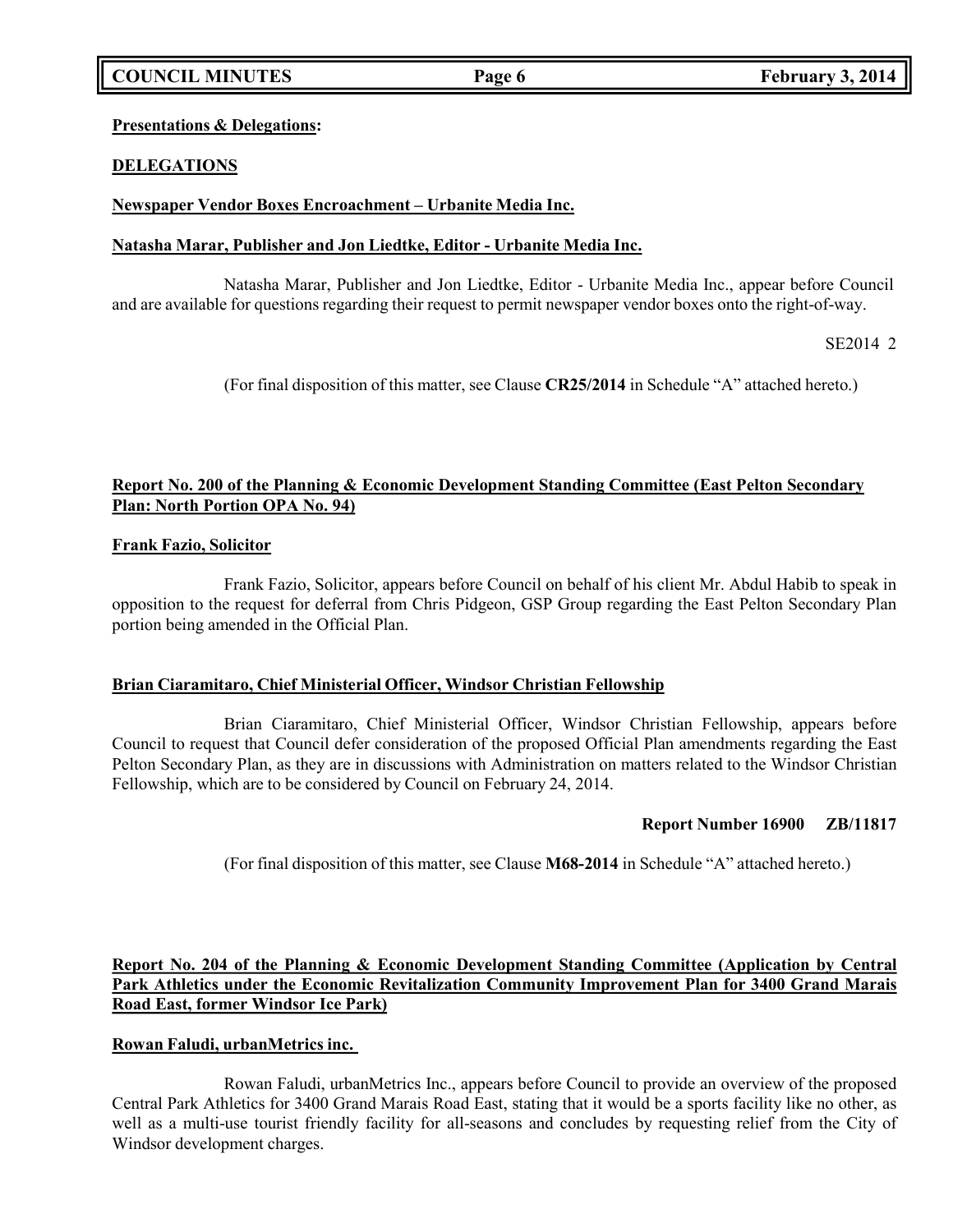**COUNCIL MINUTES Page 7 February 3, 2014**

#### **James King and Leigh Ann King, King Developments**

James King and Leigh Ann King, King Developments, appear before Council and are available for questions regarding the Application by Central Park Athletics under the Economic Revitalization Community Improvement Plan for 3400 Grand Marais Road East, the former Windsor Ice Park.

Moved by Councillor Marra, seconded by Councillor Halberstadt,

THAT the request made by 2313846 Ontario Limited (Central Park Athletics) under the Development Charges Grant Program **BE APPROVED** for Phase III (i.e. indoor soccer/sports field) of the development proposed for the property located at 3400 Grand Marais Road East; and

THAT the Development Charges Grant **BE FUNDED** via the Budget Stabilization Reserve Fund.

> The motion is **put** and is **lost**. Aye votes: Councillors Marra, Halberstadt, Sleiman, Valentinis and Kusmierczyk. Nay votes; Councillors Gignac, Payne, Maghnieh, Dilkens, Jones and Mayor Francis.

Report Number 16878 SPL/10759

(For final disposition of this matter, see Clause **M72-2014** in Schedule "A" attached hereto.)

#### **Regular Business Items (for final disposition of these matters see Schedule "A" attached)**

Nil.

#### **Consideration of Committee Reports**

| M83-2014<br>as presented. | Moved by Councillor Halberstadt, seconded by Councillor Jones,<br>That the Report of the special In-camera meeting held February 3, 2014, BE ADOPTED                                                               |  |  |
|---------------------------|--------------------------------------------------------------------------------------------------------------------------------------------------------------------------------------------------------------------|--|--|
|                           | Carried.<br>ACO <sub>2014</sub>                                                                                                                                                                                    |  |  |
| M84-2014                  | Moved by Councillor Halberstadt, seconded by Councillor Jones,<br>That the <b>Report of the Striking Committee</b> of its meeting held prior to Council meeting held<br>February 3, 2014, BE ADOPTED as presented. |  |  |
|                           | Carried.<br>ACO <sub>2014</sub>                                                                                                                                                                                    |  |  |
|                           | Moved by Councillor Halberstadt, seconded by Councillor Jones,                                                                                                                                                     |  |  |
| M85-2014                  | That Report No. 37 of the International Relations Committee regarding a letter of invitation to                                                                                                                    |  |  |
|                           | Mayor Jiang of Changchun, China dated January 22, 2014, BE ADOPTED as presented.                                                                                                                                   |  |  |

Carried.

ACO2014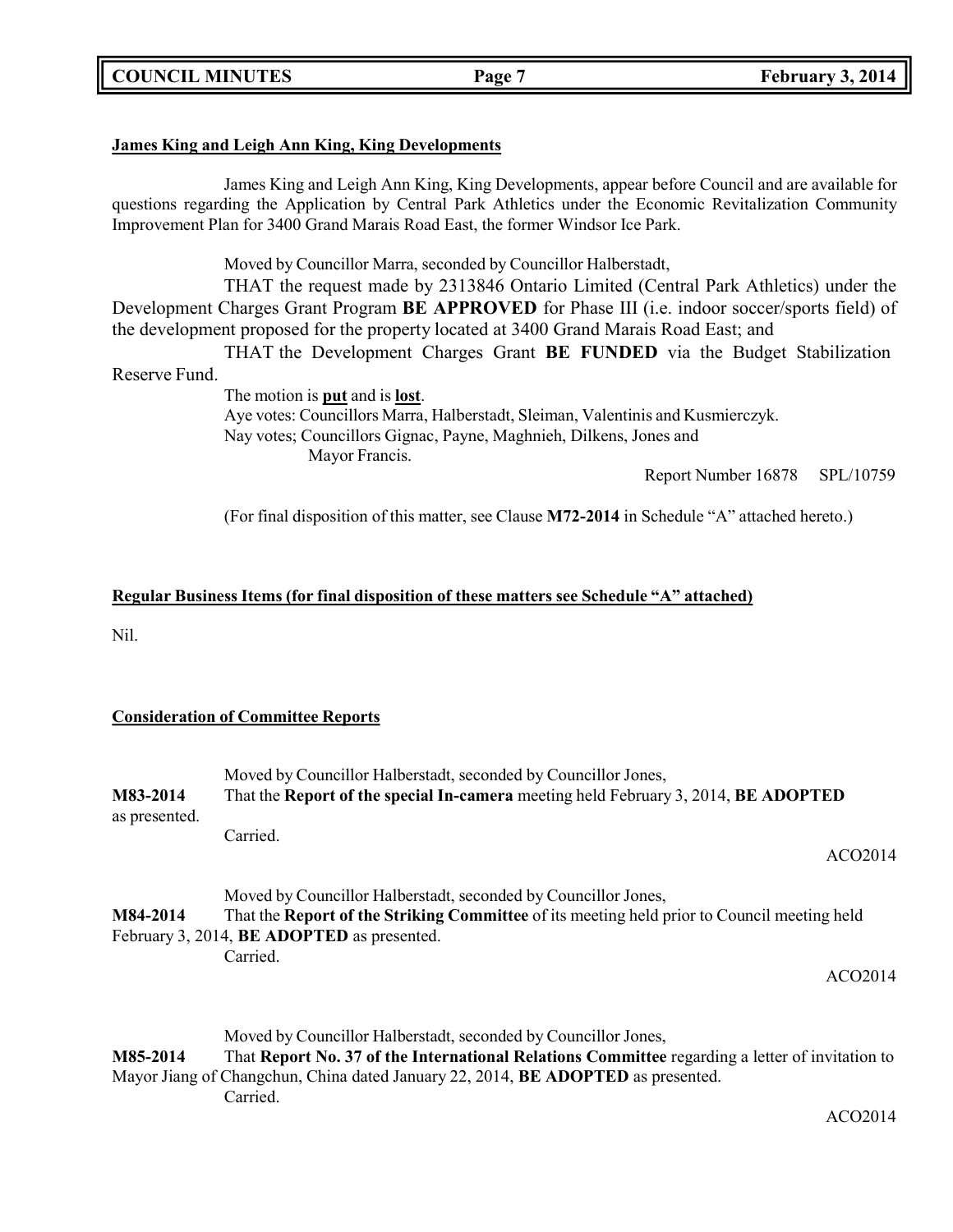|  | <b>COUNCIL MINUTES</b> |
|--|------------------------|
|--|------------------------|

**By-laws**

Moved by Councillor Kusmierczyk, seconded by Councillor Maghnieh,

That the following By-laws No. 16 -2014 through 20-2014 (inclusive), be introduced and read a first and second time:

- 16-2014 "A BY-LAW TO FURTHER AMEND BY-LAW NUMBER 8600 CITED AS THE "WINDSOR CORE AREA ZONING BY-LAW"", authorized by CR394/2010, approved October 18, 2010
- 17-2014 "A BY-LAW TO FURTHER AMEND BY-LAW NUMBER 8600 CITED AS THE "CITY OF WINDSOR ZONING BY-LAW"", authorized by M45-2014, adopted January 6, 2014
- 18-2014 "A BY-LAW TO ASSUME MCKAY AVENUE, CURRY AVENUE, PART OF EVERTS AVENUE, PART OF MARK AVENUE, PART OF KENORA STREET AND OJIBWAY STREET BEING STREETS SHOWN ON PLAN 12M-498 KNOWN AS MCKAY AVENUE, CURRY AVENUE, EVERTS AVENUE, MARK AVENUE, KENORA STREET AND OJIBWAY STREET AND THE MUNICIPAL SERVICES LOCATED THEREIN, IN THE CITY OF WINDSOR", authorized by M98-2012, adopted February 21, 2012
- 19-2014 "A BY-LAW TO AMEND BY-LAW NUMBER 15-2010 BEING A BY-LAW TO APPOINT A CHIEF BUILDING OFFICIAL AND INSPECTORS TO ENFORCE THE BUILDING CODE ACT AND REGULATIONS IN WINDSOR", authorized by CAO2574, approved January 25, 2014
- 20-2014 "A BY-LAW TO CONFIRM THE PROCEEDINGS OF THE COUNCIL OF THE CORPORATION OF THE CITY OF WINDSOR AT ITS MEETING HELD ON THE 3RD DAY OF FEBRUARY, 2014"

Carried.

Moved by Councillor Marra, seconded by Councillor Payne,

That the Committee of the Whole does now rise and report to Council respecting the business items considered by the Committee:

- **1) Communication Items (as amended)**
- **2) Consent Agenda (as amended)**
- **3) Items Deferred**
- **Items Referred**
- **4) Consideration of the Balance of Business Items (see Schedule "A")**
- **5) Committee Reports (as presented)**
- **6) By-laws given first and second readings (as presented)**

Carried.

#### **Notices of Motion**

Moved by Councillor Gignac, seconded by Councillor Valentinis,

**M63-2014** That given the large and frequent amount of snowfalls experienced thus far in 2014, that By-law enforcement be requested to use judgement on enforcement of snow/ice removal on sidewalks.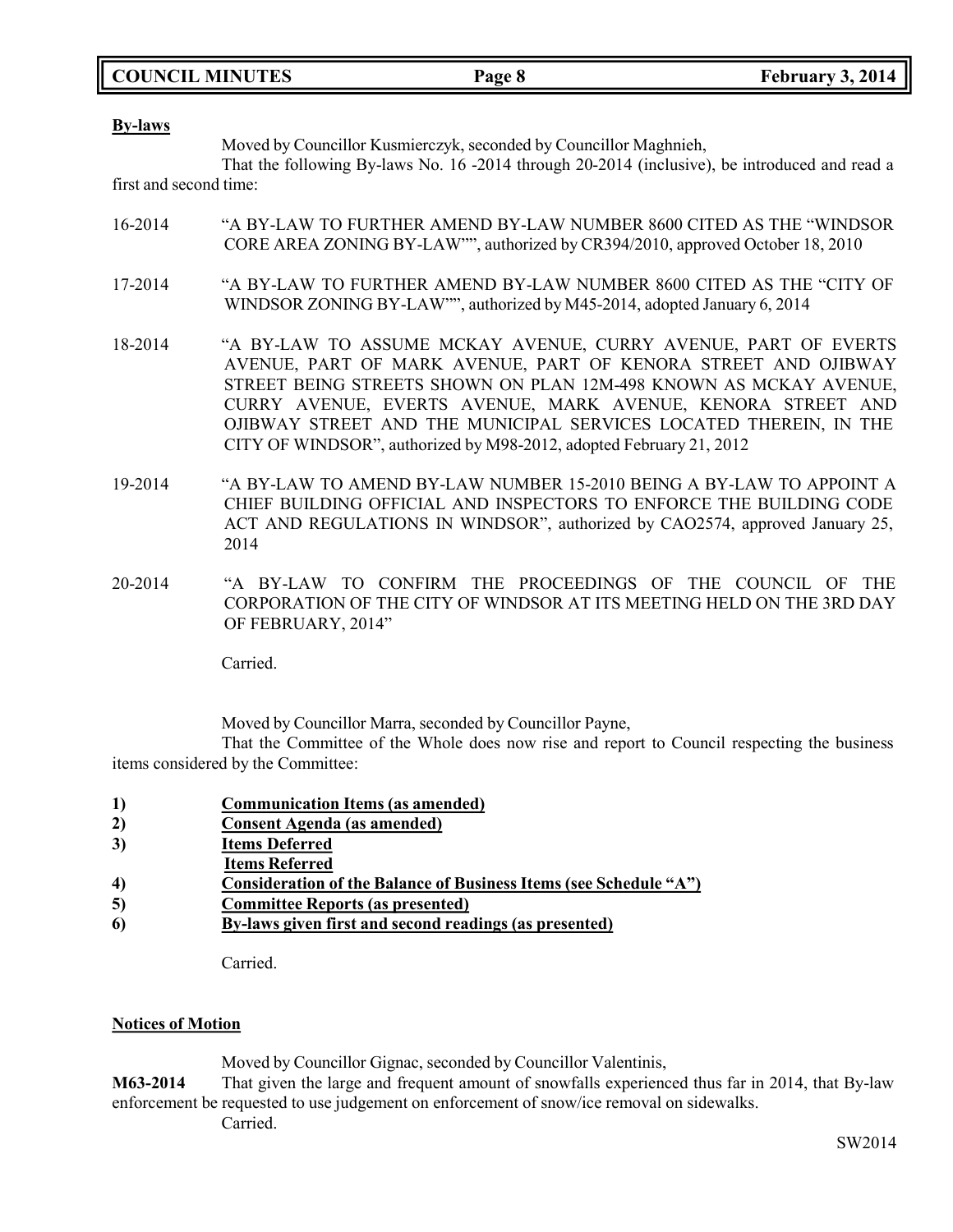### **Third Reading of By-laws**

Moved by Councillor Sleiman, seconded by Councillor Valentinis,

That the following By-laws No. 16 -2014 through 20-2014 (inclusive), having been read a first and second time be now read a third time and finally passed and that the Mayor and Clerk **BE AUTHORIZED** to sign and seal the same notwithstanding any contrary provision of the Council.

Carried.

#### **Petitions**

None presented.

#### **Council Questions**

Moved by Councillor Halberstadt, seconded by Councillor Jones,

**M87-2014** That the following Council Question by Councillor Maghnieh **BE APPROVED**, and that Administration **BE DIRECTED** to proceed with the necessary actions to respond to the Council Question in the form of a written report, consistent with Council"s instructions, and in accordance with Section 17.1 of the Procedure By-law 98-2011:

#### **CQ3-2014**

Asks to Amend: CQ30-2013 - Looking at new options for northbound Dominion, and exploring the feasibility closing ditches and adding bike lanes between Totten and Northwood on Dominion Blvd.

ST2014

Carried.

Moved by Councillor Halberstadt, seconded by Councillor Jones,

**M88-2014** That the following Council Question by Councillor Valentinis **BE APPROVED**, and that Administration **BE DIRECTED** to proceed with the necessary actions to respond to the Council Question in the form of written report, consistent with Council"s instructions, and in accordance with Section 17.1 of the Procedure By-law 98-2011:

#### **CQ4-2014**

Asks can Traffic Engineering prepare a petition for circulation to the residents regarding the creation of permit parking for the residents in the area immediately west of the Aquatic Centre, specifically: Caron Avenue – University Ave to Riverside Dr. Janette Ave. – University Ave to Riverside Dr. Bruce Ave. – University Ave to Riverside Dr. Pitt St. – Caron Ave - to Bruce.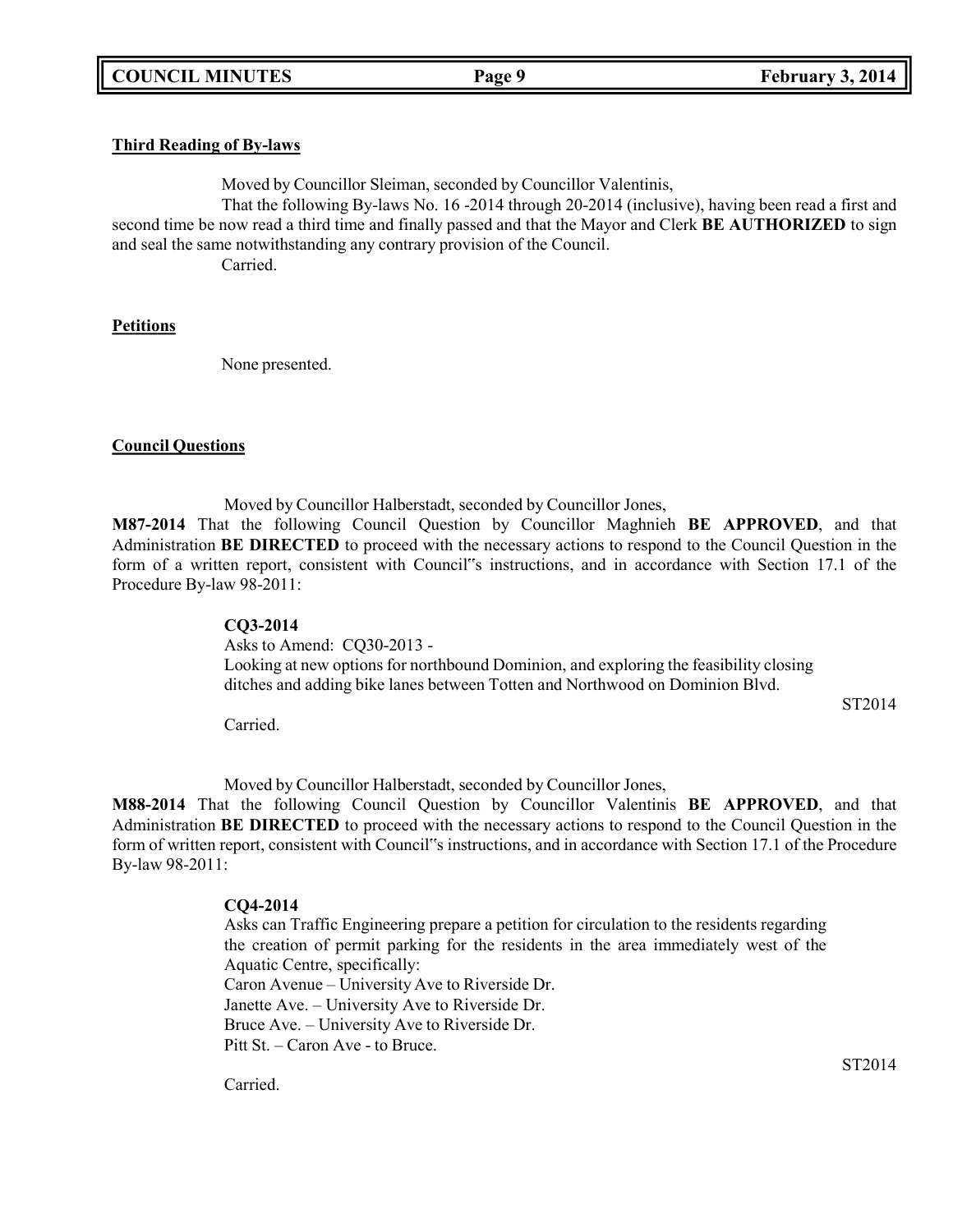### **Adjournment**

of the Mayor.

Moved by Councillor Kusmierczyk, seconded by Councillor Maghnieh, That this Council meeting stand adjourned until the next regular meeting of Council or at the call

Carried.

Accordingly, the meeting is adjourned at 7:55 o'clock p.m.

**MAYOR**

**CITY CLERK**

#### **THIS IS A DRAFT COPY**

# **DEPUTY CITY CLERK/SENIOR MANAGER OF COUNCIL SERVICES**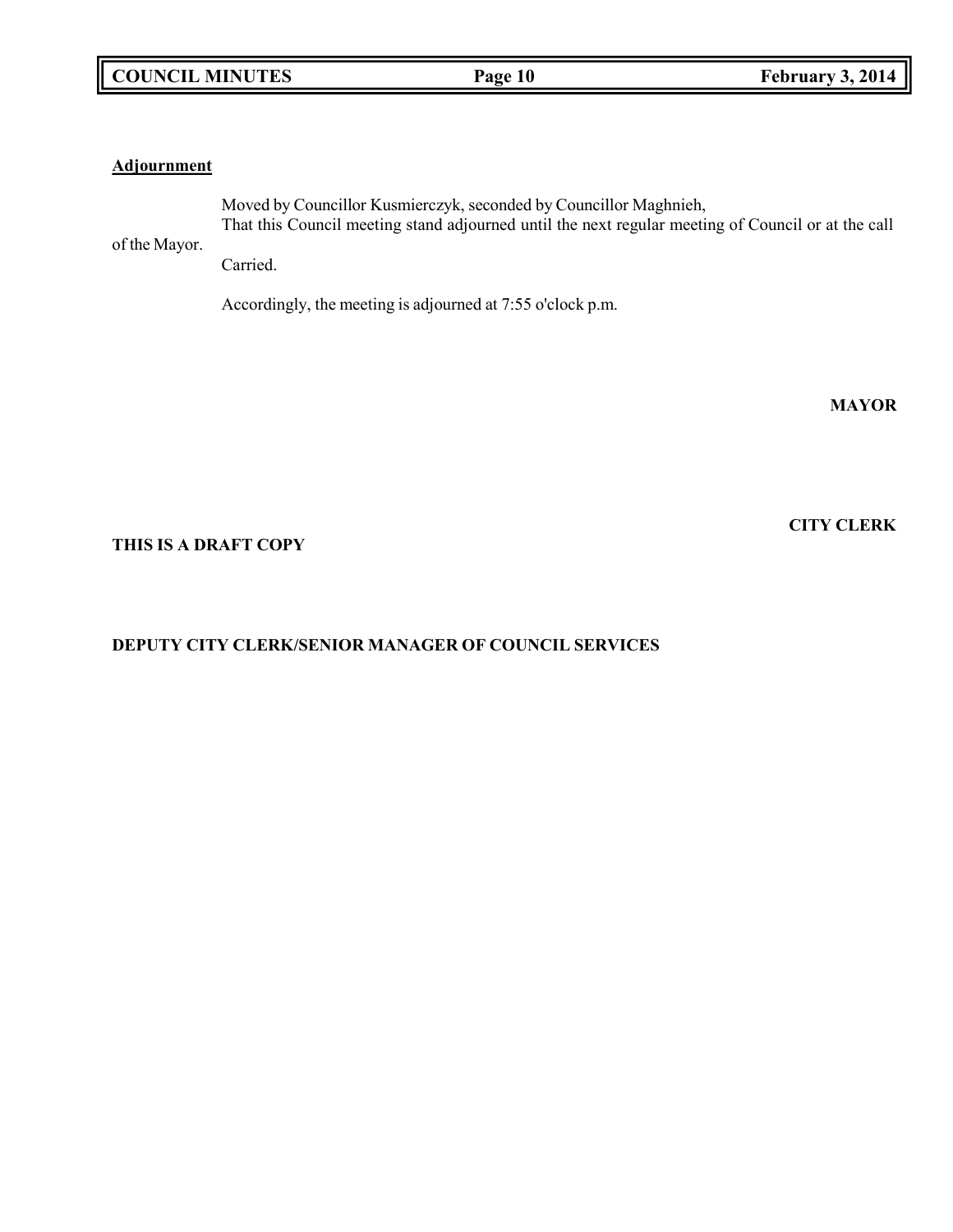# **COUNCIL MINUTES Page 11 February 3, 2014**

Sleiman Valentinis

#### CR21/2014

- I. That **APPROVAL BE GIVEN** to the acquisition of easement rights in favour of EnWin Utilities Ltd. on the following property for improvements to the Walker Road Corridor:
	- a] **OWNER:** Elizabeth Nicodemo, Lisa Marie Crowder and James Nicodemo c/o Clarks Devonshire Attention: Robert M. Clark 547 Devonshire Rd. Windsor ON N8Y 2L6
	- b] **PROPERTY:** Vacant 12.9 square foot parcel of land legally described as Part of Lot 660, Registered Plan 1126 and more particularly designated as Part 1, Plan 12R-25359
	- c] **ACQUISITION PRICE:** \$500.00 plus HST as applicable

### d] **CONDITIONS:**

- 1. This transaction shall be completed within 14 days after City Council approval.
- 2.The City agrees to pay all reasonable legal fees, disbursements, restoration costs and other miscellaneous costs related to this transaction.
- II. That the Chief Administrative Officer and the City Clerk **BE AUTHORIZED** to sign any required written documents satisfactory in form and content to the City Solicitor and in financial content to the Chief Financial Officer and City Treasurer and that the transaction **BE COMPLETED** electronically pursuant to By-Law 366- 2003.

#### **ACCOUNT CHARGED:** 007-5210-7104001**.**

Carried.

Report Number **16965 SW/7961 C1**

Marra Valentinis

CR25/2014

That the request by the Urbanite Media Inc. to permit newspaper vendor boxes onto the right-of-way

**BE APPROVED**, subject to the owner entering into an encroachment agreement, satisfactory in legal content to the City Solicitor and in technical content to the City Engineer, and to comply with the following terms and conditions:

- a) Pay a \$225.00 (includes 5% G.I.S. charge) encroachment application fee to the Engineering Department;
- b) Indemnify the City of Windsor against all claims which may arise by reason of its occupying sections of the public right-of-way herein before listed and file with the Risk Management Supervisor a copy of its insurance policy in the minimum amount of \$2,000,000.00, with a cross liability endorsement, and showing the City as an additional insured, satisfactory in form to the Risk Management Supervisor;
- c) Pay a \$250.00 fee to the Engineering Department for the preparation of the agreement, to be signed by the property owner;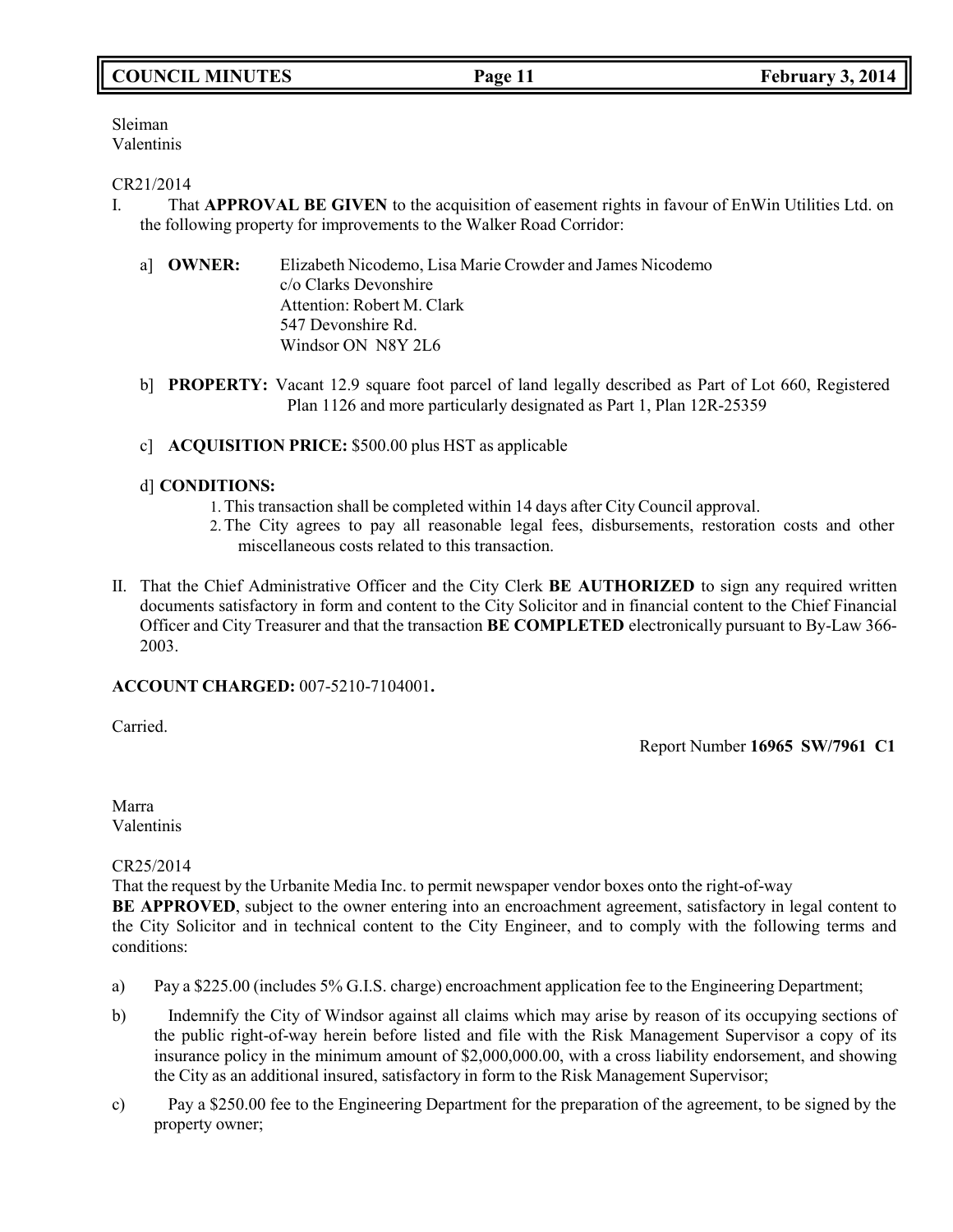**COUNCIL MINUTES Page 12 February 3, 2014**

- d) Pay a surcharge in the amount of \$100.00, as required by Council Resolution 699/85, to the Engineering Department;
- e) Pay an annual encroachment fee of \$25.00, calculated according to Council Resolution 425/81, and any and all applicable provincial and federal land taxes, etc;
- f) Pay an annual billing and inspection fee of \$25.00 per location to the Engineering Department;
- g) Remove the encroachment(s) and restore the area within 5 days to the condition of the surrounding area upon receipt of written notice by the City Engineer to do so;
- h) The applicant agrees to obtain a Street Opening Permit at a cost of \$208.00 for the subject encroachment;
- i) Subject to compliance with City Standards AS-544 (Appendix A) and at the locations noted on C-3218 and Appendix B;
- j) Appendix B may be amended from time to time as locations are added or deleted, subject to the appropriate approvals being obtained.

and further that the Chief Administrative Officer and City Clerk **BE AUTHORIZED** to sign the agreement, satisfactory in legal form to the City Solicitor and in technical content to the City Engineer, in accordance with CR748/2004 as the authority for Category "B" encroachments.

Carried.

Report Number **16945 SE2014 2**

**APPENDICES**

DrawingC-3218 Appendix A, B

Sleiman Valentinis

### CR26/2014

That the request by the Toronto Sun to permit newspaper vendor boxes onto the right-of-way

**BE APPROVED**, subject to the owner entering into an encroachment agreement, satisfactory in legal content to the City Solicitor and in technical content to the City Engineer, and to comply with the following terms and conditions:

- a) Pay a \$225.00 (includes 5% G.I.S. charge) encroachment application fee to the Engineering Department;
- b) Indemnify the City of Windsor against all claims which may arise by reason of its occupying sections of the public right-of-way herein before listed and file with the Risk Management Supervisor a copy of its insurance policy in the minimum amount of \$2,000,000.00, with a cross liability endorsement, and showing the City as an additional insured, satisfactory in form to the Risk Management Supervisor;
- c) Pay a \$250.00 fee to the Engineering Department for the preparation of the agreement, to be signed by the property owner;
- d) Pay a surcharge in the amount of \$100.00, as required by Council Resolution 699/85, to the Engineering Department;
- e) Pay an annual encroachment fee of \$25.00, calculated according to Council Resolution 425/81, and any and all applicable provincial and federal land taxes, etc;
- f) Pay an annual billing and inspection fee of \$25.00 per location to the Engineering Department;
- g) Remove the encroachment(s) and restore the area within 5 days to the condition of the surrounding area upon receipt of written notice by the City Engineer to do so;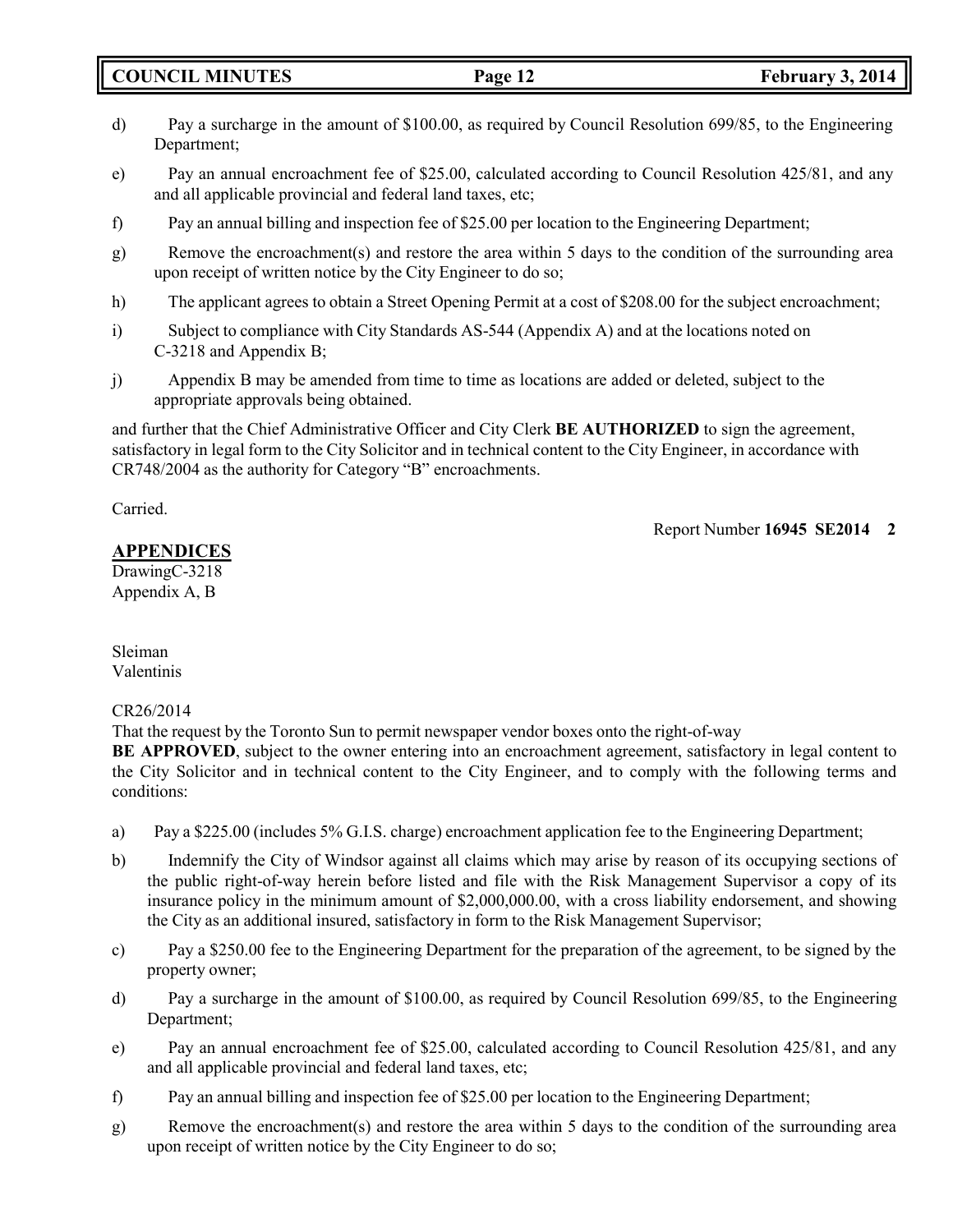# **COUNCIL MINUTES Page 13 February 3, 2014**

- h) The applicant agrees to obtain a Street Opening Permit at a cost of \$208.00 for the subject encroachment;
- i) Subject to compliance with City Standards AS-544 (Appendix A) and at the locations noted on C-3206 and Appendix B;
- j) Appendix B may be amended from time to time as locations are added or deleted, subject to the appropriate approvals being obtained.

and further that the Chief Administrative Officer and City Clerk **BE AUTHORIZED** to sign the agreement, satisfactory in legal form to the City Solicitor and in technical content to the City Engineer, in accordance with CR748/2004 as the authority for Category "B" encroachments. Carried.

Report Number **16943 SE2014 C3**

# **APPENDICES**

Drawing

Dilkens Marra

### CR27/2014

That the report of the City Engineer dated January 14, 2014 entitled "Newspaper Vendor Boxes Encroachment – Toronto Star" **BE WITHDRAWN** as the applicant has advised they will be removing the newspaper boxes currently on the public right-of-way.

Carried.

Report Number **16946 SE2014 4**

Sleiman Valentinis

### CR28/2014

That City Council **APPROVE** the initial project list to be partially funded by the \$600,000 placeholder for Asset Management Service Design and Implementation (ID# 7131117); and

THAT, in order to have sufficient funding available to undertake all the required asset management projects noted in the list, City Council also **APPROVE** the reallocation of remaining funds in the Tangible Capital Assets Project (ID#7073020) **AND** SDR Asset Management Governance Project (ID# 7093907) to the Asset Management Service Design and Implementation Project (ID# 7131117); and

THAT City Council **DELEGATE to** the Asset Planning Steering Committee the authority to approve the reallocation of project funding as necessary within the Asset Management Service Design and Implementation Project Budget (7131117), provided the original project list is completed and total funding is within the capital budget.

Carried.

Report Number **16966 GFG/9967 C5**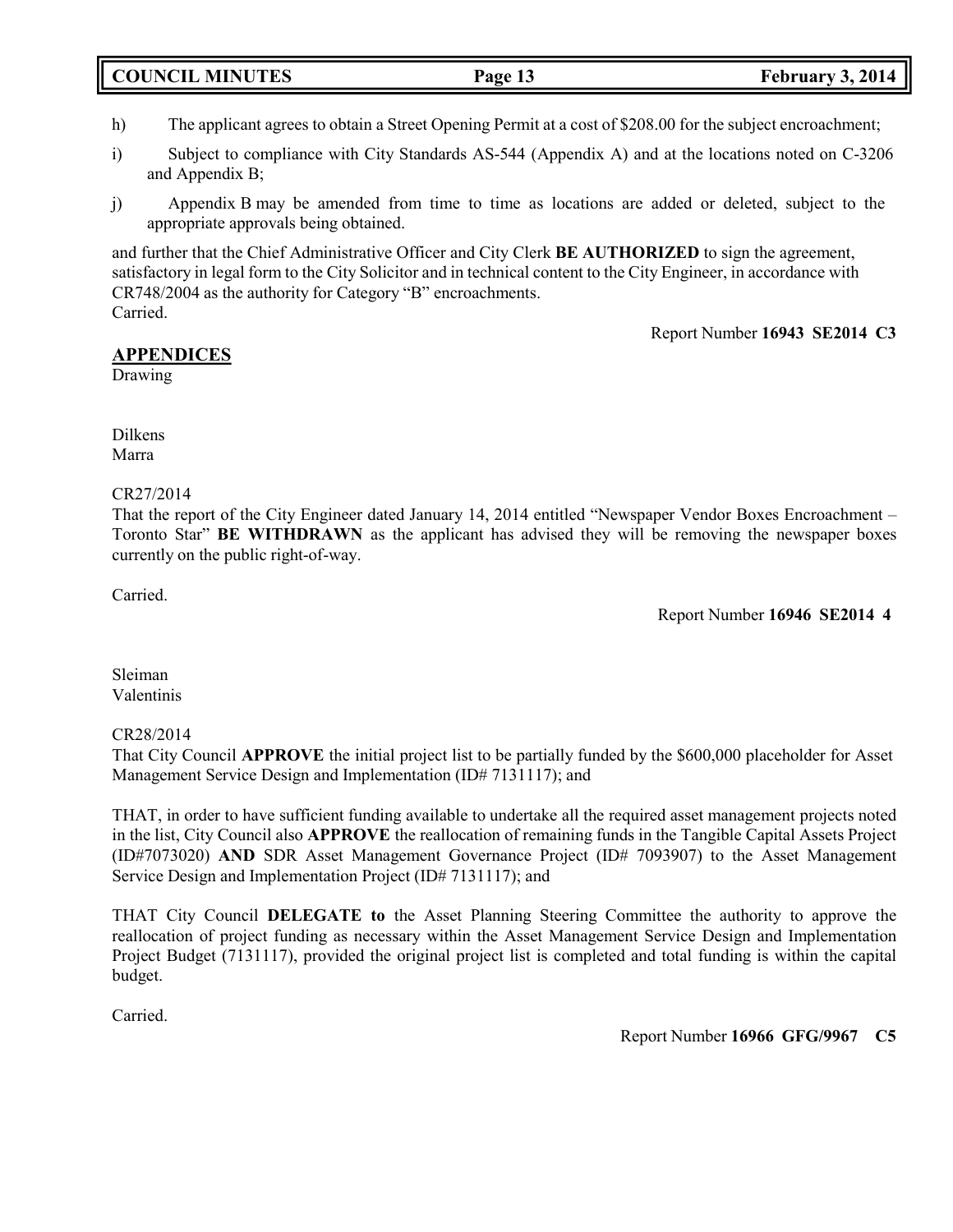# **COUNCIL MINUTES Page 14 February 3, 2014**

Sleiman Valentinis

#### CR29/2014

- **I.** That the Street and Alley Closure Policy **BE WAIVED** for the portion of Twin Oaks Drive right-of-way east of Twin Oaks Drive and Valtec Court intersection shown on Drawing No. CC-1649 *attached* hereto as Appendix A.
- **II.** That portion of Twin Oaks Drive right-of-way east of Twin Oaks Drive and Valtec Court intersection shown on Drawing No. CC-1649 *attached* hereto as Appendix A **BE ASSUMED** for subsequent closure and conveyance and further the City Solicitor **BE REQUESTED** to prepare the necessary by-law.
- **III.** That portion of Twin Oaks Drive right-of-way east of Twin Oaks Drive and Valtec Court intersection shown on Drawing No. CC- 1649 *attached* hereto as Appendix A **BE CLOSED** and **BE CONVEYED** to CS Wind Canada Inc. at the conveyance price of \$1.00
- **IV.** That the Street and Alley Closure Policy **BE WAIVED** for the portion of Valtec Court right-of-way north and south of Twin Oaks Drive and Valtec Court intersection shown on Drawing No. CC-1649 *attached* hereto as Appendix A.
- **V.** That portion of Valtec Court right-of-way north and south of Twin Oaks Drive and Valtec Court intersection shown on Drawing No. CC-1649 *attached* hereto as Appendix A **BE ASSUMED** for subsequent closure and conveyance and further the City Solicitor **BE REQUESTED** to prepare the necessary by-law.
- **VI.** That portion of Valtec Court right-of-way north and south of Twin Oaks Drive and Valtec Court intersection shown on Drawing No. CC- 1649 *attached* hereto as Appendix A **BE CLOSED** and **BE CONVEYED** to CS Wind Canada Inc. at the conveyance price of \$1.00, and
- **VII.** That prior to the conveyance of the closed portions of Twin Oaks Drive and Valtec Court to CS Wind Canada the City Solicitor **BE DIRECTED** to reserve the necessary driveway easement(s) in favour of Jamieson Laboratories Ltd. and the necessary utility easements in favour of EnWin Utilities Ltd. (Hydro), Windsor Utilities Commission (Water), Union Gas, Bell Canada and Cogeco Cable Systems

And further:

- **i.** The City Administration **BE DIRECTED** to execute the necessary agreements as authorized in CR16/2013 prior to conveyance of the closed portions of Twin Oaks Drive and Valtec Court to CS Wind.
- **ii.** The City Engineer **BE REQUESTED** to supply the appropriate legal descriptions, in accordance with Drawing No. CC-1649, *attached* hereto as Appendix A.
- **iii.** The City Planner, or designate, **BE AUTHORIZED** to publish the required legal notice.
- **iv.** The City Solicitor **BE REQUESTED** to prepare the by-law to close.
- **v.** The Chief Administrative Officer and City Clerk **BE AUTHORIZED** to sign all necessary documents approved as to form and content satisfactory to the City Solicitor.
- **vi.** The transaction **BE COMPLETED** electronically pursuant to By-law Number 366-2003 and that the Chief Administrative Officer and the City Clerk **BE AUTHORIZED** to execute all documents necessary to complete the transaction, as required and that the City Solicitor or designate **BE AUTHORIZED** to execute documents standard to a real estate transaction.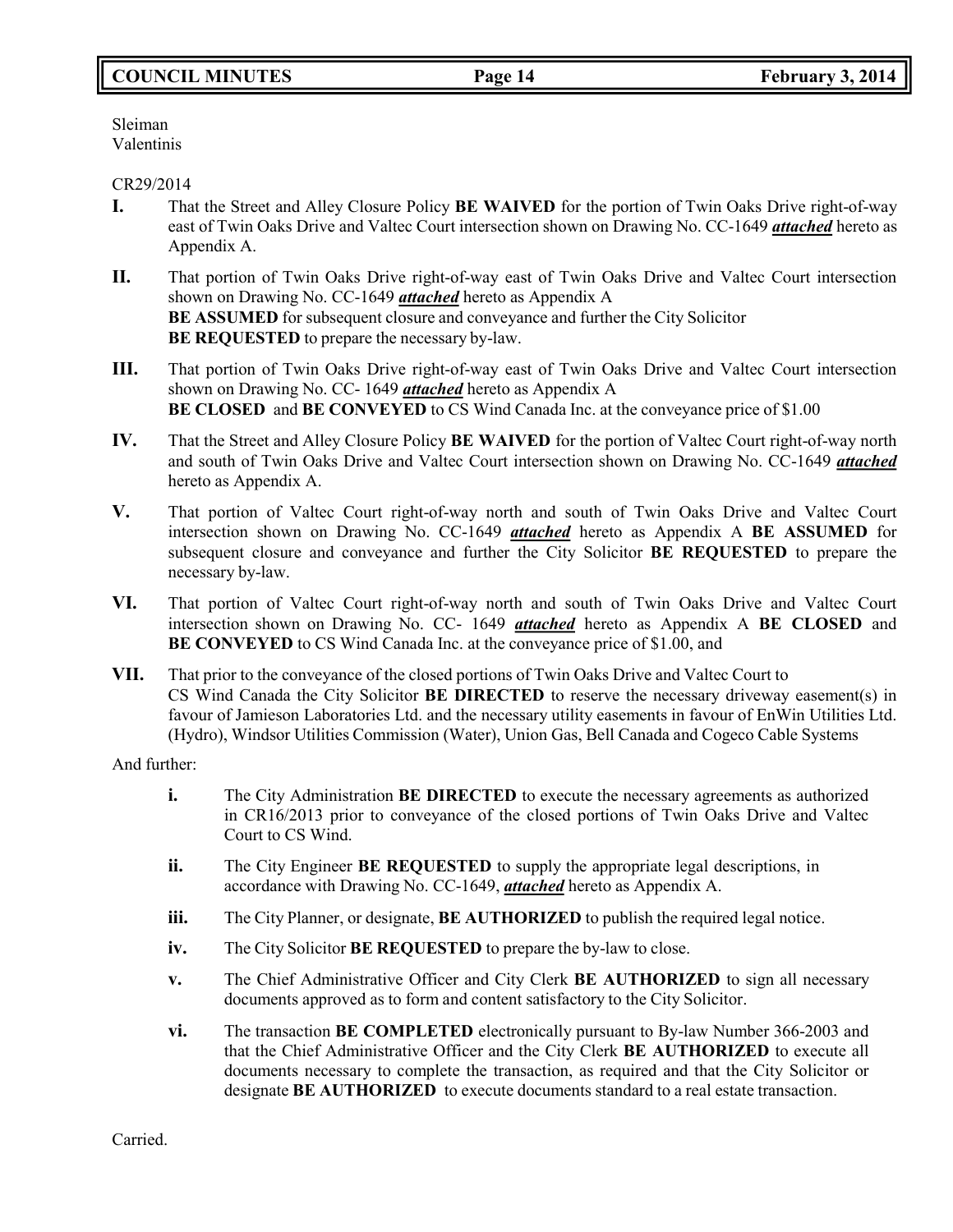Report Number **16948 MTR/11200 C6**

**Appendices** Drawing CC-1649

Sleiman Valentinis

#### CR30/2014

- I. THAT the Disposal of Land Policy, as attached as Appendix A, **BE APPROVED** in principle;
- II. AND THAT the Delegation of Authority Bylaw 208-2008 **BE AMENDED** as follows:
	- (a) That Schedule "A" (Property Transactions) **BE DELETED** in its entirety AND **BE REPLACED** with attached Appendix B; and
	- (b) That Section 1.30 **BE DELETED** in its entirety AND **BE REPLACED** with the following:
		- 1.30 (a) "City as Lessor" Leases and/or Assignments;
		- (b) "City as Grantor" Licenses, Easements (permanent and temporary) and Consents to Enter;
			- (c) "City as Grantee" Temporary Easements and Consents to Enter
- III. AND THAT the City Solicitor **BE DIRECTED** to prepare the necessary bylaws for:
	- a. The adoption of the Disposal of Land Policy, as attached as Appendix A, and to repeal Bylaw 247- 2007; and
	- b. The amendments to the Delegation of Authority Bylaw 208-2008 as described in recommendation II.

Carried.

Report Number **16967 APM2014 C7**

**Appendices** Appendix A, B

# Sleiman

Valentinis

CR31/2014

- **I.** That the report regarding the result of the Initiation of Construction of Curbs and Gutters and Boulevard Restoration on Baby Street from Chippawa Street to approximately 85 metres southerly **BE NOTED AND FILED.**
- **II.** That the sewer rehabilitation on Baby Street from Chippawa Street to approximately 85 metres southerly **PROCEED** under approved 2014 Capital Work with the road re-construction in such a way that it will be ready for the future installation of the curbs & gutters subject to the satisfaction of the requirements specified under Ontario Regulation 586/06, made under *the Municipal Act 2001* for the Local Improvement Work.
- **III.** That installation of curbs and gutters **PROCEED** on City-owned property on baby Street, adjacent to Bradley Park, with expenses charged to Project 7121017.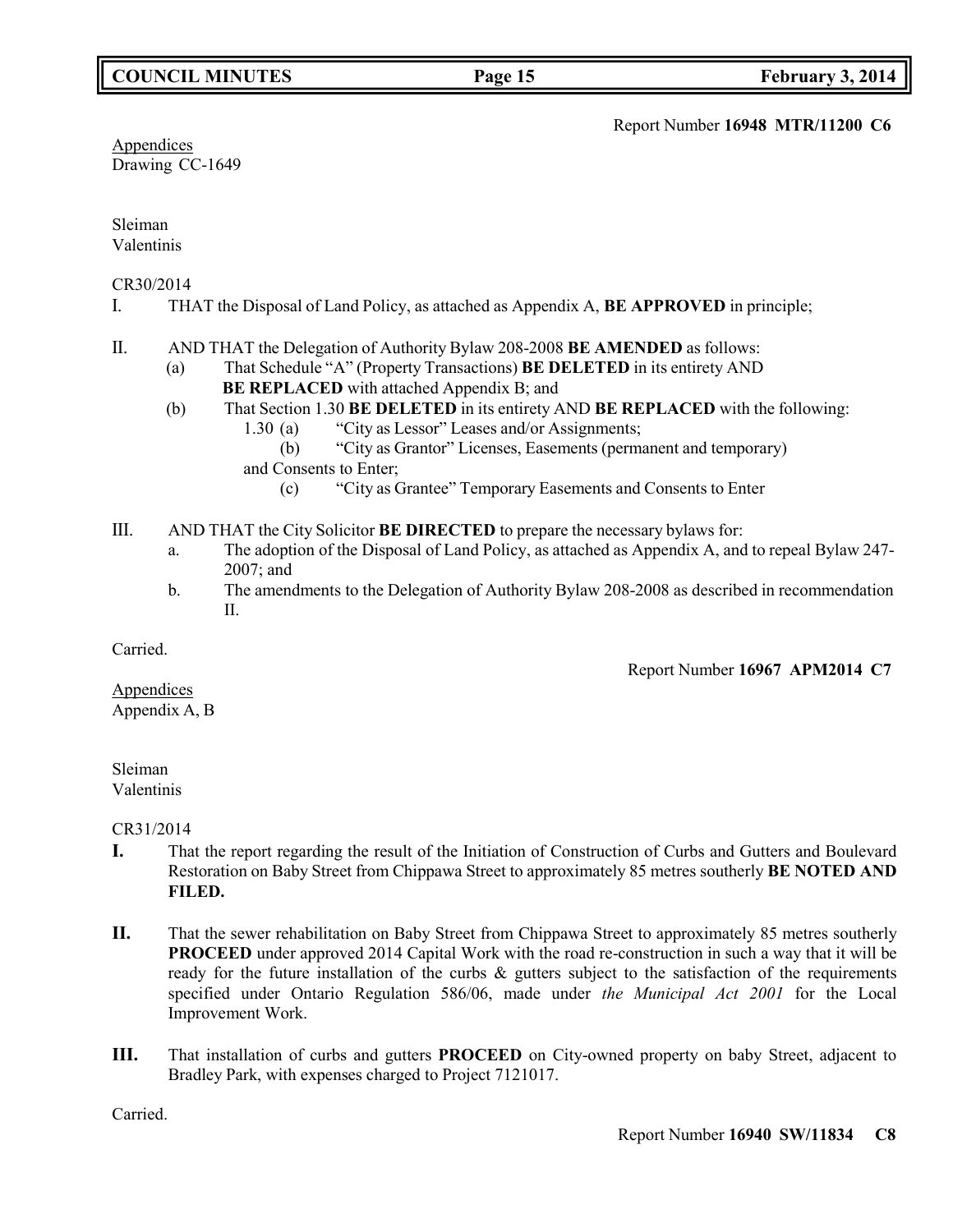# **COUNCIL MINUTES Page 16 February 3, 2014**

Sleiman Valentinis

#### CR32/2014

- 1. That the Chief Administrative Officer and City Clerk **BE AUTHORIZED** to sign an agreement with the Provincial Government for their \$15,000 grant funding contribution to the Public Works, Operations, Pollution Control Department "Windsor Combined Sewer Retention Treatment Basin Optimization Study", satisfactory in form to the City Solicitor, in financial content to the Chief Financial Officer/City Treasurer and in technical content to the City Engineer; and,
- 2. That the funds **BE DEPOSITED** to capital project #7122001, account #6310; and,
- 3. That the Purchasing Department **ISSUE** a change order to the agreement with Stantec Consulting Ltd. for the Windsor Combined Sewer Retention Treatment Basin Optimization Study CR281/2012 for additional project work as described in Section 4.0 and as per the Agreement Change Order in correspondence from Stantec dated October 1, 2013.

Carried.

Report Number **16964 EI/10133 C9**

Sleiman Valentinis

#### CR33/2014

That, in view of the City of Windsor"s intention to initiate the local improvement process for the construction of curb and gutters and restoration on Hanna Street East from Benjamin Avenue to the alley east of Benjamin Avenue, as shown located on attached Drawing C-3220 that the *attached* report of the City Engineer to address the requirements of Section 6 of Ontario Regulation 586/06, **BE APPROVED** and the requirements regarding the notices to the public and owners of the lots liable to be specially charged with respect to the work, as required by Section 5 of Ontario Regulation 586/06,

**BE UNDERTAKEN**, said notices to be in content as per the report of the City Engineer.

Carried.

Report Number **16936 SW/11835 C10**

Appendices Drawing C-3220 Report

Sleiman Valentinis

CR34/2014 THAT CR248/2013 **BE AMENDED** as follows: By **deleting** the following: "THAT City Council **APPROVE** purchase of one (1) Sewer Cleaner/Vacuum Truck from Joe Johnson Equipment at a cost of \$368,141.00 plus taxes," And **replacing** it with:

> "THAT City Council **APPROVE** purchase of one (1) Sewer Cleaner/Vacuum Truck from Joe Johnson Equipment at a cost of \$372,435.00 plus taxes".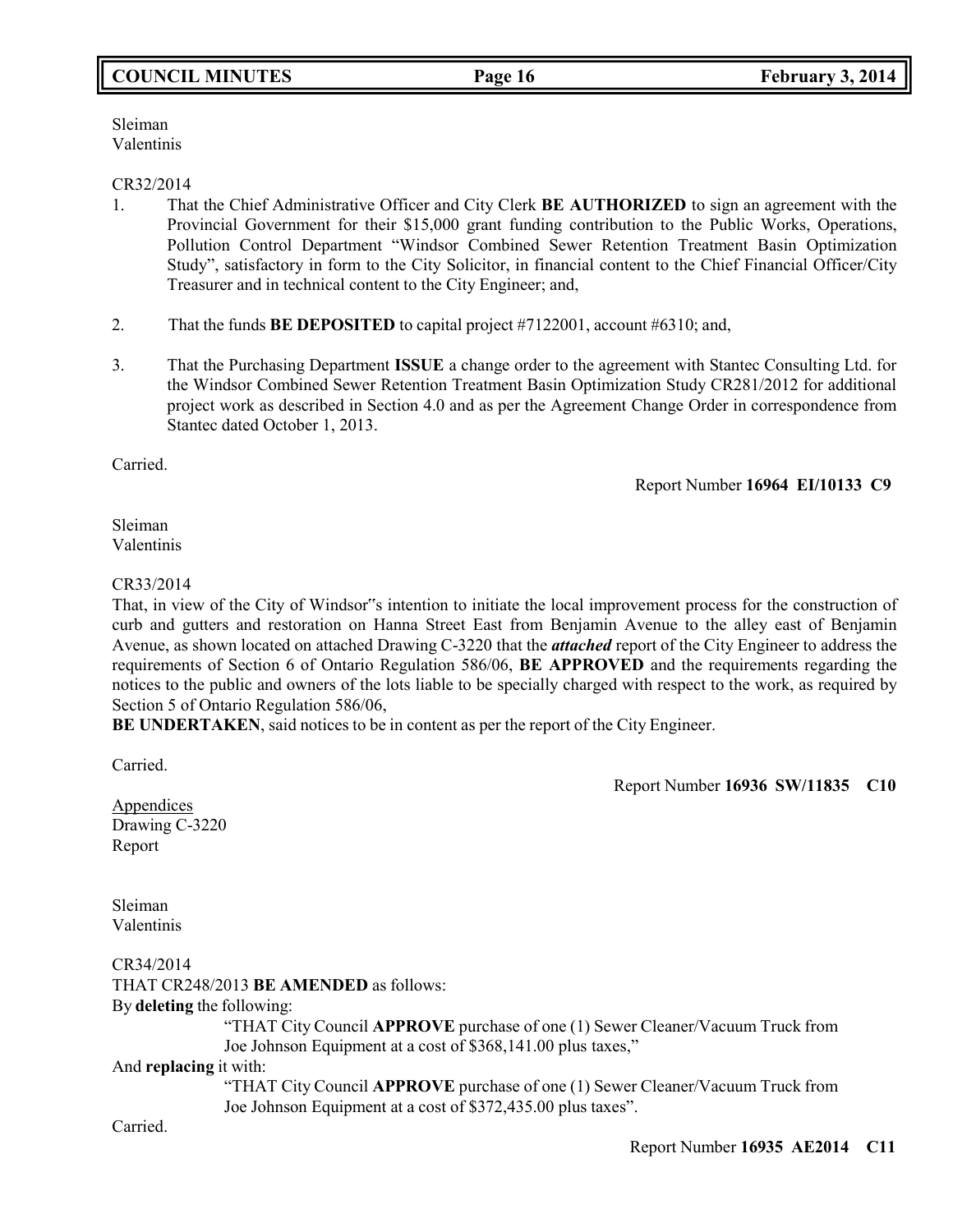Sleiman Valentinis

CR35/2014

I. THAT the following low tender **BE ACCEPTED:**

| <b>Tenderer:</b>                       | Front Construction Industries Inc.<br>740 Morton Drive, Windsor, Ontario, N9J 3V2             |  |
|----------------------------------------|-----------------------------------------------------------------------------------------------|--|
| Work:                                  | Rehabilitation of Caso Overpass at Westbound E.C.<br><b>Row Expressway</b><br>Tender No. 5-14 |  |
| <b>Total Tendered</b><br><b>Price:</b> | \$1,894,715.33 (excluding HST)                                                                |  |
| <b>Accounts Charged:</b>               | 2014 Capital Budget Project ID 7141027                                                        |  |

AND THAT the Chief Administrative Officer and City Clerk **BE AUTHORIZED** to sign a contract, satisfactory in form to the City Solicitor, technical content to the City Engineer, and financial content to the Chief Financial Officer and City Treasurer, with Front Construction Industries Inc. for Tender No. 5-14.

II. THAT **APPROVAL BE GIVEN** to undertake an expenditure of \$1,928,062.32 (\$1,894,715.33 + \$33,345.99 unrecoverable HST) from the approved 2014 Capital Budget for E.C. Row Rehabilitation (Project ID No. 7141027).

III. THAT **APPROVAL BE GIVEN** to undertake an expenditure up to an amount of \$100,000 for the retention of Dillon Consulting Limited as outlined for site observation and contract administration of Tender No. 5-14, in accordance with their Proposal for Engineering Services dated February 15, 2013, said fee to be in accordance with the most recent Schedule of Fees published by the Professional Engineers of Ontario; and further that the Chief Administrative Officer and City Clerk **BE AUTHORIZED** to sign an agreement, satisfactory in form to the City Solicitor in financial content to the City Treasurer, and in technical content to the City Engineer.

Carried.

Report Number **16951 SW/11701 C12**

Internal Distribution Public Works[Mark Winterton] City Engineer Manager of Purchasing & Risk Management Chief Financial Officer & City Treasurer City Solicitor

External Distribution

#### **STANDING COMMITTEE RESOLUTIONS**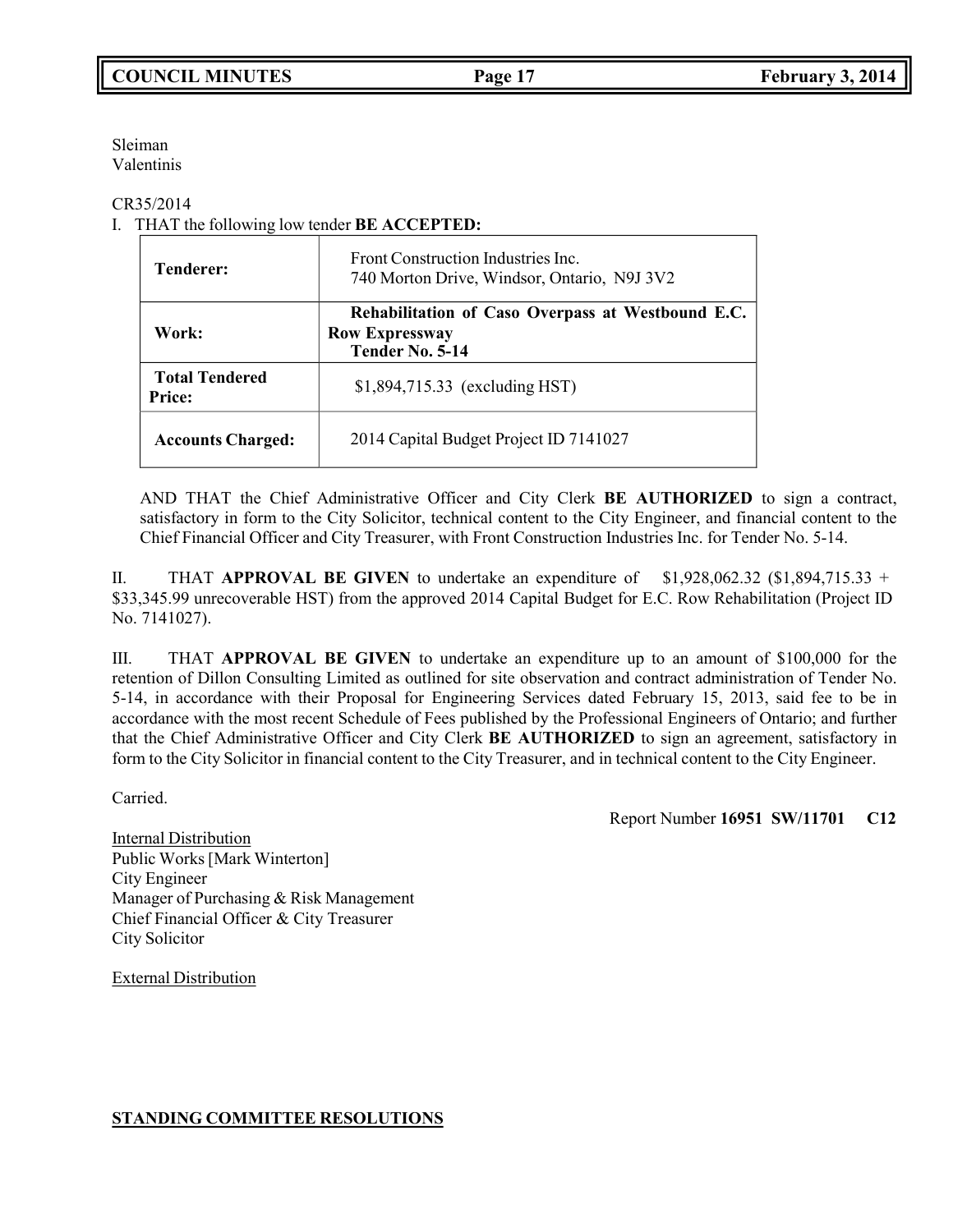| <b>COUNCIL MINUTES</b> | Page 18 | February 3, 2014 |
|------------------------|---------|------------------|
|                        |         |                  |

Moved by Councillor Sleiman, seconded by Councillor Valentinis, **M67-2014** That **Report No. 199 of the Planning & Economic Development Standing Committee** of its meeting held January 13, 2014 regarding "Housekeeping Amendment 2013-2" **BE ADOPTED** as presented.

Carried.

Report Number 16899 ZB/11818

Moved by Councillor Payne, seconded by Councillor Jones,

**M68-2014** That **Report No. 200 of the Planning & Economic Development Standing Committee** of its meeting held January 13, 2014 regarding "East Pelton Secondary Plan: North Portion OPA

No. 94" **BE DEFERRED** to the February 24, 2014 Executive Committee of Council to allow representatives from Windsor Christian Fellowship to continue to work on an acceptable solution to their access concerns.

Carried.

Councillors Gignac, Maghnieh, Marra and Valentinis voting nay.

Report Number 16900 ZB/11817

**M69-2014** That **Report No. 201 of the Planning & Economic Development Standing Committee** of its meeting held January 13, 2014 regarding "Request to close the portion of the east-west alley situated on the east side of Lauzon Road, north of Clairview Avenue, and abutting the south lot line of the property known as 262 Lauzon Road; File # SAA 3969" **BE ADOPTED** as presented.

Carried.

Report Number 16911 SAA2014

APPENDICES Drawing No. CC-1650

Moved by Councillor Sleiman, seconded by Councillor Valentinis,

**M70-2014** That **Report No. 202 of the Planning & Economic Development Standing Committee** of its meeting held January 13, 2014 regarding "Request to close part of the north-south alley between Giles Boulevard East and Erie Street East, between Windsor Avenue and Goyeau Street, and abutting 1140 Goyeau Street; File # SAA 4001" **BE ADOPTED** as presented.

Carried.

Report Number 16910 SAA2014

APPENDICES Drawing No. CC-1651

Moved by Councillor Sleiman, seconded by Councillor Valentinis,

**M71-2014** That **Report No. 203 of the Planning & Economic Development Standing Committee** of its meeting held January 13, 2014 regarding "Request to close part of the east-west and north-south alleys north of Seminole Street, between Albert Road and Hickory Road; File SAA 3998"

**BE ADOPTED** as presented.

Carried.

Report Number 16909 SAA2014

APPENDICES Drawing No. CC-1652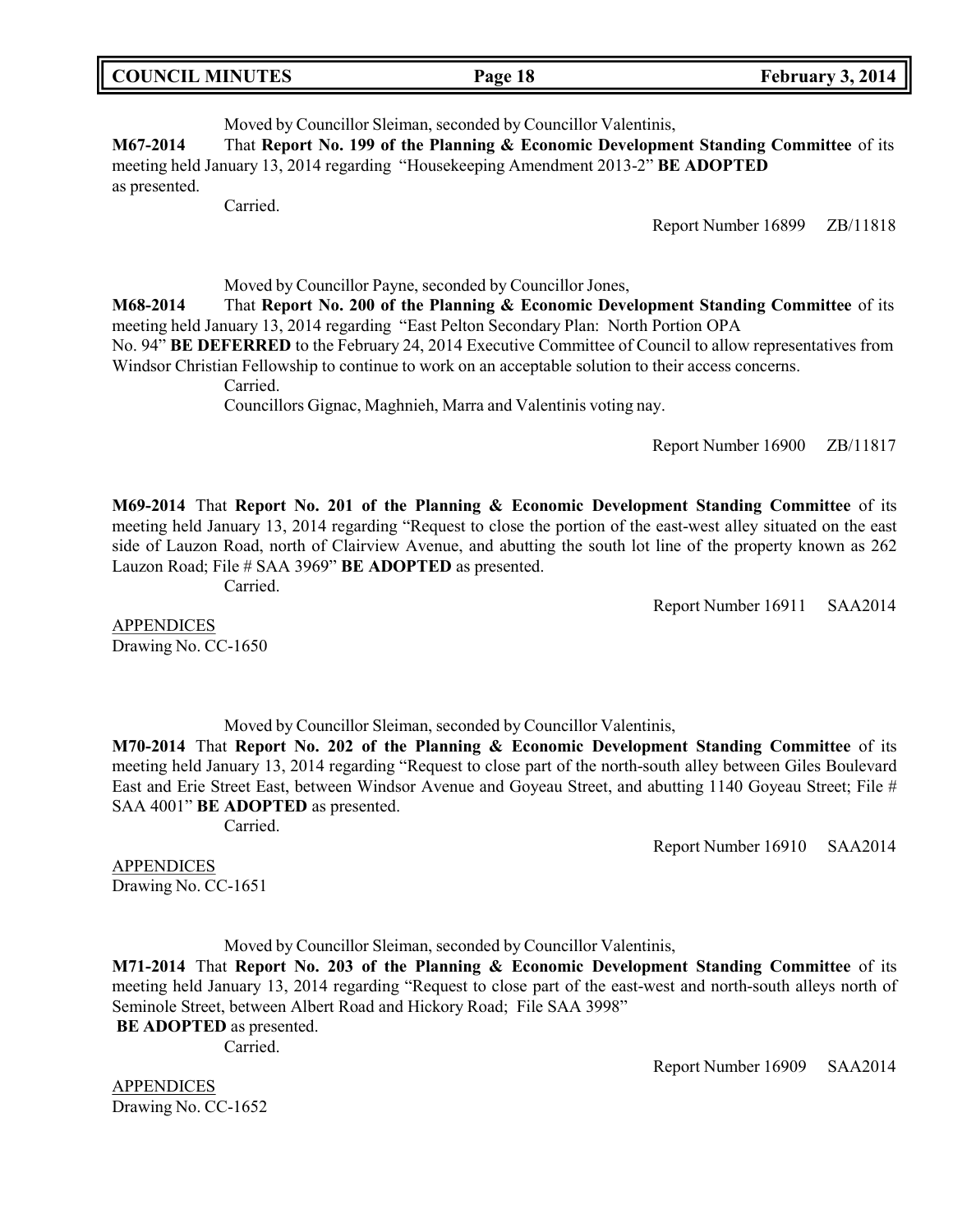| <b>COUNCIL MINUTES</b> | 19<br>Page 19 | February 3, 2014 |
|------------------------|---------------|------------------|
|                        |               |                  |

Moved by Councillor Marra, seconded by Councillor Halberstadt,

**M72-2014 I.** THAT the request made by 2313846 Ontario Limited (Central Park Athletics) under the Business Retention and Expansion Grant Program **BE APPROVED** for Phase III (i.e. indoor soccer/sports field) of the development proposed for the property located at 3400 Grand Marais Road East; and

- II. THAT in carrying out Recommendation I Administration **BE DIRECTED** to interpret the definition of "Tax Increment" in the Economic Revitalization Community Improvement Plan to mean the difference in municipal tax levy between Phases II and III of the proposed development as described in LiveLink Report No. 16878; and
- III. THAT, Administration **BE DIRECTED** to prepare an agreement to implement the Business Retention and Expansion Grant Program in accordance with Recommendations I and II and all applicable policies, requirements, and provisions contained within the Economic Revitalization Community Improvement Plan to the satisfaction of the City Planner as to content, the City Solicitor as to legal form, and the CFO/City Treasurer as to financial implications; and
- IV. THAT, the CAO and City Clerk **BE AUTHORIZED** to sign the Business Retention and Expansion Grant Agreement; and
- V. THAT **NO FURTHER ACTION** be taken with respect to LiveLink Report No. 16683, which brings forward a request for rebate of development charges made by King Development Design & Build under the City's Waiver of Fees Policy.

Carried. Councillor Payne voting nay.

> **Report No. 204 of the Planning & Economic Development Standing Committee** Report Number 16878 SPL/10759

Moved by Councillor Sleiman, seconded by Councillor Valentinis,

**M73-2014** That **Report No. 205 of the Planning & Economic Development Standing Committee** of its meeting held January 13, 2014 regarding "The minutes of the International Relations Committee meeting held September 26, 2013" **BE ADOPTED** as presented.

Carried.

MB2014

Moved by Councillor Sleiman, seconded by Councillor Valentinis,

**M74-2014** That **Report No. 206 of the Planning & Economic Development Standing Committee** of its meeting held January 13, 2014 regarding "The minutes of the Windsor Heritage Committee meeting held November 14, 2013" **BE ADOPTED** as presented.

Carried.

MB2014

Moved by Councillor Sleiman, seconded by Councillor Valentinis,

**M75-2014** That **Report No. 207 of the Planning & Economic Development Standing Committee** of its meeting held January 13, 2014 regarding "The minutes of the Windsor Business Improvement Association Advisory Committee meeting held October 16, 2013" **BE ADOPTED** as presented.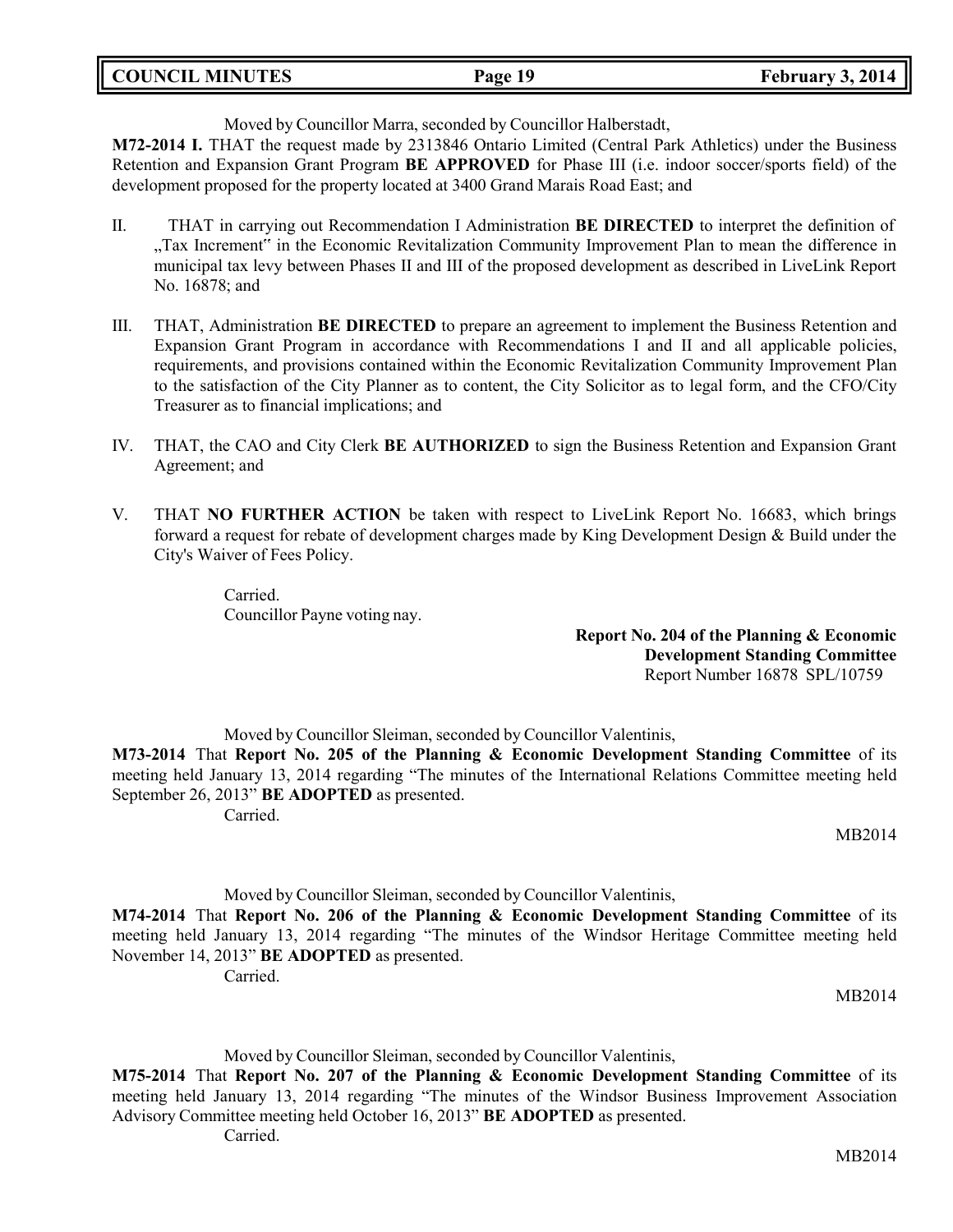|--|

Moved by Councillor Sleiman, seconded by Councillor Valentinis, **M76-2014** That **Report No. 208 of the Planning & Economic Development Standing Committee** of its meeting held January 13, 2014 regarding "Report No. 9 of the Windsor Business Improvement Association Advisory Committee (BIA Capital Works Program Fund)" **BE ADOPTED** as presented. Carried. MB2014 Moved by Councillor Sleiman, seconded by Councillor Valentinis, **M77-2014** That **Report No. 209 of the Planning & Economic Development Standing Committee** of its meeting held January 13, 2014 regarding "The minutes of the Property Standards Committee meeting held October 28, 2013"**BE ADOPTED** as presented. Carried. MB2014 Moved by Councillor Sleiman, seconded by Councillor Valentinis,

**M78-2014** That **Report No. 157 of the Executive Committee of Council** of its meeting held January 27, 2014 regarding "Engagement of Consulting Services for Aquatic Events" **BE ADOPTED** as presented. Carried. Councillor Halberstadt voting nay.

Report Number **16973 SR/11026**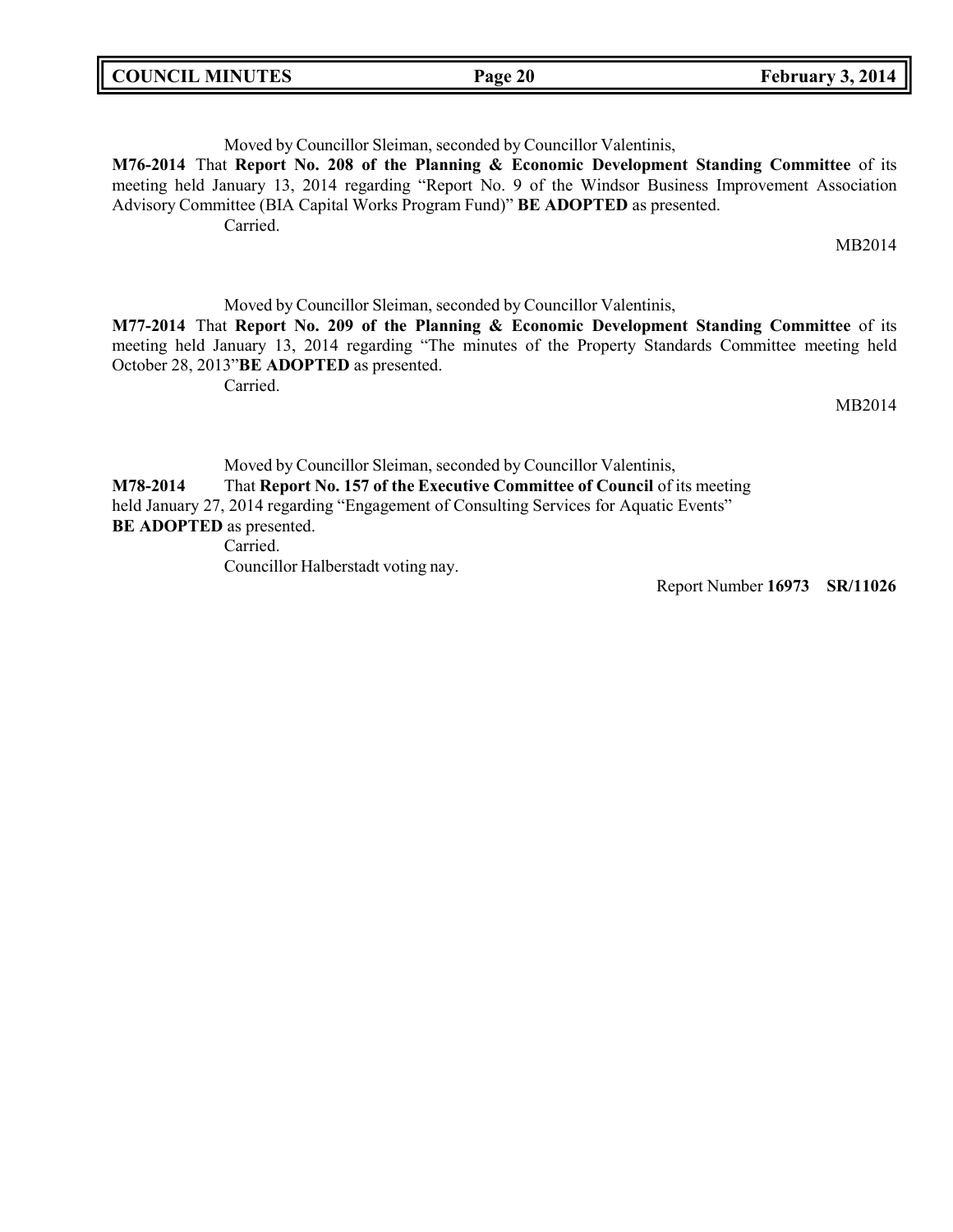Г

**COUNCIL EXECUTE: Page 21 February** 3, 2014

**Adopted by Council at its meeting held February 3, 2014 [M67-2014]** /RB Windsor, Ontario February 3, 2014

### **REPORT NO. 199** of the **PLANNING & ECONOMIC DEVELOPMENT STANDING COMMITTEE** of its meeting held January 13, 2014

**Present: Councillor Drew Dilkens Councillor Bill Marra (Chair) Councillor Hilary Payne Councillor Ed Sleiman Merrill Baker Barbara Bjarneson**

That the following recommendations of the Planning & Economic Development Standing Committee **BE APPROVED** as follows**:**

Moved by M. Baker, seconded by Councillor Dilkens

1. That Zoning By-law 8600 **BE AMENDED** by deleting Section 24.24 and replacing it with the following:

#### **"24.24 ACCESSIBLE PARKING SPACE PROVISIONS [ZNG/4046]**

#### **24.24.1 REQUIRED ACCESSIBLE PARKING SPACES**

.1 There shall be provided accessible parking spaces as shown in Table 24.24.1:

| <b>TABLE 24.24.1 - REQUIRED ACCESSIBLE PARKING SPACES</b>                 |                                                                         |                                                   |  |
|---------------------------------------------------------------------------|-------------------------------------------------------------------------|---------------------------------------------------|--|
| <b>TOTAL NUMBER OF</b><br><b>PARKING SPACES IN</b><br><b>PARKING AREA</b> | <b>REQUIRED NUMBER OF ACCESSIBLE</b><br><b>PARKING SPACES - MINIMUM</b> |                                                   |  |
|                                                                           | <b>TYPE A</b>                                                           | <b>TYPE B</b>                                     |  |
| 1 to 25                                                                   | 1 space                                                                 | $\theta$                                          |  |
| 26 to 100                                                                 | 2 percent of<br>parking spaces                                          | 2 percent of<br>parking spaces                    |  |
| 101 to 200                                                                | 1.5 percent of parking spaces                                           | $0.5$ space plus<br>1.5 percent of parking spaces |  |
| 201 to 1,000                                                              | $0.5$ space plus<br>1 percent of parking spaces                         | 1 space plus<br>1 percent of parking spaces       |  |
| $1,001$ or more                                                           | 5 spaces plus<br>0.5 percent of parking spaces                          | 5.5 spaces plus<br>0.5 percent of parking spaces  |  |

.5 If the calculation of the number of required Type A and Type B accessible parking spaces results in a number containing a fraction, the number shall be rounded up to the nearest whole number.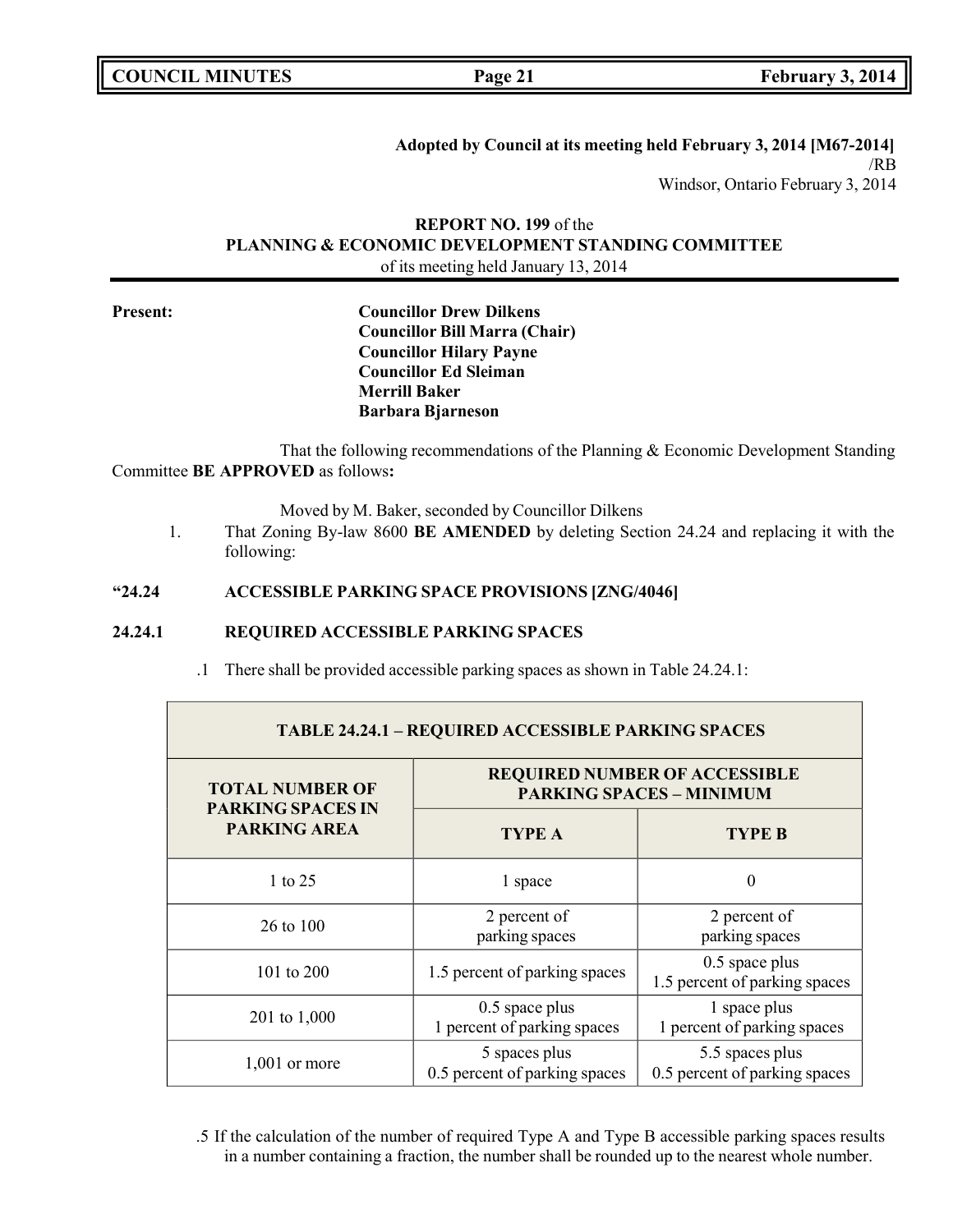### **24.24.10 SIZE OF ACCESSIBLE PARKING SPACE**

- .1 A Type A accessible parking space shall have a minimum width of 3.5 metres and a minimum length of 5.5 metres.
- .2 A Type B accessible parking space shall have a minimum width of 2.5 metres and a minimum length of 5.5 metres.

### **24.24.15 ACCESS AISLES**

- .1 An access aisle, that is the space between or beside accessible parking spaces that allows persons with disabilities to get in and out their vehicles, shall be provided for all accessible parking spaces.
- .2 An access aisle may be shared by two accessible parking spaces and shall have a minimum width of 1.5 metres, extend the full length of the accessible parking space and be marked with high tonal contrast diagonal lines.

### **24.24.20 CURB CUT OR RAMP FOR ACCESSIBLE PARKING SPACE**

- .1 Where a parking area is bounded by perimeter curbing which separates the principal pedestrian entrance of a building from the parking area, there shall be provided and maintained at least one curb cut or ramp that has a minimum width of 1.2 metres and a maximum slope of 1:8 where elevation is less than 7.5 cm or 1:10 where elevation is 7.5 cm to 20 cm.
- .2 The curb cut or ramp shall be designed and located to provide unobstructed access between an accessible parking space and the principal pedestrian building entrance. This provision does not preclude the construction of perimeter curbing around the parking area as required by this by-law except insofar as is required to satisfy this provision."

AND that Zoning By-law 85-18 **BE AMENDED** by deleting Section 5.33a and replacing it with the following:

### **"5.33a ACCESSIBLE PARKING SPACE PROVISIONS [ZNG/4046]**

#### **5.33b REQUIRED ACCESSIBLE PARKING SPACES**

.1 There shall be provided accessible parking spaces as shown in Table 5.33a:

| TABLE 5.33a - REQUIRED ACCESSIBLE PARKING SPACES   |                                                                         |                                                   |  |
|----------------------------------------------------|-------------------------------------------------------------------------|---------------------------------------------------|--|
| <b>TOTAL NUMBER OF</b><br><b>PARKING SPACES IN</b> | <b>REQUIRED NUMBER OF ACCESSIBLE</b><br><b>PARKING SPACES - MINIMUM</b> |                                                   |  |
| <b>PARKING AREA</b>                                | <b>TYPE A</b>                                                           | <b>TYPE B</b>                                     |  |
| 1 to 25                                            | 1 space                                                                 |                                                   |  |
| 26 to 100                                          | 2 percent of<br>parking spaces                                          | 2 percent of<br>parking spaces                    |  |
| 101 to 200                                         | 1.5 percent of parking spaces                                           | $0.5$ space plus<br>1.5 percent of parking spaces |  |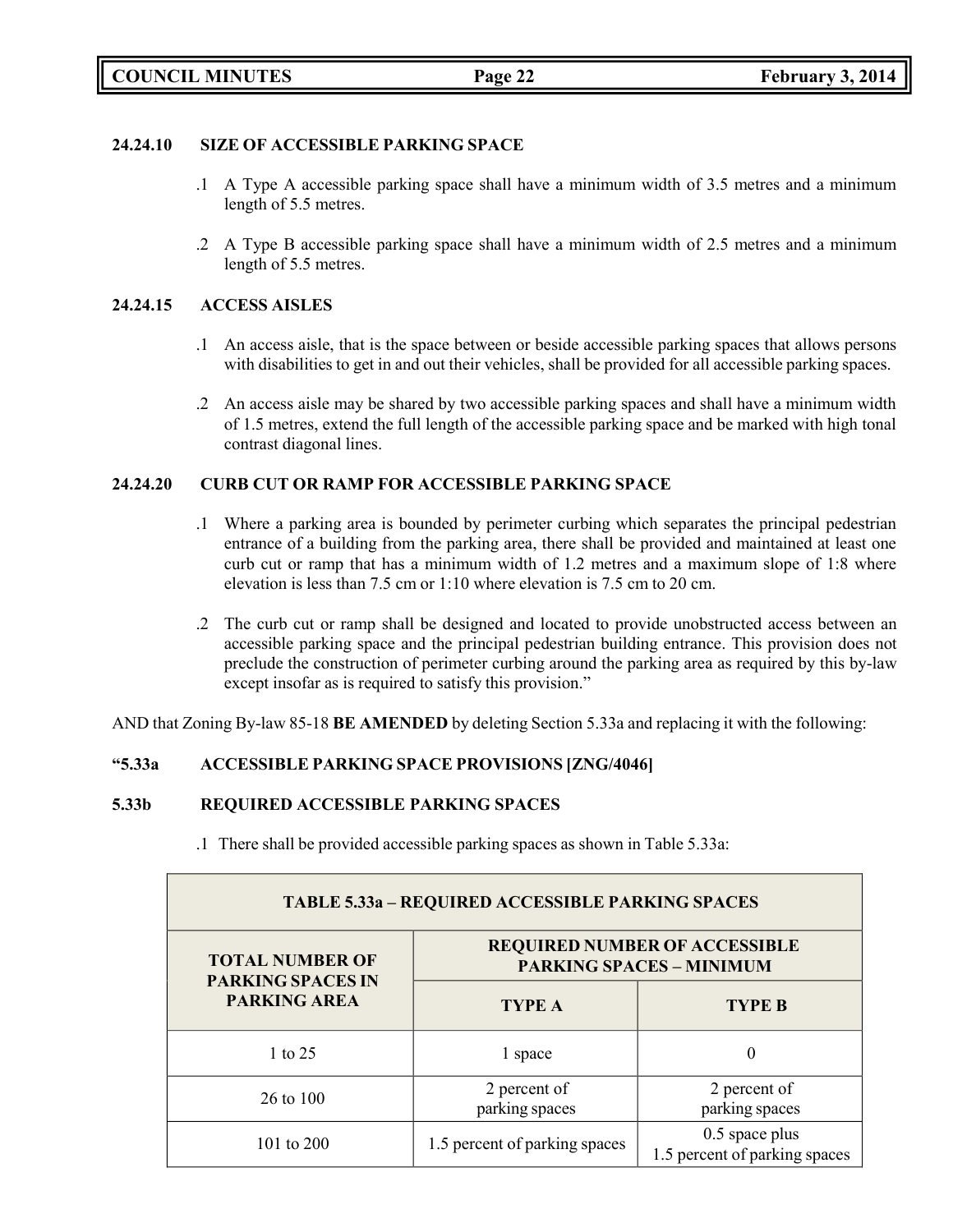**COUNCIL MINUTES Page 23 February 3, 2014**

| 201 to 1,000    | $0.5$ space plus<br>1 percent of parking spaces | 1 space plus<br>1 percent of parking spaces      |
|-----------------|-------------------------------------------------|--------------------------------------------------|
| $1,001$ or more | 5 spaces plus<br>0.5 percent of parking spaces  | 5.5 spaces plus<br>0.5 percent of parking spaces |

.5 If the calculation of the number of required Type A and Type B accessible parking spaces results in a number containing a fraction, the number shall be rounded up to the nearest whole number.

#### **5.33c SIZE OF ACCESSIBLE PARKING SPACE**

- .1 A Type A accessible parking space shall have a minimum width of 3.5 metres and a minimum length of 5.5 metres.
- .2 A Type B accessible parking space shall have a minimum width of 2.5 metres and a minimum length of 5.5 metres.

#### **5.33d ACCESS AISLES**

- .1 An access aisle, that is the space between or beside accessible parking spaces that allows persons with disabilities to get in and out their vehicles, shall be provided for all accessible parking spaces.
- .2 An access aisle may be shared by two accessible parking spaces and shall have a minimum width of 1.5 metres, extend the full length of the accessible parking space and be marked with high tonal contrast diagonal lines.

#### **5.33e CURB CUT OR RAMP FOR ACCESSIBLE PARKING SPACE**

- .1 Where a parking area is bounded by perimeter curbing which separates the principal pedestrian entrance of a building from the parking area, there shall be provided and maintained at least one curb cut or ramp that has a minimum width of 1.2 metres and a maximum slope of 1:8 where elevation is less than 7.5 cm or 1:10 where elevation is 7.5 cm to 20 cm.
- .2 The curb cut or ramp shall be designed and located to provide unobstructed access between an accessible parking space and the principal pedestrian building entrance. This provision does not preclude the construction of perimeter curbing around the parking area as required by this by-law except insofar as is required to satisfy this provision."
- 2. That Zoning By-law 8600 **BE FURTHER AMENDED** by deleting Section 16(3)(b)(iv) and Section  $16(6)(b)(iii)$
- 3. That Zoning By-law 8600 **BE FURTHER AMENDED** by adding the following paragraph after paragraph (30) in Section 7:
	- "(30a) **"Community Garden"** means a single or common plot of land or land subdivided into individual plots for the growing of fruits, vegetable or flowers collectively by a group of people primarily for non-commercial purposes. [ZNG/4046]"

and adding the following paragraph to Section 21: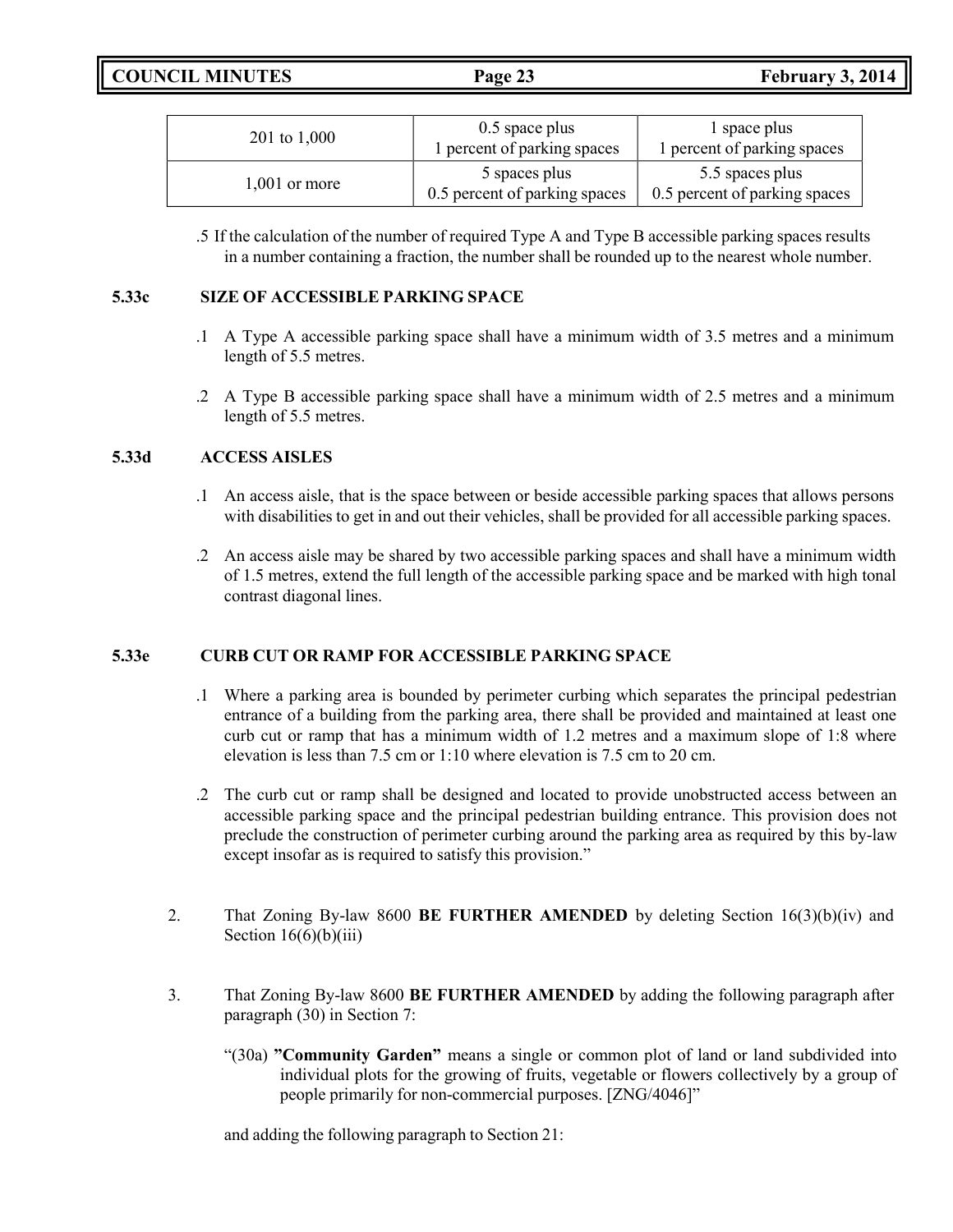#### **"(24) COMMUNITY GARDEN [ZNG/4046]**

- (a) A Community Garden is a permitted use in any zone.
- (b) An accessory building with a maximum gross floor area of 50 sq. m. is permitted and shall have a minimum separation of 0.6 metres from the side and rear lot lines and 6 metres from the front lot line and a maximum building height of 4 metres. Any eaves and gutters shall have a minimum separation of 0.3 metres from the side and rear lot lines."
- 4. That Zoning By-law 8600 **BE FURTHER AMENDED** by deleting Sections 18(1)(b)(ii),  $18(2)(b)(ii)$ ,  $18(5)(b)(ii)$ ,  $19(5)(b)(ii)$  and  $19(7)(b)(ii)$  and replacing it with the following:
	- "(ii) Minimum Front Yard Depth 6 metres [ZNG/4046]"

and by deleting Sections  $19(1)(b)(i)$  and  $19(2)(b)(i)$  and replacing it with the following:

"(i) Minimum Front Yard Depth - 6 metres [ZNG/4046]"

and by deleting Section 19(3)(b)(iv) and replacing it with the following:

"(iv) Minimum Front Yard Depth - 6 metres [ZNG/4046]"

and by deleting Section 19(4)(b)(iii) and replacing it with the following:

- "(iii) Minimum Front Yard Depth 6 metres [ZNG/4046]"
- 5. That Zoning By-law 8600 **BE FURTHER AMENDED** by deleting Section 21(2)(a) and replacing it with the following:
	- "(a) City of Windsor and Public Authorities
		- (i) A lot or part thereof may be used for any use of the City of Windsor or a Public Authority provided that all buildings and structures shall comply with all regulations of the zoning district in which they are located in, save and except that an elementary school shall comply with the regulations of Section  $13(1)(b)$  – Institutional District 1.1 – and a secondary school shall comply with the regulations of Section  $13(2)(b)$  – Institutional District 1.2. [ZNG/4046]"
- 6. That Zoning By-law 8600 **BE FURTHER AMENDED** by deleting Section 18(3)(a)(vi) and replacing it with the following:
	- "(vi) For any land zoned MD1.3 and located in an area bound by Wyandotte Street West to the north, Janette Avenue to the east, Tecumseh Road West to the south and McKay Avenue to the west, any industrial use permitted in Section  $18(1)(a)$  shall be an additional permitted use. [ZNG/4046]"
- 7. That Zoning By-law 8600 **BE FURTHER AMENDED** by deleting Section 20(1)71 and replacing it with the following:
	- "71. For the lands comprising Part of Lot 1, Registered Plan 61, situated on the south side of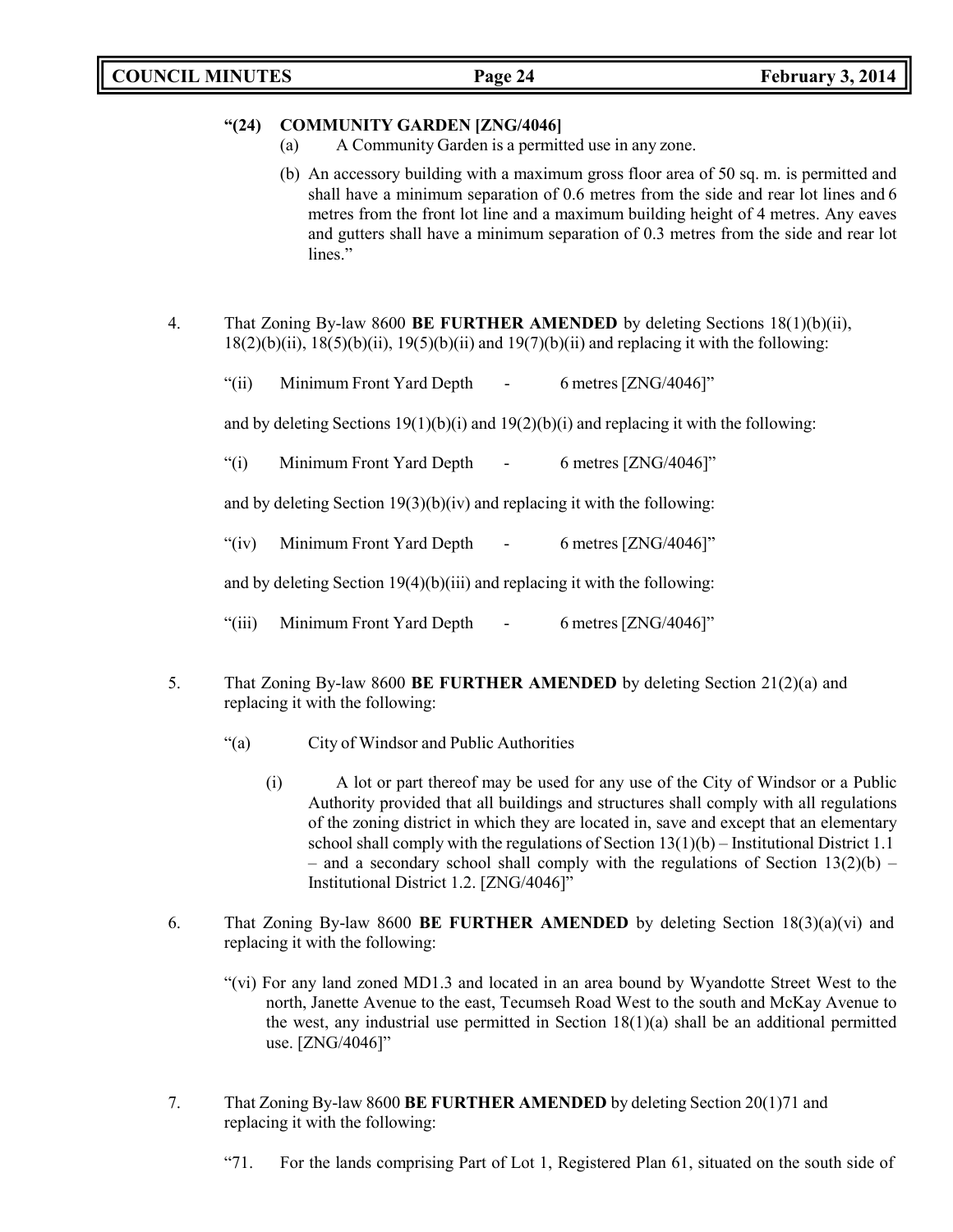### **COUNCIL MINUTES Page 25 February 3, 2014**

Riverside Drive East, west of George Avenue, the following regulations shall apply:

| (i)   | Minimum lot area                                                   |                | 5,200 square metres                                                                                       |
|-------|--------------------------------------------------------------------|----------------|-----------------------------------------------------------------------------------------------------------|
| (ii)  | Minimum lot frontage                                               |                | 27 metres                                                                                                 |
| (iii) | Maximum building height                                            |                | 10 storeys                                                                                                |
| (iv)  | Maximum lot coverage                                               | $\overline{a}$ | 15% of the lot area<br>(exclusive of balcony projections)                                                 |
| (v)   | Minimum building setback<br>(exclusive of a below grade)<br>metres |                | 24 metres from the north<br>lot line; 13.8 metres from<br>the south lot line;<br>parking garage)<br>- 1.8 |
|       |                                                                    |                | from the east lot line; 1.8 metres from<br>the west lot line.                                             |

(vi) No parking space, loading space or parking area shall be permitted in a front yard or side yard and a minimum of 75% of the required parking spaces shall be located in a below grade parking garage. [ZDM 6, 10; ZNG/4046]"

8. That administration **BE REQUESTED** to **NOTIFY AND CIRCULATE** future housekeeping amendment items to Windsor Police Services. Carried.

#### **Livelink 16899 ZB/11818**

*Clerk's Note:*The administrative report authored by the City Planner dated December 16, 2013 entitled "*Housekeeping Amendment 2013-2*" is *attached* as background information.

CHAIRPERSON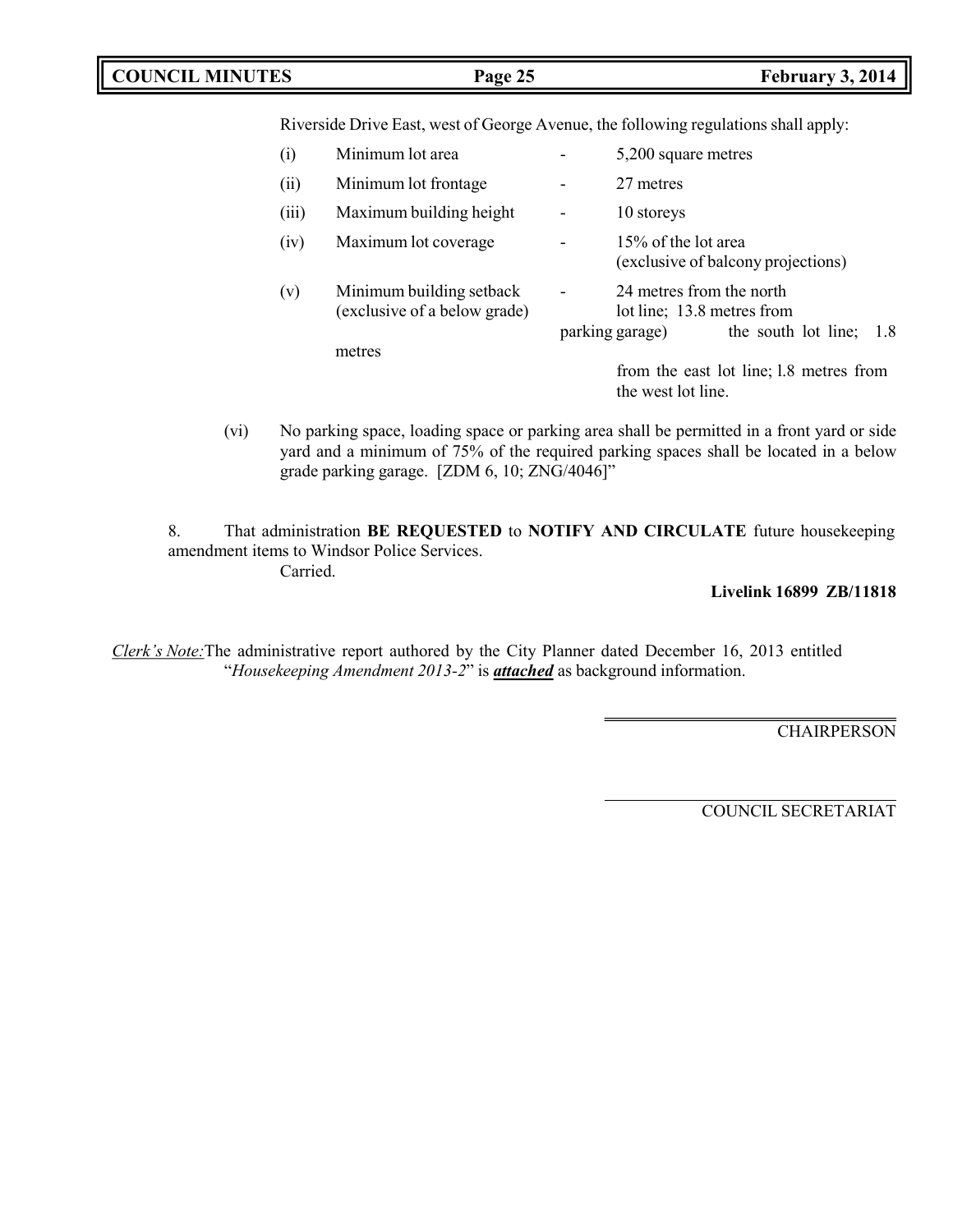**COUNCIL MINUTES Page 26 February 3, 2014**

**DEFERRED to the February 24, 2014 Executive Committee of Council** to allow representatives from Windsor Christian Fellowship

to continue to work on an acceptable solution to their access concerns, **as adopted by Council at its meeting held February 3, 2014 [M68-2014]** /RB

Windsor, Ontario February 3, 2014

### **REPORT NO. 200** of the **PLANNING & ECONOMIC DEVELOPMENT STANDING COMMITTEE** of its meeting held January 13, 2014

**Present: Councillor Drew Dilkens Councillor Bill Marra (Chair) Councillor Hilary Payne Councillor Ed Sleiman Merrill Baker Barbara Bjarneson**

That the following recommendations of the Planning & Economic Development Standing Committee **BE APPROVED** as follows**:**

Moved by Councillor Sleiman, seconded by B. Bjarneson

THAT Official Plan Amendment No. 94 – East Pelton Secondary Plan: North Portion **BE APPROVED** and Official Plan Vol. 2 Chapter 7 East Pelton **BE AMENDED** by adding OPA 94; and THAT Administration **BE DIRECTED** to prepare a By-law to implement Official Plan Amendment No. 94.

Carried.

**Livelink 16900 ZO/11817**

*Clerk's Note:*The administrative report authored by the City Planner dated December 6, 2013 entitled "*East Pelton Secondary Plan: North Portion OPA No. 94*" is *attached* as background information. Also *attached* as additional information is a letter **REQUESTING DEFERRAL** dated January 13, 2014 authored by Chris Pidgeon, GSP Group. Also *attached* as additional information is a letter dated December 19, 2013 authored by Michael Chiu, Consultant Project Manager, McCormick Rankin.

**CHAIRPERSON**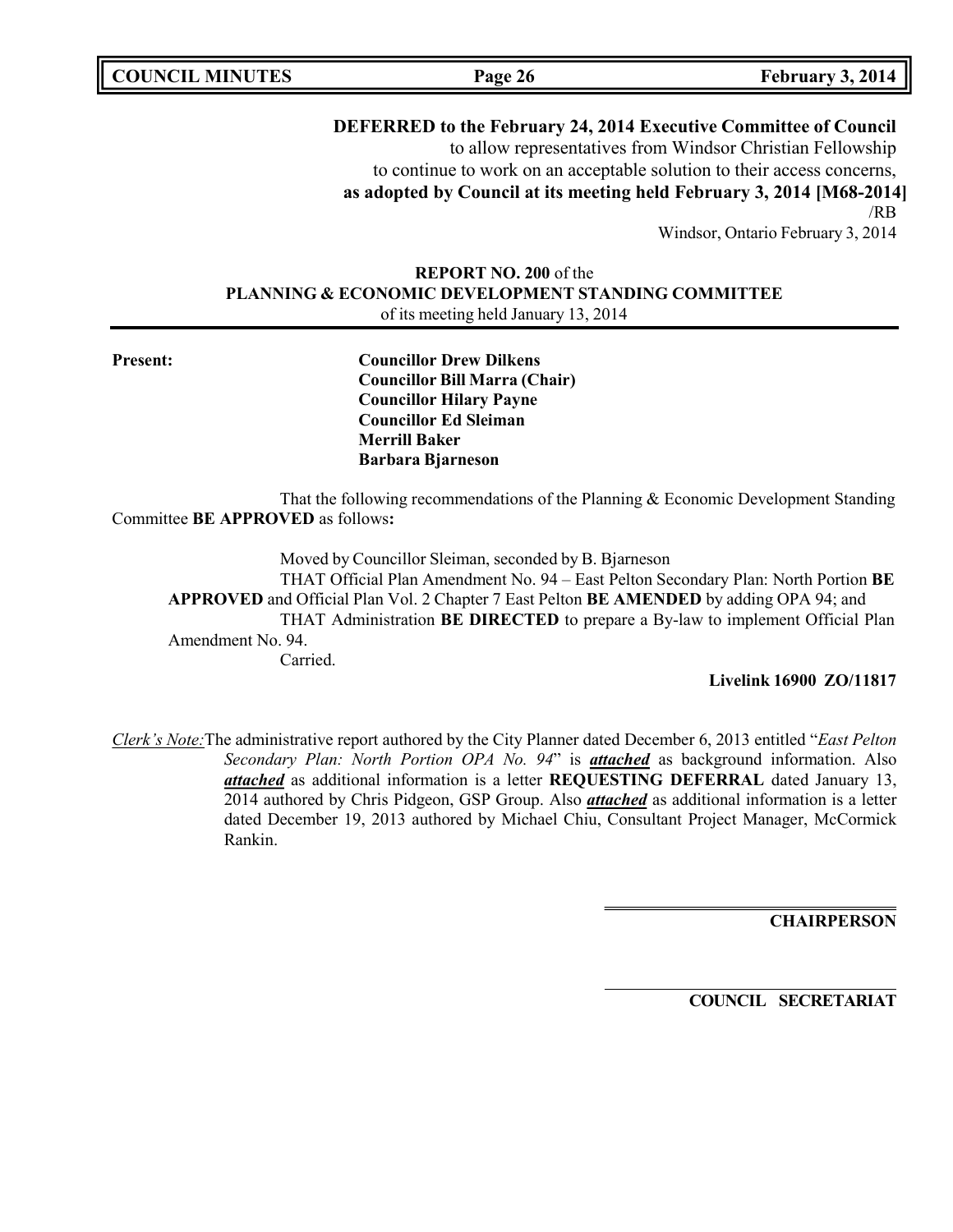**COUNCIL MINUTES Page 27 February 3, 2014**

#### **Adopted by Council at its meeting held February 3, 2014 [M69-2014]**

/RB

Windsor, Ontario February 3, 2014

#### **REPORT NO. 201** of the **PLANNING & ECONOMIC DEVELOPMENT STANDING COMMITTEE**

of its meeting held January 13, 2014

### **Present: Councillor Drew Dilkens Councillor Bill Marra (Chair) Councillor Hilary Payne Councillor Ed Sleiman**

That the following recommendations of the Planning & Economic Development Standing Committee **BE APPROVED** as follows**:**

Moved by Councillor Dilkens, seconded by Councillor Sleiman

I. THAT the portion of the 4.87 metre (16.0 feet) wide east-west alley on the east side of Lauzon Road, north of Clairview Avenue, abutting the south lot line of the property known as 262 Lauzon Road, and shown on Drawing No. CC-1650 *attached* hereto as Appendix "A", **BE ASSUMED** for subsequent closure;

II. THAT the portion of the 4.87 metre (16.0 feet) wide east-west alley on the east side of Lauzon Road, north of Clairview Avenue, abutting the south lot line of the property known as 262 Lauzon Road, and shown on Drawing No. CC-1650 *attached* hereto as Appendix "A", **BE CLOSED AND RETAINED** by the Corporation of the City of Windsor for lot consolidation purposes, subject to easements as noted below;

III. THAT Easements **BE REQUIRED** in favour of:

- Bell Canada
- Enwin Utilities Ltd.

IV. THAT the City Planner **BE REQUESTED** to supply the appropriate legal description, in accordance with Drawing Number CC-1650, *attached* hereto as Appendix "A"

V. THAT the City Planner, or designate, **BE AUTHORIZED** to publish the required legal notice

VI. That the City Solicitor **BE REQUESTED** to prepare the necessary by-laws;

VII. That the Chief Administrative Officer and City Clerk **BE AUTHORIZED** to sign all necessary documents approved as to form and content satisfactory to the City Solicitor;

366-2003. VIII.That the matter **BE COMPLETED** electronically pursuant to By-law NumberCarried.

#### **Livelink 16911 SAA2014**

*Clerk's Note:*The administrative report authored by the City Planner dated December 4, 2013 entitled "*Request to close the portion of the east/west alley situated on the east side of Lauzon Road, north of Clairview Avenue, and abutting the south lot line of the property known as 262 Lauzon Road*" is *attached* as background information.

CHAIRPERSON COUNCIL SECRETARIAT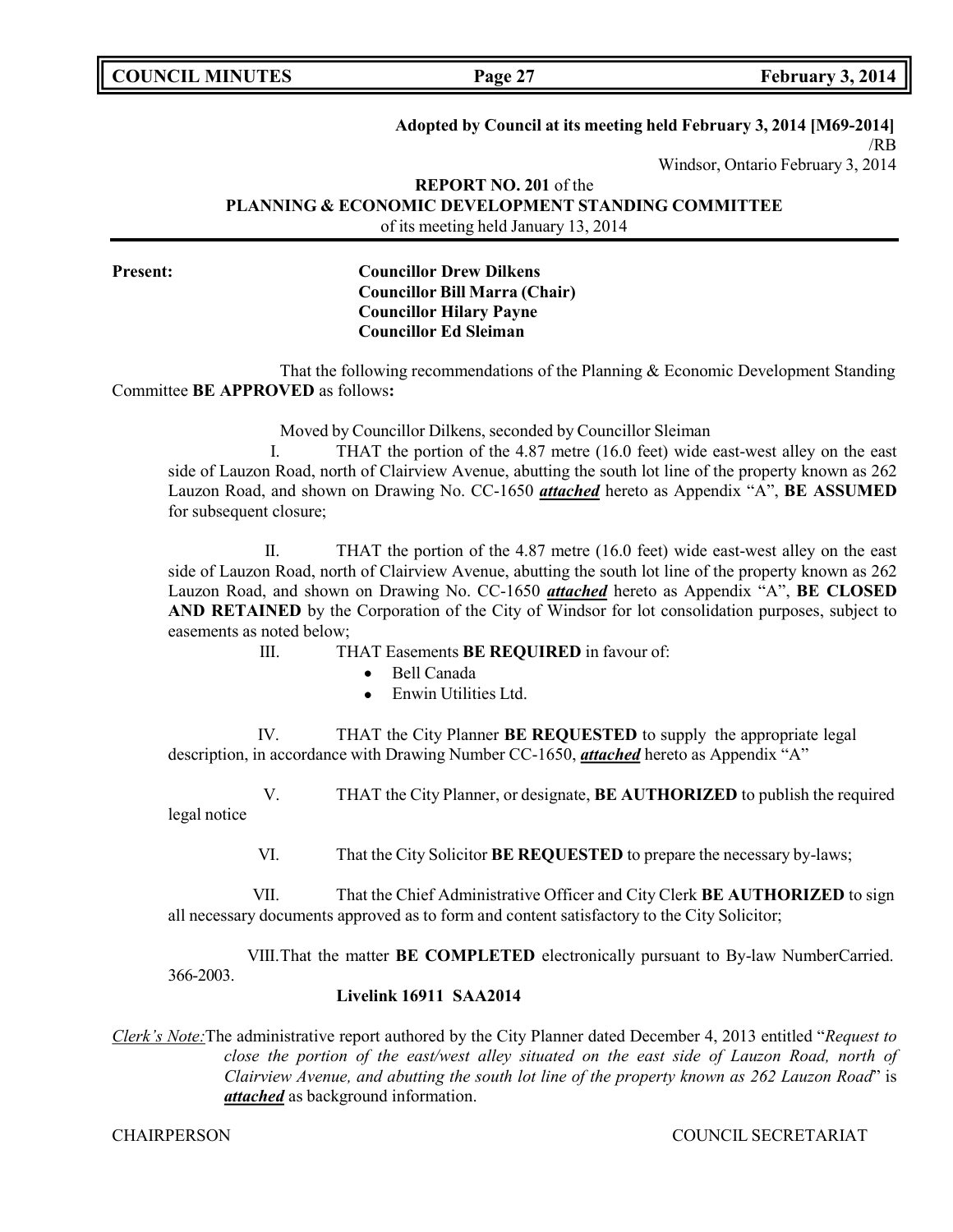**COUNCIL MINUTES Page 28 February 3, 2014**

**Adopted by Council at its meeting held February 3, 2014 [M70-2014]**

/RB

Windsor, Ontario February 3, 2014

#### **REPORT NO. 202** of the **PLANNING & ECONOMIC DEVELOPMENT STANDING COMMITTEE** of its meeting held January 13, 2014

### **Present: Councillor Drew Dilkens Councillor Bill Marra (Chair) Councillor Hilary Payne Councillor Ed Sleiman**

That the following recommendations of the Planning & Economic Development Standing Committee **BE APPROVED** as follows**:**

Moved by Councillor Dilkens, seconded by Councillor Sleiman THAT the request to close that portion of the 5.5 metre (18.0 feet) wide north/south alley between Giles Boulevard and Erie Street East, between Windsor Avenue and Goyeau Street, and abutting 1140 Goyeau Street; shown on Drawing No. CC-1651 attached hereto as Appendix "A", **BE DENIED**. Carried.

**Livelink 16910 SAA2014**

*Clerk's Note:*The administrative report authored by the City Planner dated December 13, 2013 entitled "*Request to close part of the north/south alley between Giles Boulevard East and Erie Street East, between Windsor Avenue and Goyeau Street, and abutting 1140 Goyeau Street*" is *attached* as background information.

**CHAIRPERSON**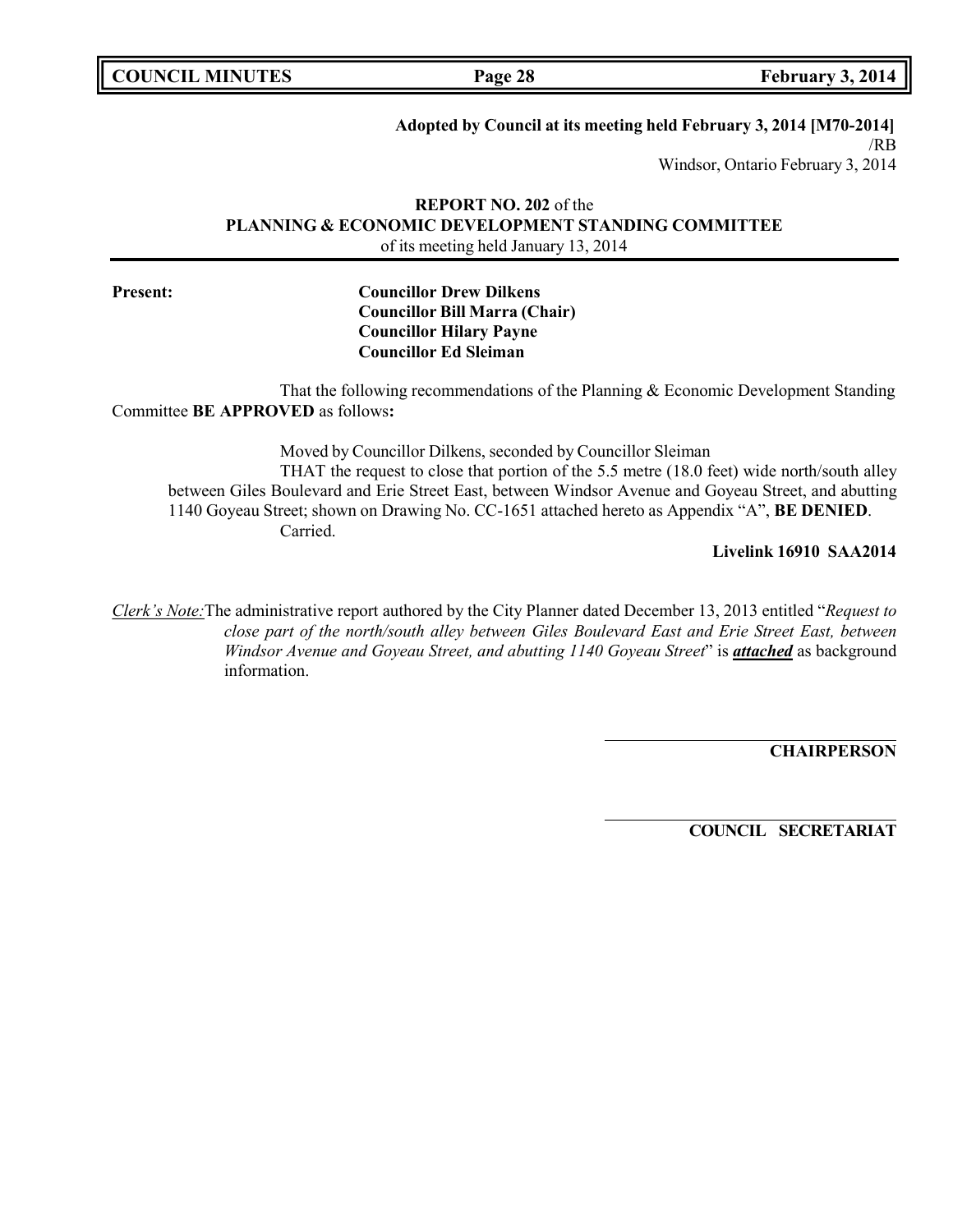**COUNCIL MINUTES Page 29 February 3, 2014**

**Adopted by Council at its meeting held February 3, 2014 [M71-2014]**

/RB

Windsor, Ontario February 3, 2014

#### **REPORT NO. 203** of the **PLANNING & ECONOMIC DEVELOPMENT STANDING COMMITTEE** of its meeting held January 13, 2014

### **Present: Councillor Drew Dilkens Councillor Bill Marra (Chair) Councillor Hilary Payne Councillor Ed Sleiman**

That the following recommendations of the Planning & Economic Development Standing Committee **BE APPROVED** as follows**:**

Moved by Councillor Sleiman, seconded by Councillor Dilkens

IX. THAT the portions of the 4.3 metre (14.0 feet) wide east-west and north-south alleys north of Seminole Street, between Albert Road and Hickory Road, shown as Part 1 on Drawing No. CC-1652 *attached* hereto as Appendix "A", **BE ASSUMED** for subsequent closure;

X. THAT the portions of the 4.3 metre (14.0 feet) wide east-west and north-south alleys north of Seminole Street, between Albert Road and Hickory Road, shown as Part 1 on Drawing No. CC-1652 *attached* hereto as Appendix "A", **BE CLOSED** and **CONVEYED** entirely to the owner of the property known as 2690 Seminole Street Road for purpose of lot consolidation, subject to the easements noted below;

- XI. THAT Easements **BE REQUIRED** in favour of:
	- Bell Canada  $\bullet$
	- Cogeco Cable Canada LP
	- Enwin Utilities Ltd.

- XII. THAT Conveyance Cost **BE SET** as follows:
	- $\bullet$  Abutting properties zoned RD1.3: \$1.00 plus deed preparation and survey cost
	- Abutting properties zoned ID1.1: \$3.00 per square foot (\$32.29 per  $\bullet$ square metre) with no easements, plus deed preparation plus proportionate share of survey or \$1.50 per square foot (\$16.15 per square metre) with easements plus deed preparation and survey cost
	- Abutting properties zoned CD1.1: \$5.00 per square foot (\$53.82 per square metre) with no easements, plus deed preparation and proportionate share of survey cost or \$2.50 per square foot (\$26.91 per square metre) with easements plus deed preparation and survey cost

XIII. That The City Planner **BE REQUESTED** to supply the appropriate legal description, in accordance with Drawing Number. CC-1652, *attached* hereto as Appendix "A"

XIV. That The City Planner, or designate, **BE AUTHORIZED** to publish the required legal notice

XV. That The City Solicitor **BE REQUESTED** to prepare the necessary by-law(s)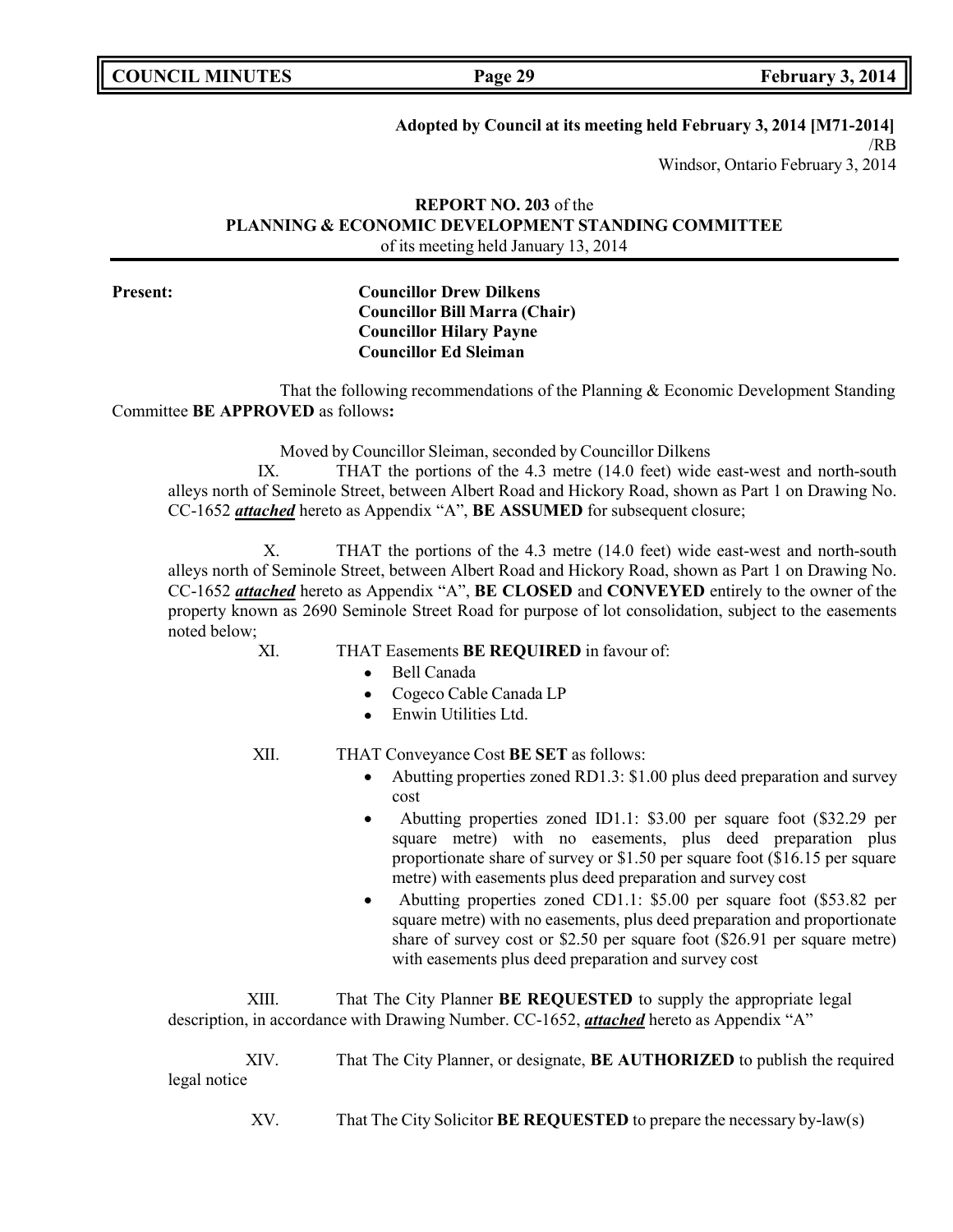|  | <b>COUNCIL MINUTES</b> |
|--|------------------------|
|--|------------------------|

XVI. That The Chief Administrative Officer and City Clerk **BE AUTHORIZED** to sign all necessary documents approved as to form and content satisfactory to the City Solicitor

366-2003. XVII. That the matter **BE COMPLETED** electronically pursuant to By-law Number

Carried.

**Livelink 16909 SAA2014**

*Clerk's Note:*The administrative report authored by the City Planner dated December 19, 2013 entitled "*Request to close part of the east/west and north/south alleys north of Seminole Street, between Albert Road and Hickory Road*" is *attached* as background information.

**CHAIRPERSON**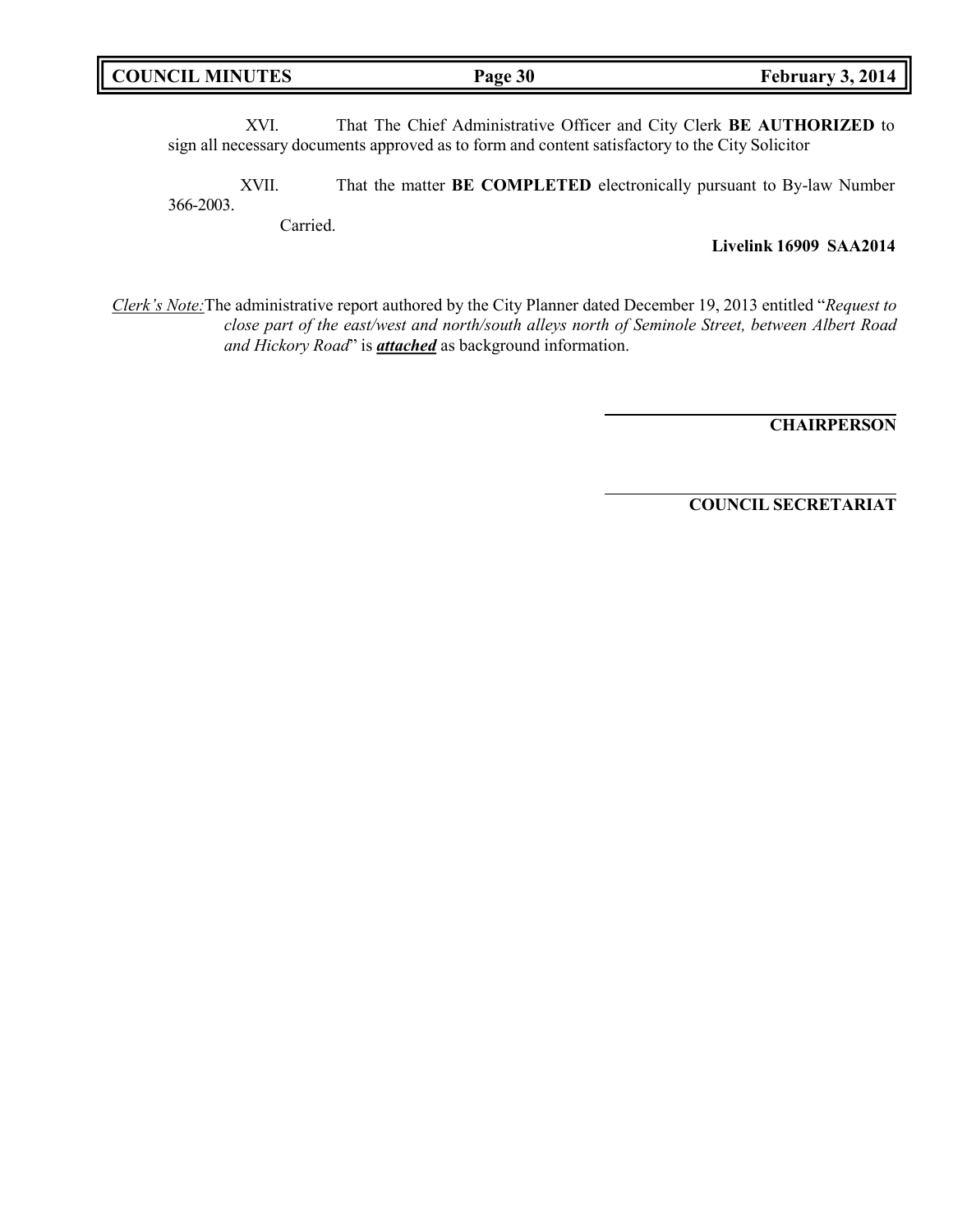**COUNCIL MINUTES Page 31 February 3, 2014**

**APPROVED by Council Resolution M72-2014**

**adopted by Council at its meeting held February 3, 2014** /RB

Windsor, Ontario February 3, 2014

### **REPORT NO. 204** of the **PLANNING & ECONOMIC DEVELOPMENT STANDING COMMITTEE** of its meeting held January 13, 2014

#### **Present: Councillor Drew Dilkens Councillor Bill Marra (Chair) Councillor Hilary Payne Councillor Ed Sleiman**

That the following recommendations of the Planning & Economic Development Standing Committee **BE APPROVED** as follows**:**

Moved by Councillor Payne, seconded by Councillor Dilkens

I THAT the request made by 2313846 Ontario Limited (Central Park Athletics) under the Business Retention and Expansion Grant Program **BE APPROVED** for Phase III (i.e. indoor soccer/sports field) of the development proposed for the property located at 3400 Grand Marais Road East; and

II THAT in carrying out Recommendation I Administration **BE DIRECTED** to interpret the definition of "Tax Increment" in the Economic Revitalization Community Improvement Plan to mean the difference in municipal tax levy between Phases II and III of the proposed development as described in LiveLink Report #16878; and

III THAT, Administration **BE DIRECTED** to prepare an agreement to implement the Business Retention and Expansion Grant Program in accordance with Recommendations I and II and all applicable policies, requirements, and provisions contained within the Economic Revitalization Community Improvement Plan to the satisfaction of the City Planner as to content, the City Solicitor as to legal form, and the CFO/City Treasurer as to financial implications; and

IV THAT, the CAO and City Clerk **BE AUTHORIZED** to sign the Business Retention and Expansion Grant Agreement; and

V THAT **NO FURTHER ACTION** be taken with respect to LiveLink Report No. 16683, which brings forward a request for rebate of development charges made by King Development Design & Build under the City's Waiver of Fees Policy.

> The motion is **put** and is **lost** due to an equality of votes. **Aye votes**: Councillor Payne, Councillor Dilkens **Nay votes**: Councillor Sleiman, Councillor Marra Abstain: none Absent: none **Livelink 16878 SPL/10759**

*Clerk's Note:*The administrative report authored by the City Planner dated November 21, 2013 entitled "*Application by Central Park Athletics Under the Economic Revitalization Community Improvement Plan for 3400 Grand Marais Road East*" is *attached* as background information.

CHAIRPERSON COUNCIL SECRETARIAT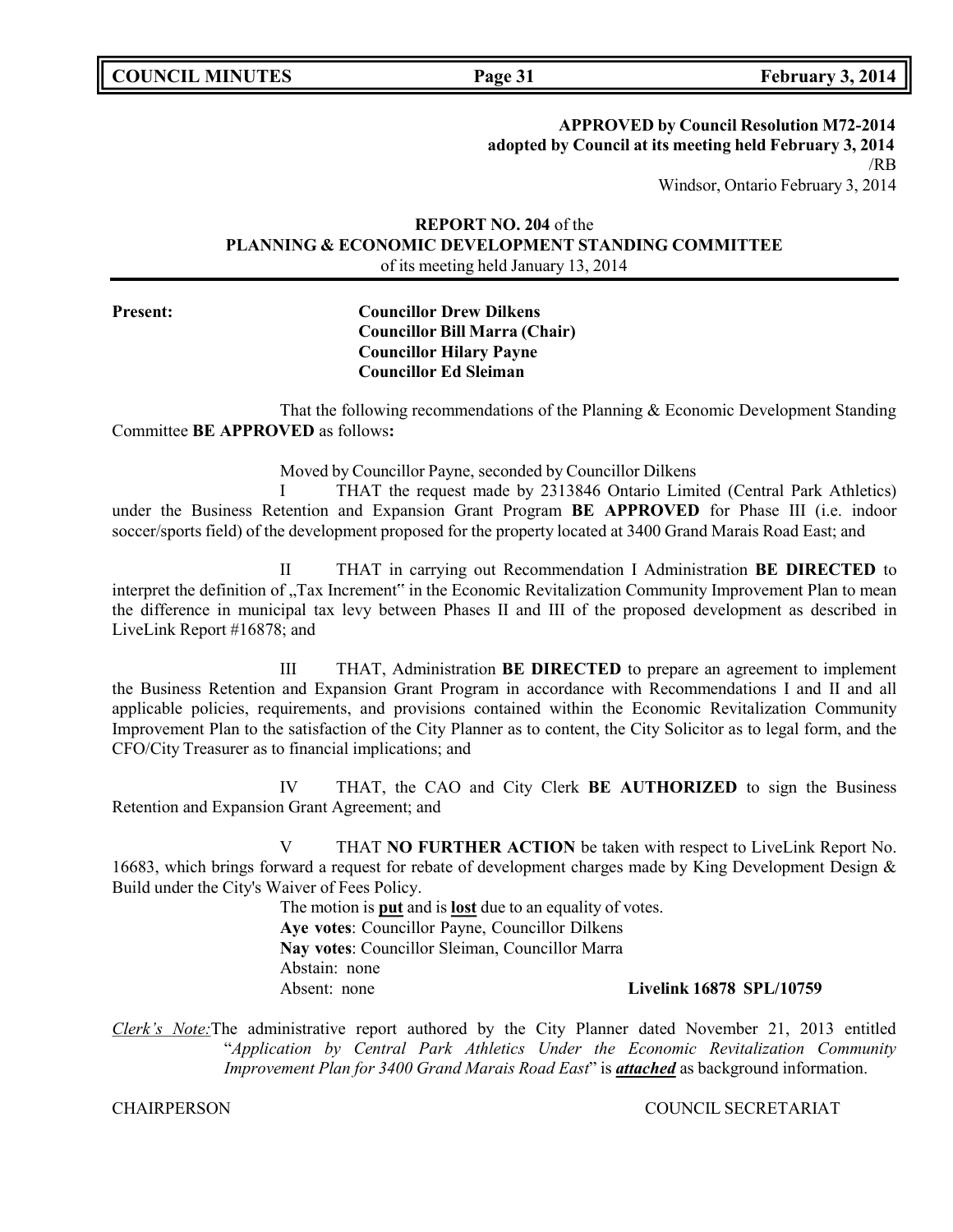**COUNCIL EXECUTE: COUNCIL Page 32 February 3,** 2014

**Adopted by Council at its meeting held February 3, 2014 [M73-2014]**

/RB

Windsor, Ontario February 3, 2014

#### **REPORT NO. 205** of the **PLANNING & ECONOMIC DEVELOPMENT STANDING COMMITTEE** of its meeting held January 13, 2014

### **Present: Councillor Drew Dilkens Councillor Bill Marra (Chair) Councillor Hilary Payne Councillor Ed Sleiman**

That the following recommendations of the Planning & Economic Development Standing Committee **BE APPROVED** as follows**:**

Moved by Councillor Dilkens, seconded by Councillor Sleiman THAT the minutes of the International Relations Committee meeting held September 26, 2013 **BE RECEIVED** for information. Carried.

*Clerk's Note:*The minutes of the International Relations Committee meeting held September 26, 2013 are *attached* as background information.

**CHAIRPERSON**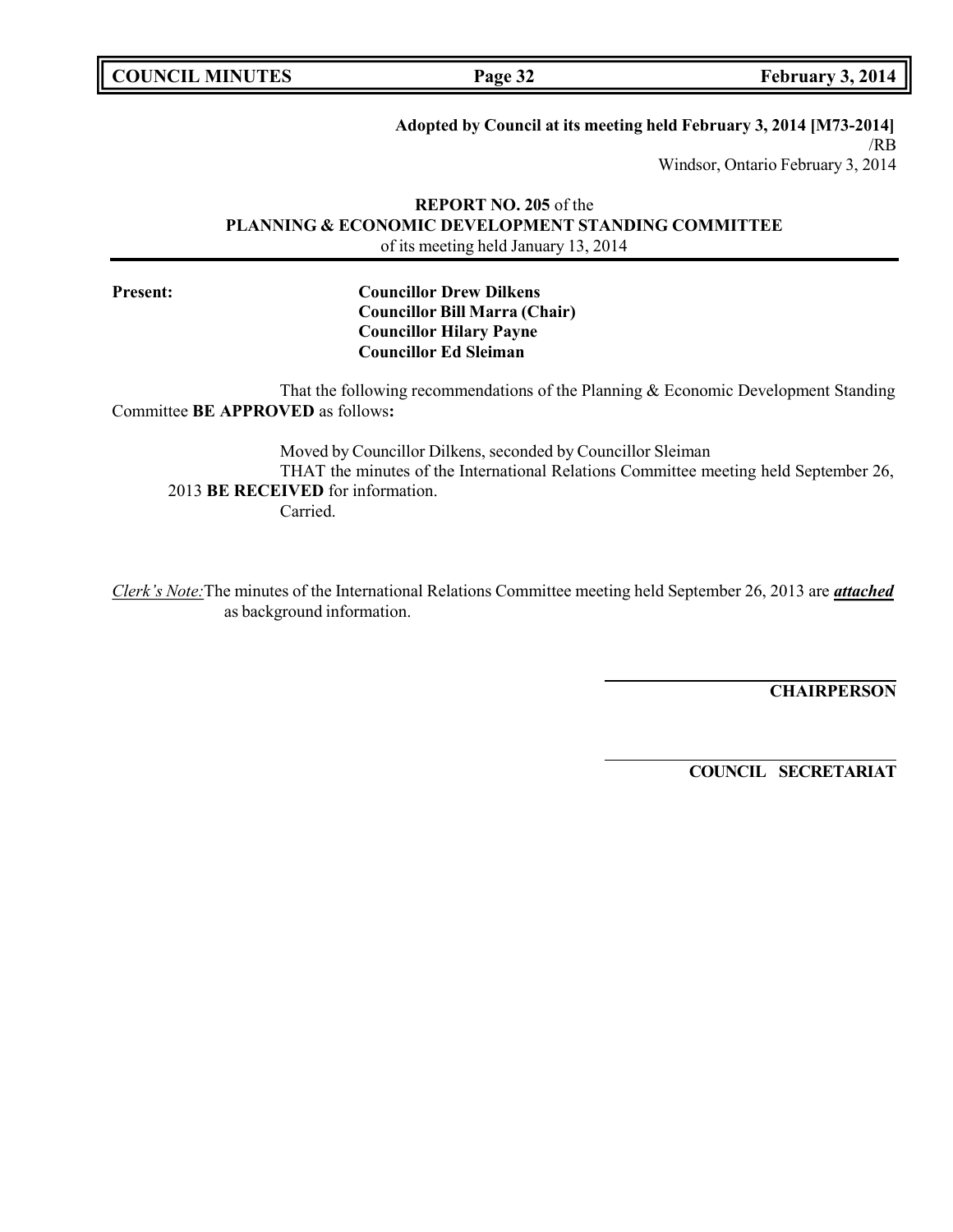**Page 33 February 3, 2014** 

**Adopted by Council at its meeting held February 3, 2014 [M74-2014]**

/RB

Windsor, Ontario February 3, 2014

#### **REPORT NO. 206** of the **PLANNING & ECONOMIC DEVELOPMENT STANDING COMMITTEE** of its meeting held January 13, 2014

### **Present: Councillor Drew Dilkens Councillor Bill Marra (Chair) Councillor Hilary Payne Councillor Ed Sleiman**

That the following recommendations of the Planning & Economic Development Standing Committee **BE APPROVED** as follows**:**

Moved by Councillor Dilkens, seconded by Councillor Sleiman THAT the minutes of the Windsor Heritage Committee meeting held November 14, 2013 **BE RECEIVED** for information. Carried.

*Clerk's Note:*The minutes of the Windsor Heritage Committee meeting held November 14, 2013 are *attached* as background information.

**CHAIRPERSON**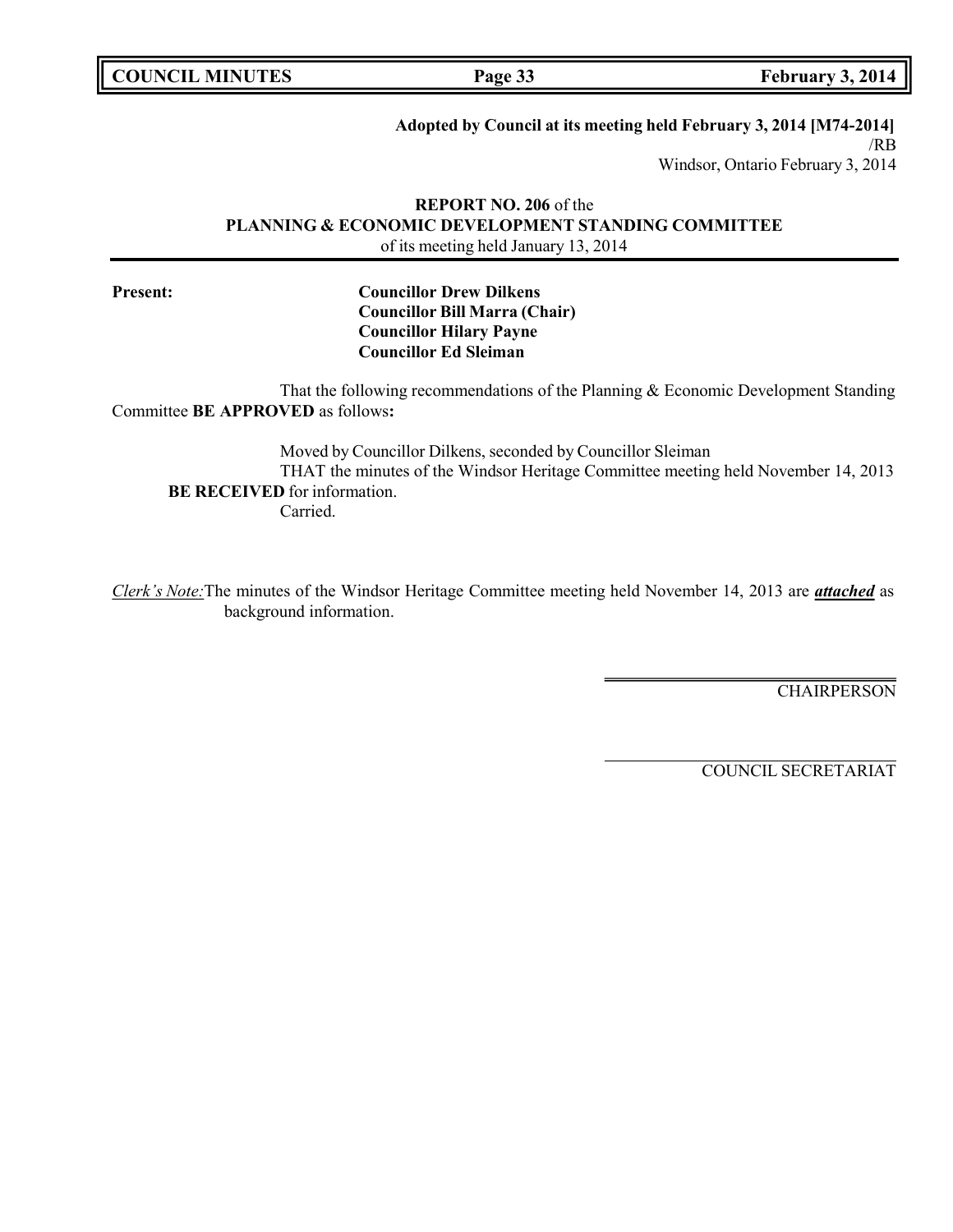**COUNCIL MINUTES Page 34 February 3, 2014**

**Adopted by Council at its meeting held February 3, 2014 [M75-2014]**

/RB Windsor, Ontario February 3, 2014

**REPORT NO. 207** of the **PLANNING & ECONOMIC DEVELOPMENT STANDING COMMITTEE** of its meeting held January 13, 2014

### **Present: Councillor Drew Dilkens Councillor Bill Marra (Chair) Councillor Hilary Payne Councillor Ed Sleiman**

That the following recommendations of the Planning & Economic Development Standing Committee **BE APPROVED** as follows**:**

Moved by Councillor Dilkens, seconded by Councillor Sleiman THAT the minutes of the Windsor Business Improvement Association Advisory Committee meeting held October 16, 2013 **BE RECEIVED** for information. Carried.

*Clerk's Note:*The minutes of the Windsor BIA Advisory Committee meeting held October 16, 2013 are *attached* as background information.

**CHAIRPERSON**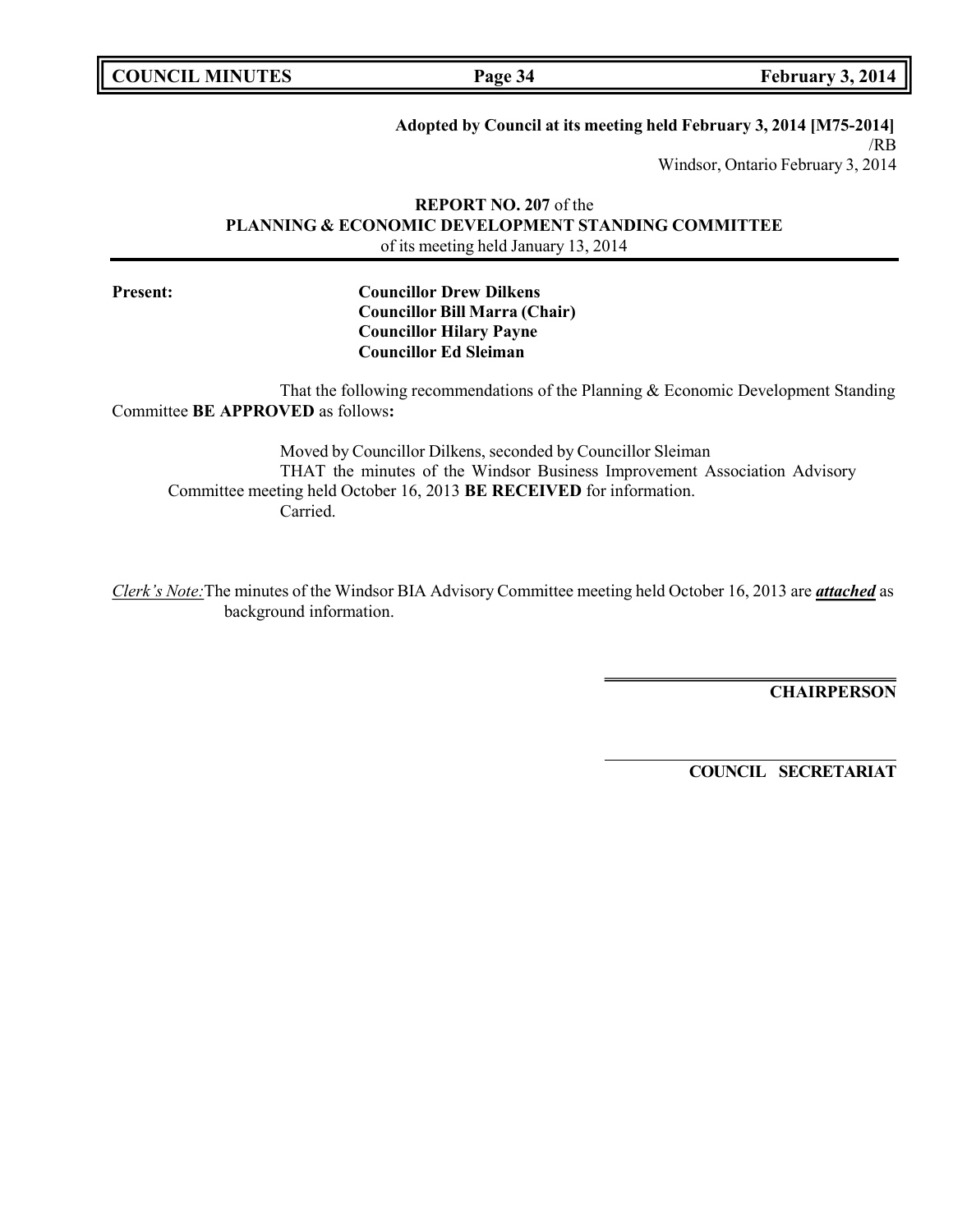| <b>COUNCIL MINUTES</b> | Page 35 | February 3, 2014 |
|------------------------|---------|------------------|
|                        |         |                  |

# **Adopted by Council at its meeting held February 3, 2014 [M76-2014]**

/RB Windsor, Ontario February 3, 2014

#### **REPORT NO. 208** of the **PLANNING & ECONOMIC DEVELOPMENT STANDING COMMITTEE** of its meeting held January 13, 2014

| <b>Present:</b>   | <b>Councillor Drew Dilkens</b><br><b>Councillor Bill Marra (Chair)</b>                                                            |
|-------------------|-----------------------------------------------------------------------------------------------------------------------------------|
|                   | <b>Councillor Hilary Payne</b><br><b>Councillor Ed Sleiman</b>                                                                    |
| <b>Reference:</b> | <b>Report No. 9 of the Windsor Business Improvement Association Advisory</b><br><b>Committee (BIA Capital Works Program Fund)</b> |

That the following recommendations of the Planning & Economic Development Standing Committee **BE APPROVED** as follows**:**

Moved by Councillor Dilkens, seconded by Councillor Sleiman THAT City Council **BE REQUESTED TO CONSIDER** the reinstatement of the annual contribution of \$100,000 into the BIA Capital Works Program Fund to assist the BIA"s in their respective endeavours.

Carried.

*Clerk's Note:*Report No. 9 of the Windsor BIA Advisory Committee is *attached* as background information.

**CHAIRPERSON**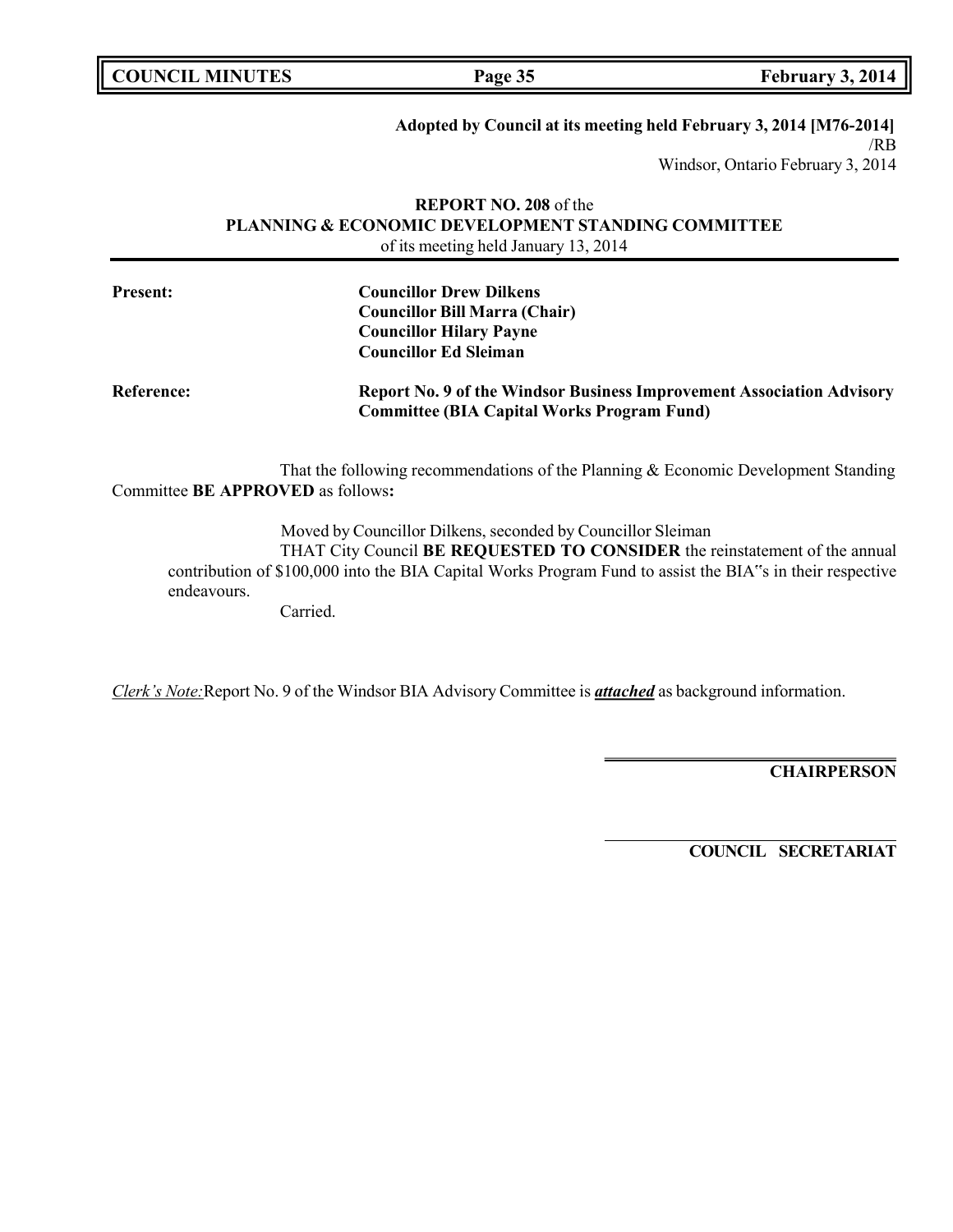| <b>COUNCIL MINUTES</b> |  |  |
|------------------------|--|--|
|------------------------|--|--|

**Page 36 February 3, 2014** 

**Adopted by Council at its meeting held February 3, 2014 [M77-2014]**

/RB Windsor, Ontario February 3, 2014

#### **REPORT NO. 209** of the **PLANNING & ECONOMIC DEVELOPMENT STANDING COMMITTEE** of its meeting held January 13, 2014

### **Present: Councillor Drew Dilkens Councillor Bill Marra (Chair) Councillor Hilary Payne Councillor Ed Sleiman**

That the following recommendations of the Planning & Economic Development Standing Committee **BE APPROVED** as follows**:**

Moved by Councillor Dilkens, seconded by Councillor Sleiman

THAT the minutes of the Property Standards Committee meeting held October 28, 2013 **BE RECEIVED** for information; and further

THAT administration **BE REQUIRED TO PROVIDE** training for future committee members of the Property Standards Committee consistent with their duties, roles and responsibilities to ensure that committee recommendations to City Council are within the legislative framework and authority of that committee and its mandate.

Carried.

*Clerk's Note:*The minutes of the Property Standards Committee meeting held October 28, 2013 are *attached* as background information.

**CHAIRPERSON**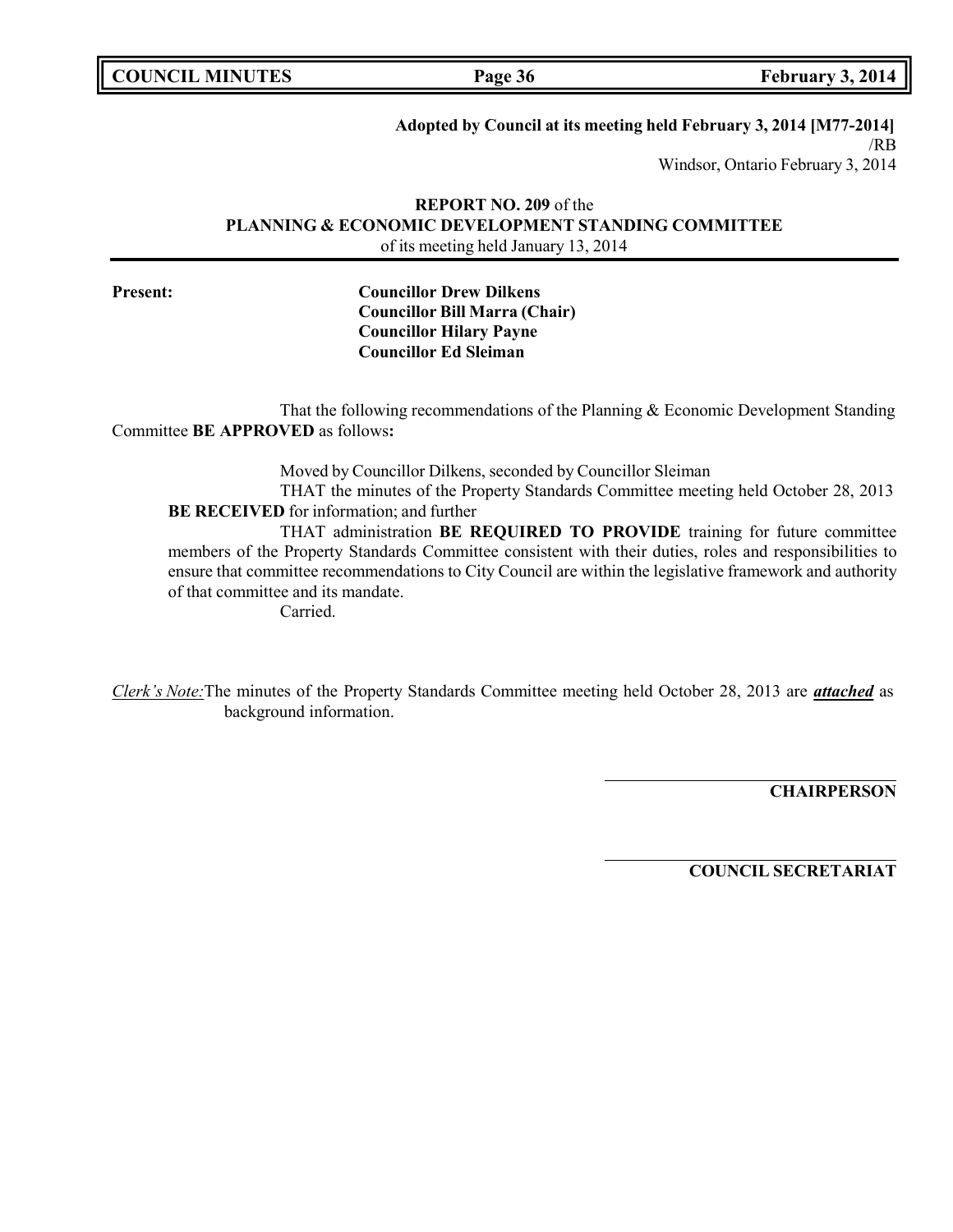| <b>COUNCIL MINUTES</b> |  |  |
|------------------------|--|--|
|------------------------|--|--|

### **Adopted by Council at its meeting held February 3, 2014 [M78-2014]**

**/SV** Windsor, Ontario February 3, 2014

|                         | <b>REPORT NO. 157 of the</b>         |  |
|-------------------------|--------------------------------------|--|
|                         | <b>EXECUTIVE COMMITTEE</b>           |  |
|                         | of its meeting held January 27, 2014 |  |
|                         |                                      |  |
| <b>Members Present:</b> | <b>Mayor E. Francis (Chair)</b>      |  |
|                         | <b>Councillor D. Dilkens</b>         |  |
|                         | <b>Councillor J. Gignac</b>          |  |
|                         | <b>Councillor A. Halberstadt</b>     |  |
|                         | <b>Councillor I. Kusmierczyk</b>     |  |
|                         | <b>Councillor R. Jones</b>           |  |
|                         | <b>Councillor A. Maghnieh</b>        |  |

The following recommendation of the Executive Committee **BE APPROVED** as follows: Moved by Councillor Sleiman, seconded by Councillor Valentinis,

**THAT** City Council **APPROVE** an exemption from the Purchasing By-law pursuant to sections 11(c) and 12; and

**THAT** City Council **APPROVE** the Contract for Services from Knowsport Consultancy Limited ("Knowsport") for the direction of provincial, national and international competitive swimming operations for the following charges, given that it is necessary and in the public interest to exempt this transaction from the application of the Purchasing By-law so as to best mitigate risks associated with the hosting of significant aquatic events:

2014 Calendar Year: \$70,000

2015 Calendar Year: \$70,000

**Councillor B. Marra Councillor H. Payne Councillor E. Sleiman Councillor F. Valentinis**

2016 Calendar Year: \$145,000 (full year in Windsor); and

**THAT** the Chief Administrative Officer and City Clerk **PROCEED** with co-signing the Contract for Services with Knowsport, satisfactory in form to the City Solicitor, in financial content to the City Treasurer, and in technical content to the Mayor"s Office.

Carried.

Councillor Halberstadt voting nay.

**Livelink #16973, SR/11026**

**CHAIRPERSON**

**CITY CLERK**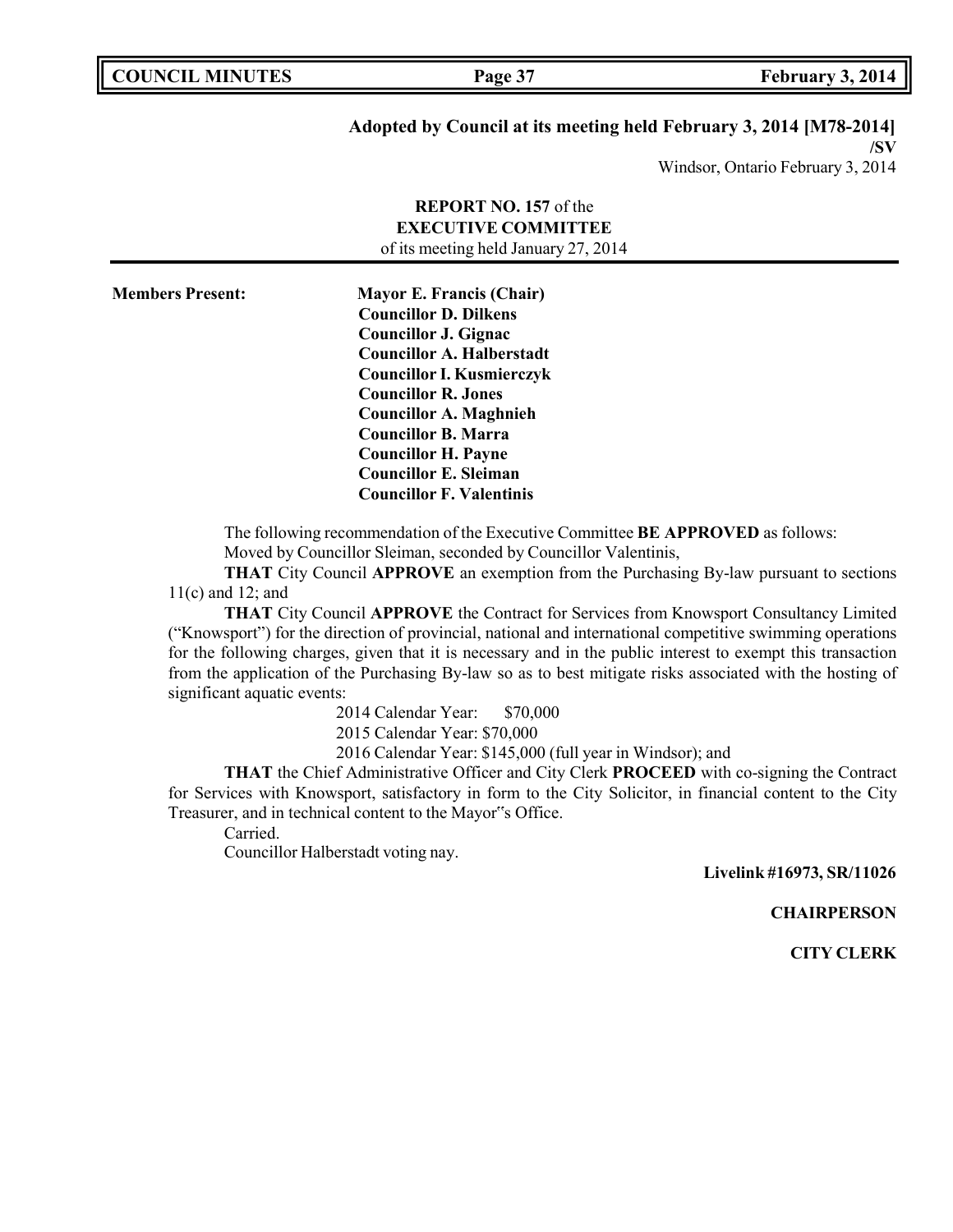**COUNCIL <b>Page** 38 **February** 3, 2014

**Adopted by Council at its meeting held February 3, 2014 [M83-2014]** VC/bm

# **SPECIAL MEETING OF COUNCIL – IN CAMERA February 3, 2014**

## **Meeting called to order at: 5:15 p.m.**

### **Members in Attendance:**

Mayor E. Francis Councillor D. Dilkens Councillor R. Jones Councillor A. Halberstadt Councillor F. Valentinis (arrives at 5:16 p.m.) Councillor B. Marra (arrives at 5:17 p.m.) Councillor J. Gignac Councillor A. Maghnieh Councillor H. Payne Councillor E. Sleiman Councillor I. Kusmierczyk

#### **Also in attendance:**

H. Reidel, Chief Administrative Officer

J. Payne, Community Development and Health Commissioner and

- Corporate Leader Social Development, Health, Recreation and Culture
- M. Sonego, City Engineer and Corporate Leader Environmental Protection and Transportation
- V. Critchley, City Clerk/Licence Commissioner and Corporate Leader Public Engagement and Human Resources
- O. Colucci, Chief Financial Officer/City Treasurer and Corporate Leader Finance and Technology
- S. Askin-Hager, City Solicitor
- C. Glassford, Legal Counsel (Item 2)

# **Verbal Motion is presented by Councillor Jones, seconded by Councillor Dilkens, to move in Camera for discussion of the following item(s):**

| Item No. | <b>Subject</b>                          | <b>Section – Pursuant to</b><br>Municipal Act, 2001,<br>as amended |
|----------|-----------------------------------------|--------------------------------------------------------------------|
| 1.       | Property matter – sale of land          | 239(2)(c)                                                          |
| 2.       | Property/legal matter - contract breach | 239(2)(e)(f)                                                       |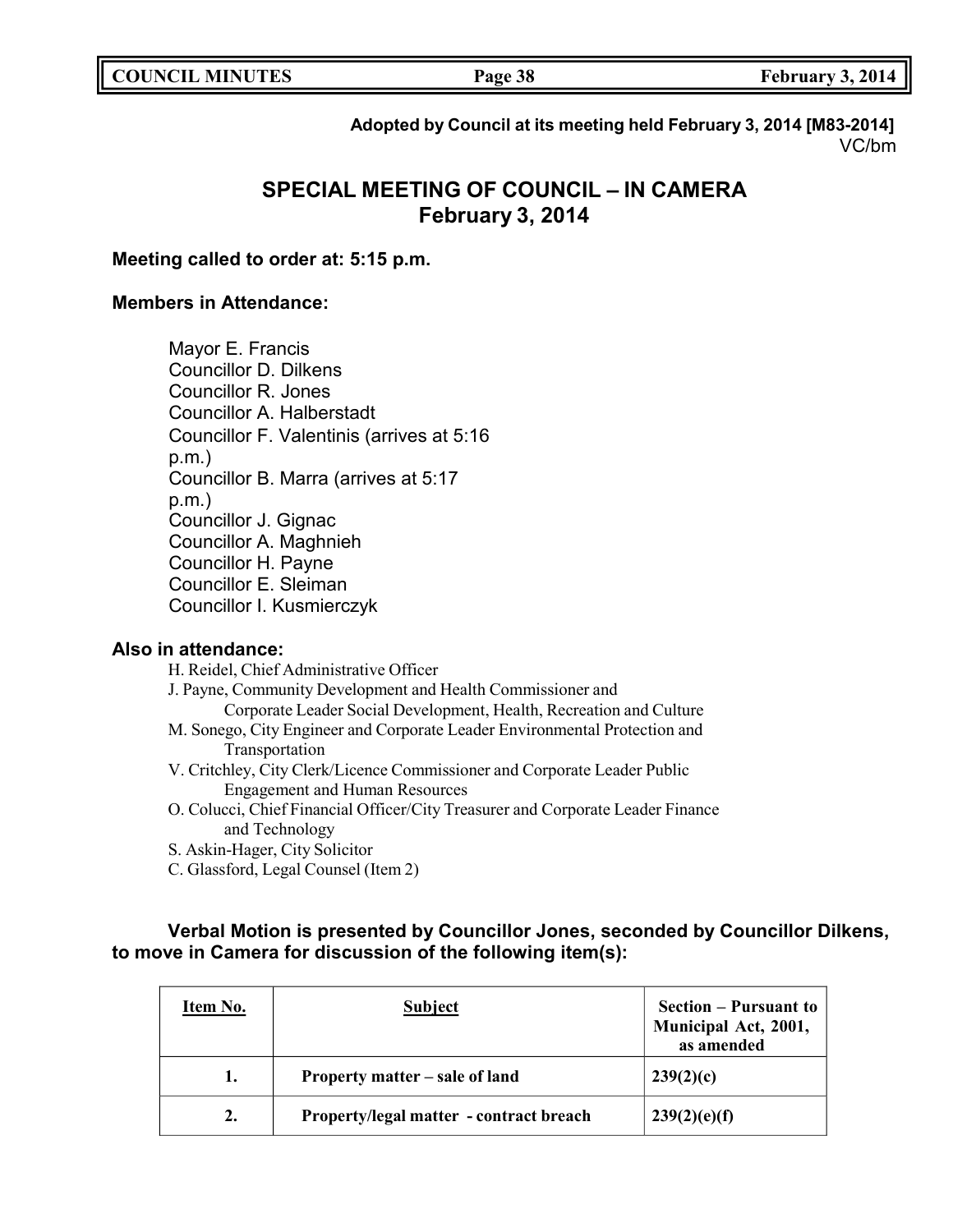**Motion Carried.**

# **Declarations of Pecuniary Interest:**

None declared.

# **Discussion on the items of business. (Items 1 and 2)**

# **Verbal Motion is presented by Councillor Jones, seconded by Councillor Dilkens, to move back into public session.**

**Motion Carried.**

# **Moved by Councillor Dilkens, seconded by Councillor Jones, THAT the Clerk BE DIRECTED to transmit the recommendation(s) contained in the report(s) discussed at the In-Camera Council Meeting held February 3, 2014 directly to Council for consideration at the next Regular Meeting.**

1. That the recommendation contained in the in-camera report from the Manager of Real Estate Services, City Solicitor and Chief Financial Officer/City Treasurer and Corporate Leader Finance and Technology respecting a property matter – sale of land **BE APPROVED**.

2. That the recommendation contained in the in-camera report from Senior Legal Counsel, Manager of Real Estate Services, City Solicitor and Chief Financial Officer/City Treasurer and Corporate Leader Finance and Technology respecting a property/legal matter – contract breach **BE APPROVED**.

# **Motion Carried.**

**Moved by Councillor Jones, seconded by Councillor Marra, That the special meeting of council held February 3, 2014 BE ADJOURNED. (Time: 5:25 p.m.)**

**Motion Carried.**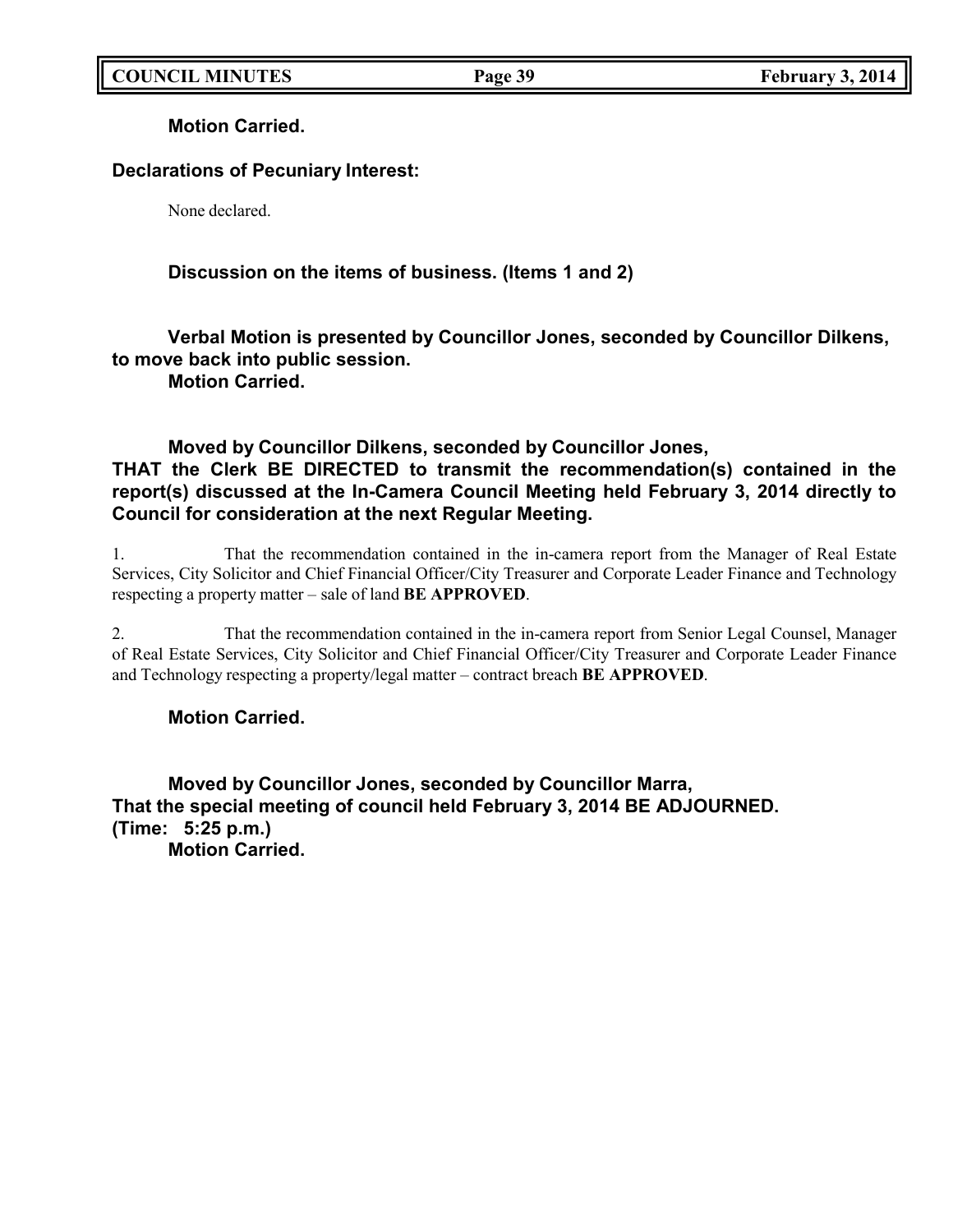**Page 40 February 3, 2014** 

# **Adopted by Council at its meeting held February 3, 2014 [M84-2014] VC/bm**

**Windsor, Ontario, February 3, 2014**

### **REPORT OF THE STRIKING COMMITTEE of its meeting held**

February 3, 2014

| <b>PRESENT:</b> | Mayor E. Francis          |
|-----------------|---------------------------|
|                 | Councillor J. Gignac      |
|                 | Councillor R. Jones       |
|                 | Councillor F. Valentinis  |
|                 | Councillor E. Sleiman     |
|                 | Councillor A. Halberstadt |
|                 | Councillor B. Marra       |
|                 | Councillor D. Dilkens     |
|                 | Councillor H. Payne       |
|                 | Councillor I. Kusmierczyk |

### **Also in attendance:**

H. Reidel, Chief Administrative Officer

J. Payne, Community Development and Health Commissioner and

Corporate Leader Social Development, Health, Recreation and Culture

- M. Sonego, City Engineer and Corporate Leader Environmental Protection and Transportation
- V. Critchley, City Clerk/Licence Commissioner and Corporate Leader Public Engagement and Human Resources
- O. Colucci, Chief Financial Officer/City Treasurer and Corporate Leader Finance and Technology

#### **Declarations of Pecuniary Interest:**

None declared.

Your Committee submits the following recommendations:

(1) That Councillor A. Maghnieh **BE APPOINTED** to the *Social Development Standing Committee* to replace former Councillor Hatfield for the term expiring November 30, 2014.

**CHAIR** 

CITY CLERK